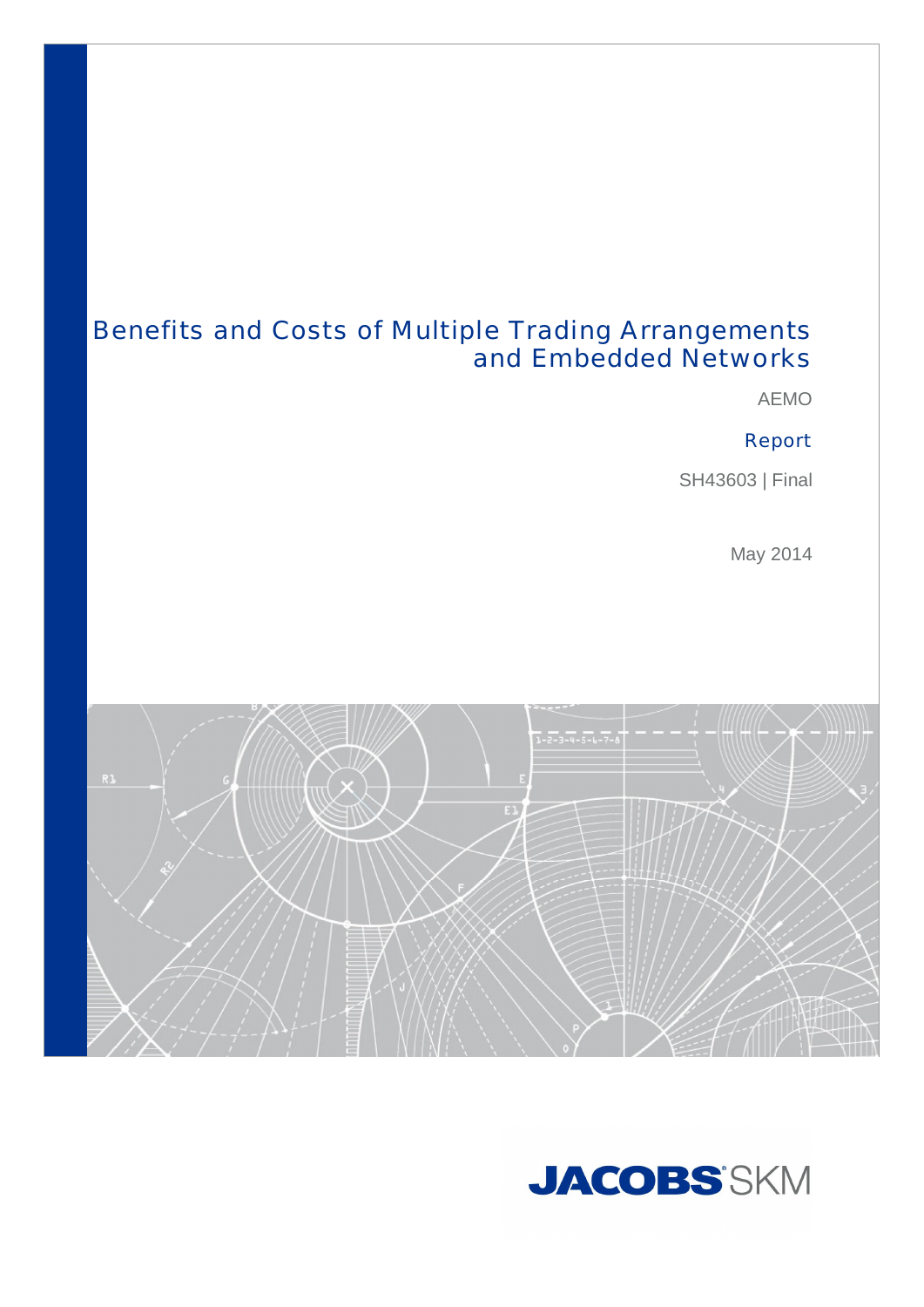### Project Name

| Project no:      | SH43603                                                                   |
|------------------|---------------------------------------------------------------------------|
| Document title:  | Benefits and Costs of Multiple Trading Arrangements and Embedded Networks |
| Document no:     | Report                                                                    |
| Revision:        | Final                                                                     |
| Date:            | May 2014                                                                  |
| Client name:     | <b>AEMO</b>                                                               |
| Project manager: | Walter Gerardi                                                            |
| Author:          | Walter Gerardi                                                            |
| File name:       | C:\Users\NFalcon\Documents\Projects\SH43603\SH43603 Final Report.docx     |

Jacobs SKM Level 11, 452 Flinders St Melbourne 3000 PO Box 312 Flinders Lane Melbourne 8009 T +61 3 8668 3000 F +61 3 8668 3001 www.jacobsskm.com

COPYRIGHT: The concepts and information contained in this document are the property of Jacobs SKM. Use or copying of this document in whole or in part without the written permission of Jacobs SKM constitutes an infringement of copyright. Jacobs® is a trademark of Jacobs Engineering Group Inc.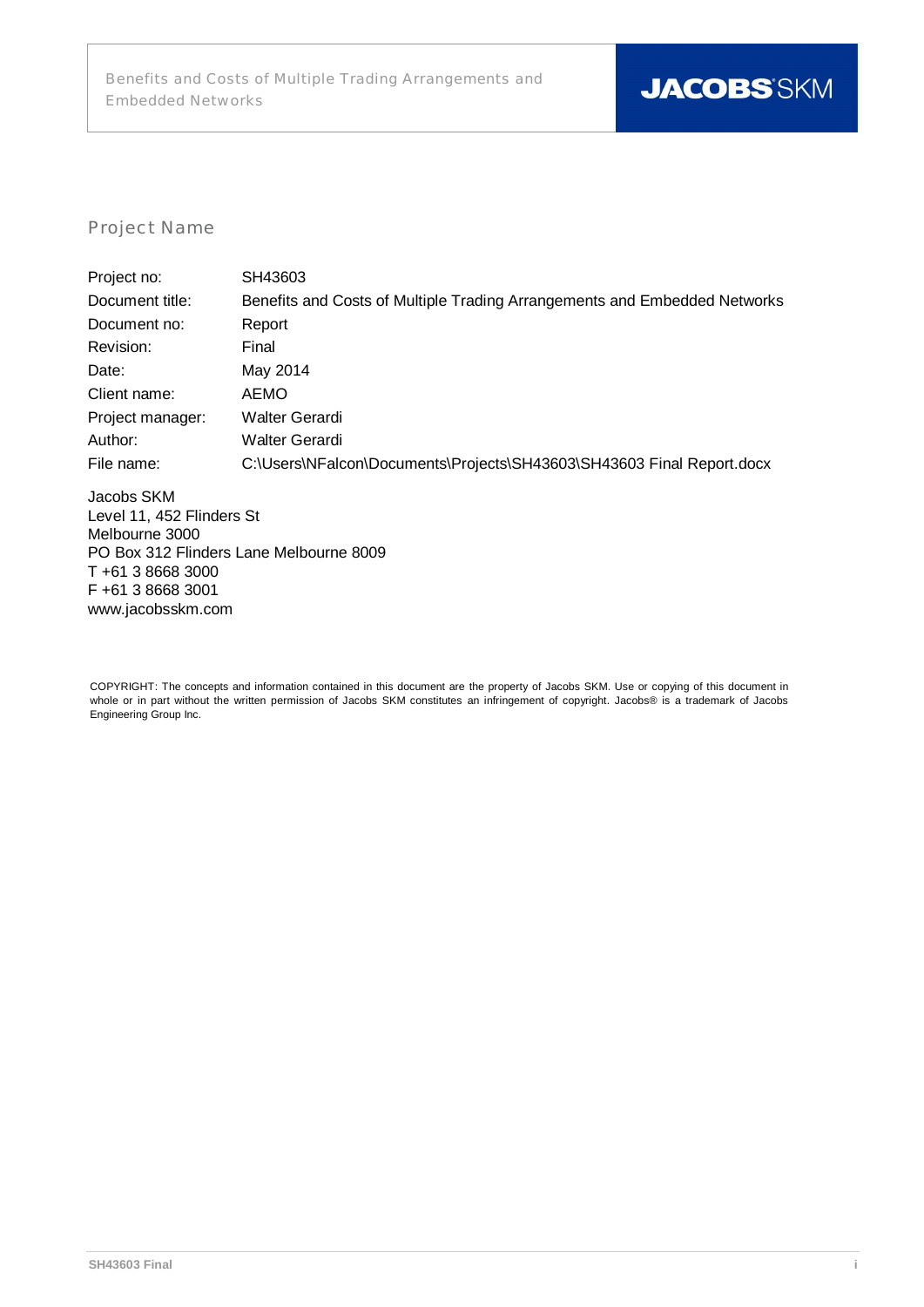

### Contents

| 1.    |  |
|-------|--|
| 2.    |  |
| 2.1   |  |
| 2.2   |  |
| 2.3   |  |
| 2.3.1 |  |
| 2.3.2 |  |
| 2.4   |  |
| 2.4.1 |  |
| 3.    |  |
| 3.1   |  |
| 3.2   |  |
| 3.3   |  |
| 3.4   |  |
| 3.4.1 |  |
| 3.4.2 |  |
| 3.4.3 |  |
| 3.4.4 |  |
| 3.4.5 |  |
| 3.5   |  |
| 4.    |  |
| 4.1   |  |
| 4.2   |  |
| 4.2.1 |  |
| 4.2.2 |  |
| 4.2.3 |  |
| 4.2.4 |  |
| 4.3   |  |
| 4.4   |  |
| 4.4.1 |  |
| 4.4.2 |  |
| 4.4.3 |  |
| 4.4.4 |  |
| 5.    |  |
| 5.1   |  |
| 6.    |  |
| 6.1   |  |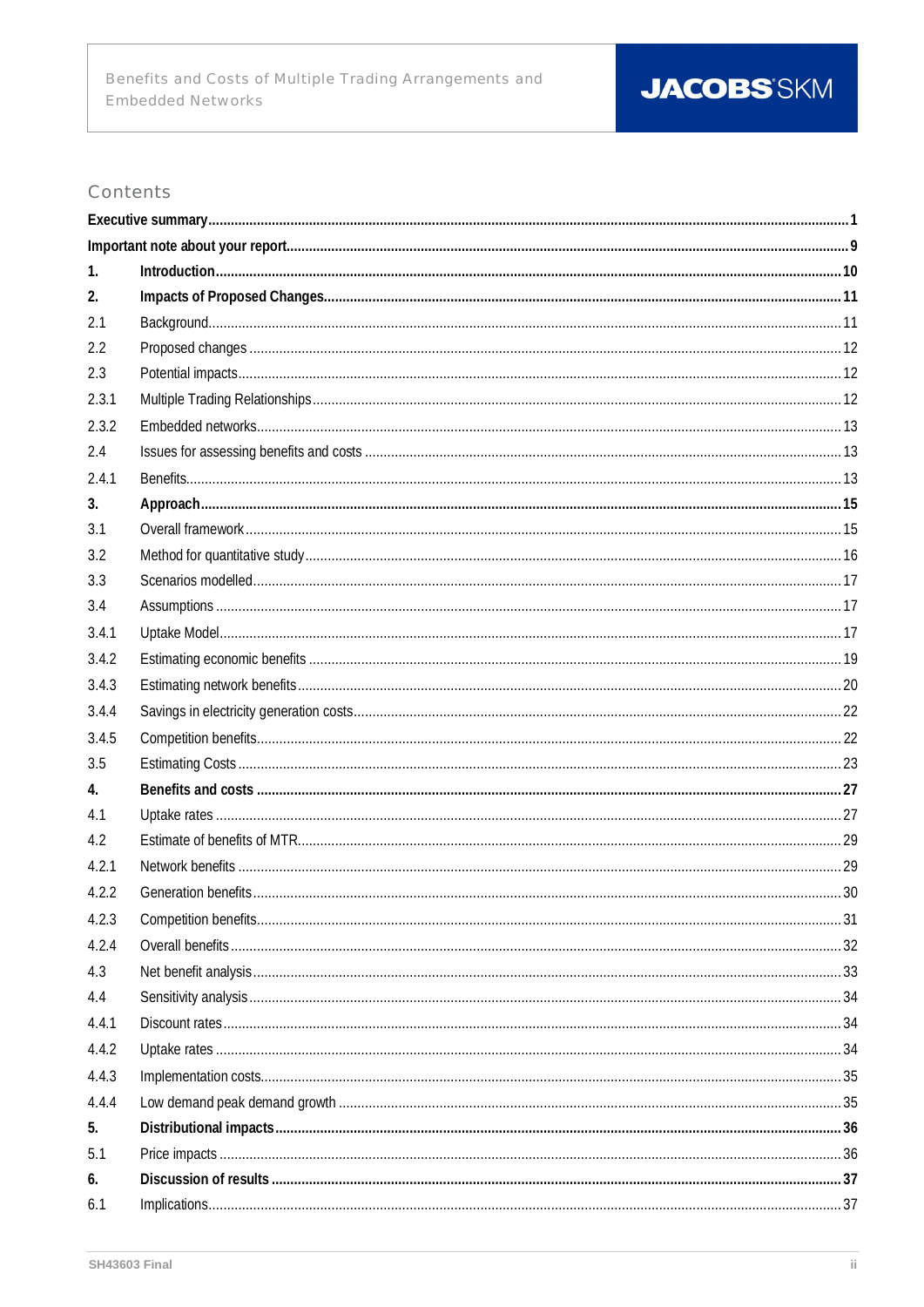# **JACOBS'SKM**

| b.Z |  |  |
|-----|--|--|
|-----|--|--|

**Appendix A. Assumptions used to measure wholesale market benefits**

- A.1 Methodology
- A.2 Assumptions
- A.2.1 Demand
- A.2.2 Short run marginal costs of generation
- A.2.3 Capital costs
- A.3 Modelling energy demand reductions

**Appendix B. Modelling network benefits**

- B.1 Deferred transmission benefits
- B.2 Deferred distribution benefits
- B.3 Estimates of network value of peak demand
- B.4 Estimated peak demand benefits

**Appendix C. Determining network charges**

- C.1 Residential and SME tariffs
- C.2 Calculating network tariff impacts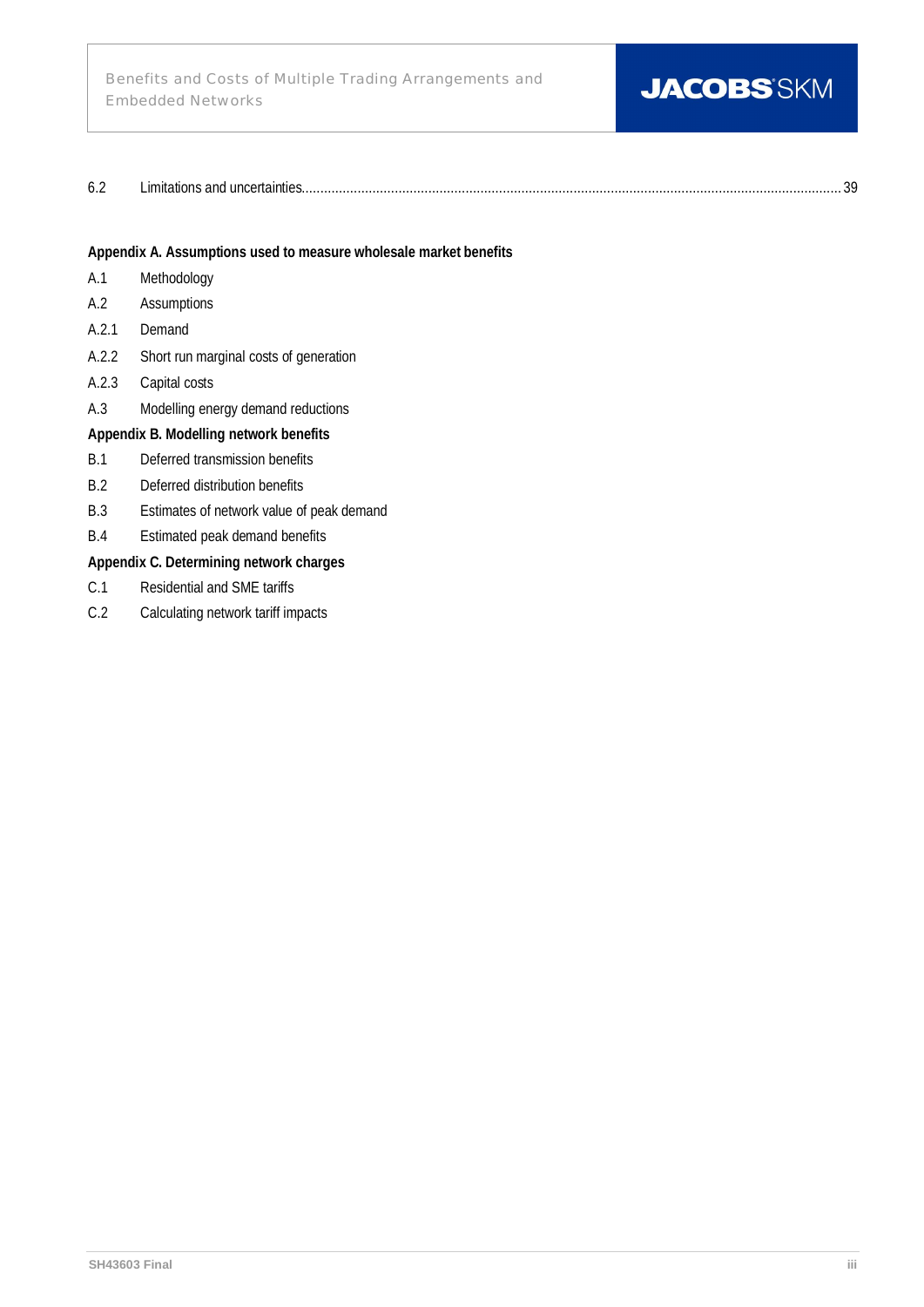# **Executive summary**

The final report of the AEMC *Power of Choice* review set out a reform package for the National Electricity Market (NEM). This package provides households, businesses and industry with more opportunities to make informed choices about the way they use and purchase electricity. The overall objective is to ensure that the customer's demand for energy services is met by the lowest cost combination of demand and supply side options.

As part of this reform package, the Australian Energy Market Operator (AEMO) has been tasked by the Standing Council on Energy and Resources (SCER), in consultation with industry, to develop a rule change proposal for consideration by the Australian Energy Market Commission (AEMC) for changes to the national electricity rules (NER). The changes are to allow multiple trading relationships (MTRs) at a single connection point and to formalise metering and other arrangements associated with embedded networks (ENs) to remove any potential barriers to embedded customers accessing offers from competing market participants.

AEMO has engaged Jacobs SKM to undertake a high-level benefits cost study of the proposed changes.

# **Background**

The current arrangements for customer engagement with a retailer are based on the set of relationships at the physical connection point to the network, which include a one-to-one relationship between the connection point, customer, and the retailer. The intent of moving to a MTR is to enable customers to engage with multiple retailers or energy service providers (through eligible retailers) at their site and to find the best solution for buying and selling electricity for different components of the customer's load and on-site generation<sup>1</sup>.

The key enabler for MTRs is to separate the settlements point from the connection point so that there may be multiple settlements points per connection point. Each settlements point will have its own set of operational and trading relationships. Participation in multiple trading arrangements is voluntary, and may require more sophisticated metering than is currently provided in the roll out of smart meters in Victoria and other regions to allow for separate settlements of portions of the customer's load.

One of the key benefits of the implementation of MTR is to better facilitate demand side responses over and above the level of demand side response that currently occurs. The proposed changes would enable customers to better segregate and manage portions of their load potentially facilitating uptake of new technologies or sophisticated appliances that may be remotely or automatically controlled, New, bespoke services may be offered to customers focusing on a portion of domestic customer loads, such as heating or air conditioning services. The changes would also enable customers with roof-top PV systems or other embedded generation to sell their surplus electricity through an independent retailer if a better price is offered. Moreover, supply aggregators may emerge to "collect" surplus electricity from some households and sell to other customers within the same distribution area. New electrical loads or embedded supply points, such as from electric vehicles, may also be facilitated in the longer terms.

An EN is a private network usually connected to a distribution system (or another EN) via a parent connection point. An EN is operated by an Embedded Network Operator (ENO). Examples include airports, shopping centres or apartment blocks. Where allowed by jurisdictional policy<sup>2</sup>, customers are not required to obtain their energy from the ENO/reseller and can obtain electricity from another NEM retailer. However, there are some barriers to the embedded customers from engaging with other NEM retailers, with such barriers including a lack of clarity on obligations of different parties with respect to metering arrangements, a lack of visibility of contestable customers within ENs, differing metering standards from the NEM, and a lack of uniformity in distribution use of system pass through arrangements<sup>3</sup>.

1

<sup>1</sup> AEMO (2013), *Multiple Trading Relationships and Embedded Networks – High Level Design*, December

<sup>2</sup> Not allowed in Queensland, ACT and Tasmania

<sup>&</sup>lt;sup>3</sup> AEMC (2012), Power of Choice Review: Giving Consumers Options in the Way They Use Electricity, 30 November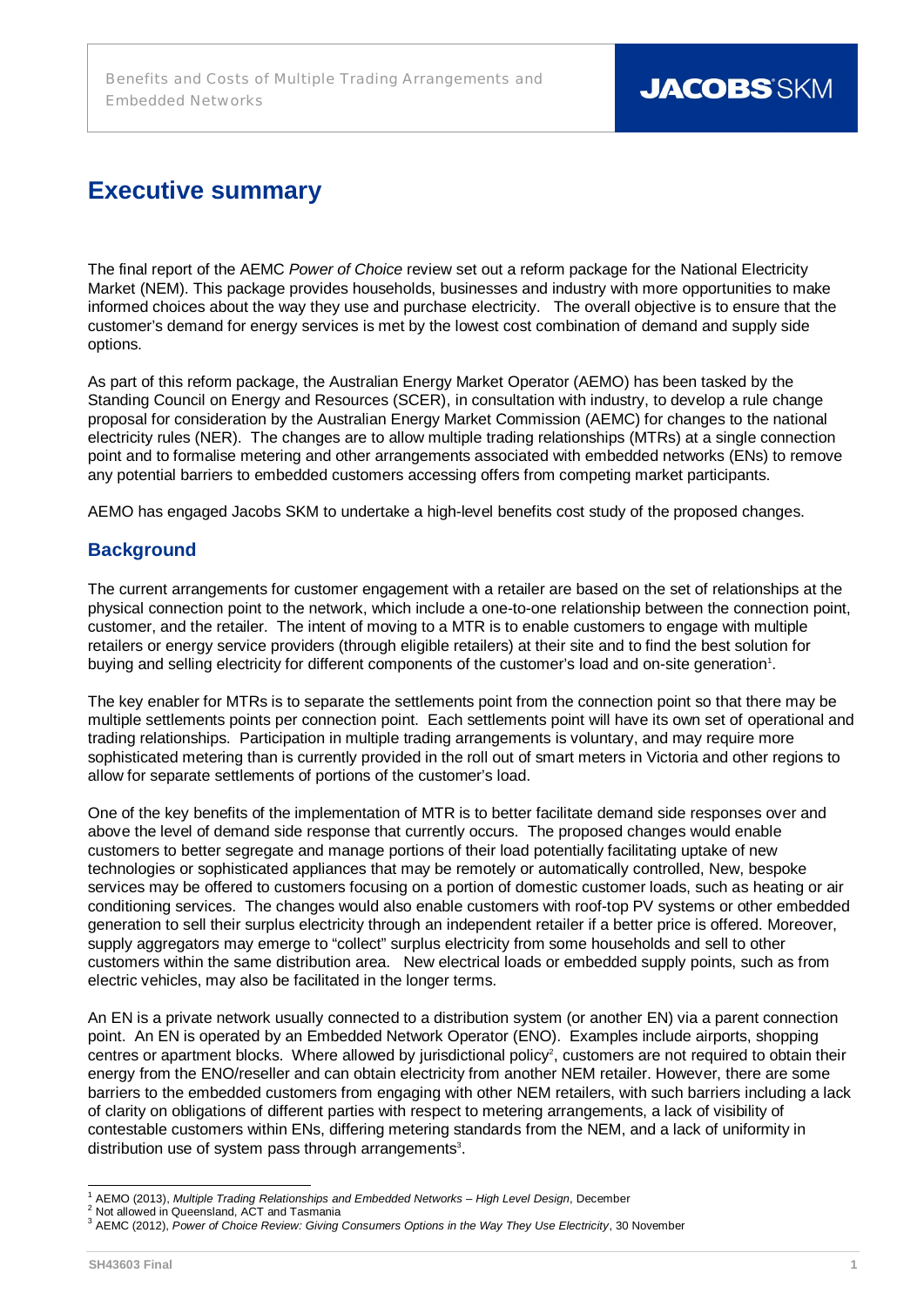At present, EN operators have an AER exemption from registering as a network operator in the NEM, and this will continue for the foreseeable future. However, the proposed changes may recognise an ENO as a new type of network operator under the NER. They may also be required in the future to follow shadow pricing guidelines set by the AER in setting DUOS charges to be charged to each customer within their networks.

All settlements points within an EN, including at ENO customers, will be recorded in AEMO's Market Settlement and Transfer Solutions (MSATS) systems and will be discoverable by other retailers.

The design options for changes to the allocation of National Metering Identifiers (NMIs) in ENs that have been considered in this study are:

- The local retailer would set up NMIs to enable NMI discovery in Market Settlement and Transfer Solutions (MSATS) for all child settlements points within each EN including both NEM customers and ENO customers for existing ENs and as an ongoing role for future ENs
- The local retailer would only set up NMIs (and hence NMI discovery) for settlement points as and when they become NEM Customers.

The main purpose of these changes is to provide regulatory certainty in relation to ENs, by recognising these networks in the NER, and formalising the required obligations and arrangements in the NEM regulatory framework. Clarifying and codifying the rules and procedures around ENs would allow other jurisdictions to allow customers within ENs to seek competitive prices. This would increase competition and improve regulatory certainty between jurisdictions.

Additionally, the proposed changes would allow retailers to get better load information on some customers which would enable them to craft more bespoke tariffs to embedded customers.

### **Benefit cost analysis**

Both of MTR and EN proposed rule changes could lead to changes in the way customers purchase their electricity and enhance the competitive dynamics as a result. The benefit-cost framework is designed to capture the resulting impacts on:

- Productive efficiency. This refers to the way in which the proposed changes allow for more efficient use of the current stock of capital and generation. For example, will the potential for demand side participation improve the productivity of use of network elements?
- Allocative efficiency. This refers to the more efficiency allocation of resources. For example, do the proposed changes in rules lead to more efficient allocation of distributed or centrally supplied generation?
- Dynamic efficiency. This refers to the way in which the proposed changes affect the timing and pattern of future investments in electricity supply.

A benefit-cost framework based on a quantitative model of the NEM has been developed for this analysis. The benefits and costs measured include the following:

- Change in prices to wholesale market participants due to altered dispatch or bidding behaviour and by changing the timing and pattern of entry of new distributed supply options
- Lower or higher system costs due to more efficient provision of market services
- Enhancement of competition in the retail sector
- Development of a more service oriented retail sector
- Increase in the uptake of embedded generation options plus more active participation in demand side management and flexible supply/demand options such as electric vehicles. The increase in uptake of embedded generation would only occur when there is potential for large amount of exports to the grid especially at peak demand periods.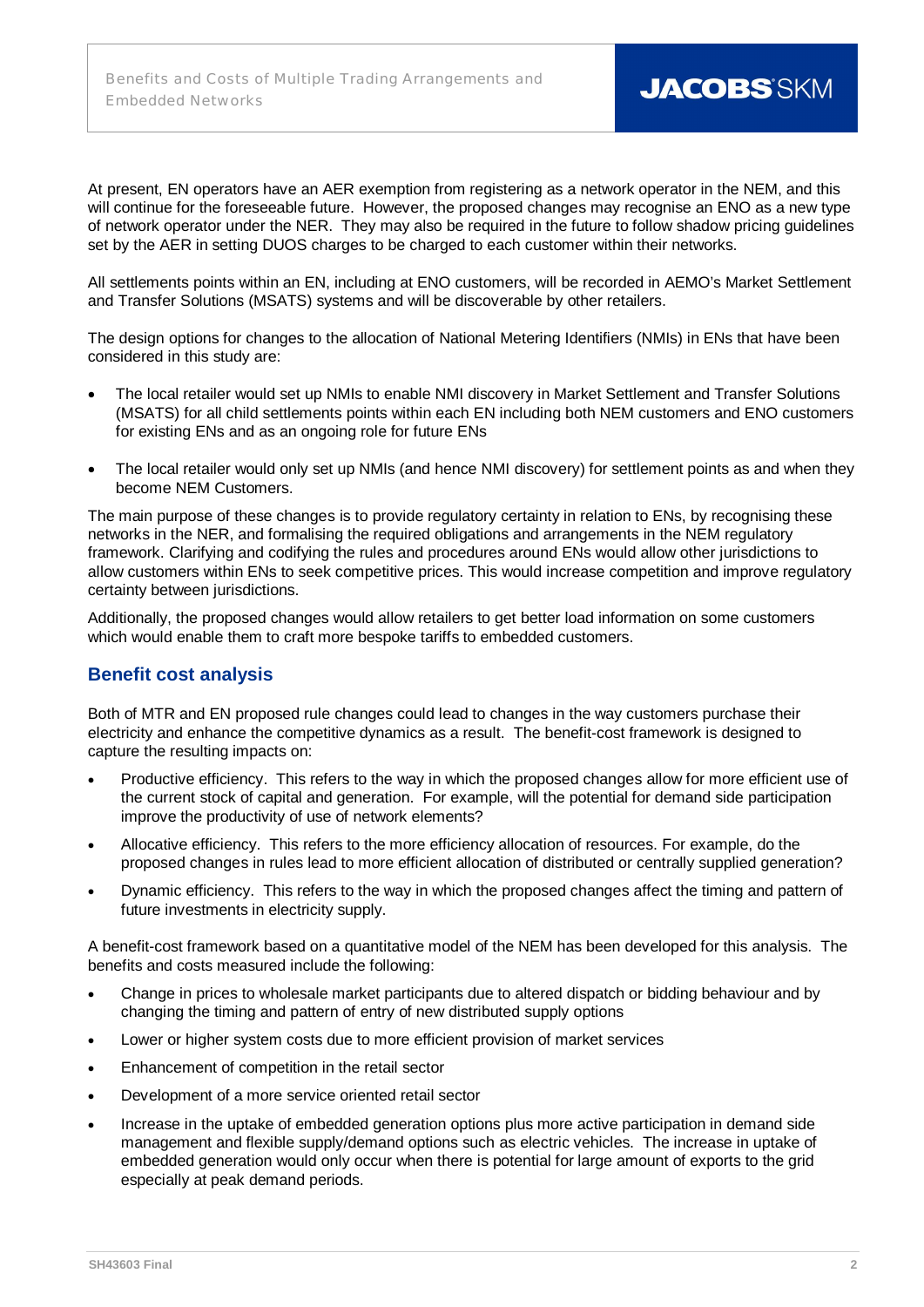Costs were sourced from a survey undertaken by AEMO of retailers and distribution network providers. Both implementation costs and ongoing costs were considered and included:

- x Registration and setup: In the case of MTRs the creation and maintenance of multiple trading settlement points within a connection point and associated relationships between settlements points. In the case of ENs - the creation and maintenance of EN parent and child sites and relationships.
- Metering: Establishing and maintaining metering at the site and market system, including activities such as disconnections and reconnections. The cost of process and system changes to facilitate service provision/data delivery or processing of the data.
- Operations: Other operational costs.
- Billing: Changes to enable subtractive arrangements within ENs and handle discrepancies between network and retail bills.
- Reporting: Changes to reports required for regulatory purposes.

Costs were provided by market participants for four scenarios: MTR, EN option1, EN option2 and implementation of both MTR and EN. The mean, median and maximum total costs under each scenario are summarised in Exec Table- 1.

|                      |        | <b>MTR</b> | <b>EN option1</b> | <b>EN option2 Cost</b> | <b>MTREN</b> |
|----------------------|--------|------------|-------------------|------------------------|--------------|
| Implementation       |        |            |                   |                        |              |
| Retailer             | mean   | 13,051,000 | 7,832,400         | 3,095,800              | 8,215,820    |
|                      | median | 15,573,000 | 7,228,000         | 1,410,000              | 6,915,300    |
|                      | max    | 50,100,000 | 17,082,000        | 10,246,000             | 19,698,000   |
| <b>DNSP</b>          | mean   | 10,464,833 | 1,759,833         | 1,701,000              | 1,697,067    |
|                      | median | 9,891,500  | 353,000           | 227,000                | 25,000       |
|                      | max    | 18,191,000 | 9,046,000         | 9,046,000              | 9,581,400    |
| <b>Ongoing costs</b> |        |            |                   |                        |              |
| Retailer             | mean   | 7,765,400  | 3,555,400         | 2,784,400              | 3,384,320    |
|                      | median | 5,719,000  | 1,810,000         | 1,010,000              | 1,582,600    |
|                      | max    | 20,100,000 | 11,046,000        | 9,846,000              | 9,741,800    |
| <b>DNSP</b>          | mean   | 2,738,500  | 980,000           | 946,667                | 245,167      |
|                      | median | 2,010,000  | 250,500           | 175,500                | $\Omega$     |
|                      | max    | 7,537,000  | 4,726,000         | 4,726,000              | 1,279,100    |

**Exec Table- 1 Overall costs provided in survey, per market participant (\$)** 

Note: Not all respondents provided data for the MTREN scenario. For the benefit-cost analysis for that scenario, costs for these respondents were derived from their cost estimates for MTR and EN scenarios deflated by the same economies in costs recorded by those participants who did provide comparable data for all scenarios.

The range of estimates in implementation costs was wide, with higher costs associated with established or Tier 1 retailers. This is likely to be due to the highly integrated systems for these organisations resulting in changes to one part of the system needing to be reflected in changes to other parts of the systems. Ongoing costs for market participants for billing, metering and reporting were mainly due to the perception by respondents that there would be higher propensity for errors to be made which would require additional costs for rechecking and resolution. Because of the uncertainty in estimates of costs and the tendency for much of the costs to be borne upfront, sensitivity analysis was conducted testing the impact of higher or lower implementation costs.

An uptake model was fundamental to the benefit cost analysis, with uptake rates being highly uncertain given the lack of any relevant precedent. Uptake was modelled for the following components: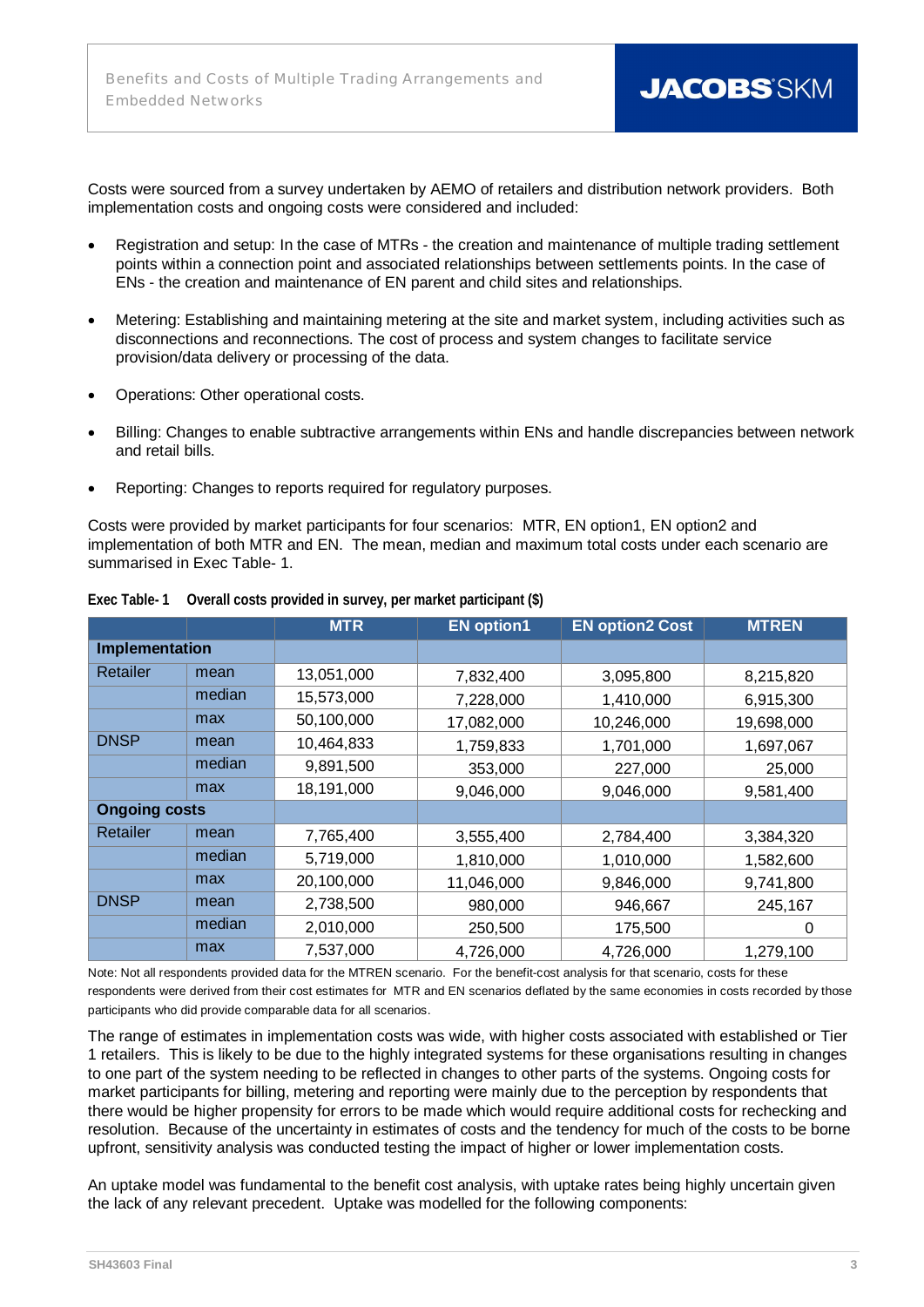- DSP services by independent service providers for customers who want to manage their loads to minimise network and wholesale costs, or where customers just buy a service and the service provider will manage the loads to minimise costs.
- MTR by residences with roof-top PV systems, who wish to separate out the retailer that sells them electricity from the retailer they sell surplus electricity to on the basis that they wish to shop around for the best deal to sell surplus electricity. MTR would encourage additional (to retailers already offering these services) independent aggregators to enter the market to purchase surplus electricity from rooftop systems.
- Customers who purchase an electric vehicle and wish to use independent service providers to purchase electricity needed to charge batteries. MTR would provide enhanced ability to manage charging times to periods of low electricity prices. The modelling of uptake considers the (additional) number of customers that are likely to uptake electric vehicles as a result of the MTR arrangements or the lower cost of electricity supply arrangements to all owners of electric vehicles.
- Customers within ENs who wish to attain retail energy from participants other than the host EN.

In modelling uptake, it was assumed that customers would adopt MTR or take advantage of the EN provisions only if the benefits to them are greater than the additional metering costs to customers.

Uptake was modelled using a sigmoid curve. The sigmoid curve represents adoption with a slow gradual start followed by a period with rapid uptake levelling out over time to a saturation level of adoption. Sigmoid adoption curves are typically used to model uptake of new products, technologies or services for which there is little historical data to indicate adoption. Given the uncertain nature of new technology uptake, sensitivity analysis was also conducted varying the rate of uptake.

Exec Figure- 1 shows the uptake rates assumed to be facilitated by MTRs, by customer category. Uptake is relatively slow in the initial period with only 6% of total residential and SME customers adopting MTR by 2020 and mainly from residential customers who wish to use MTR to maximise the value of export sales from rooftop PV systems. By 2030, it is projected that around 1,384,000 customers have adopted MTR, or 17% of total customers.

Uptake rates for ENs are shown in Exec Figure- 2. A high portion of known embedded networks (estimated to be around 500) eventually adopt the option to have separate NMIs to allow their customers to access other competing service providers. Uptake is higher in this option because of the lower transactions costs involved in accessing alternative providers.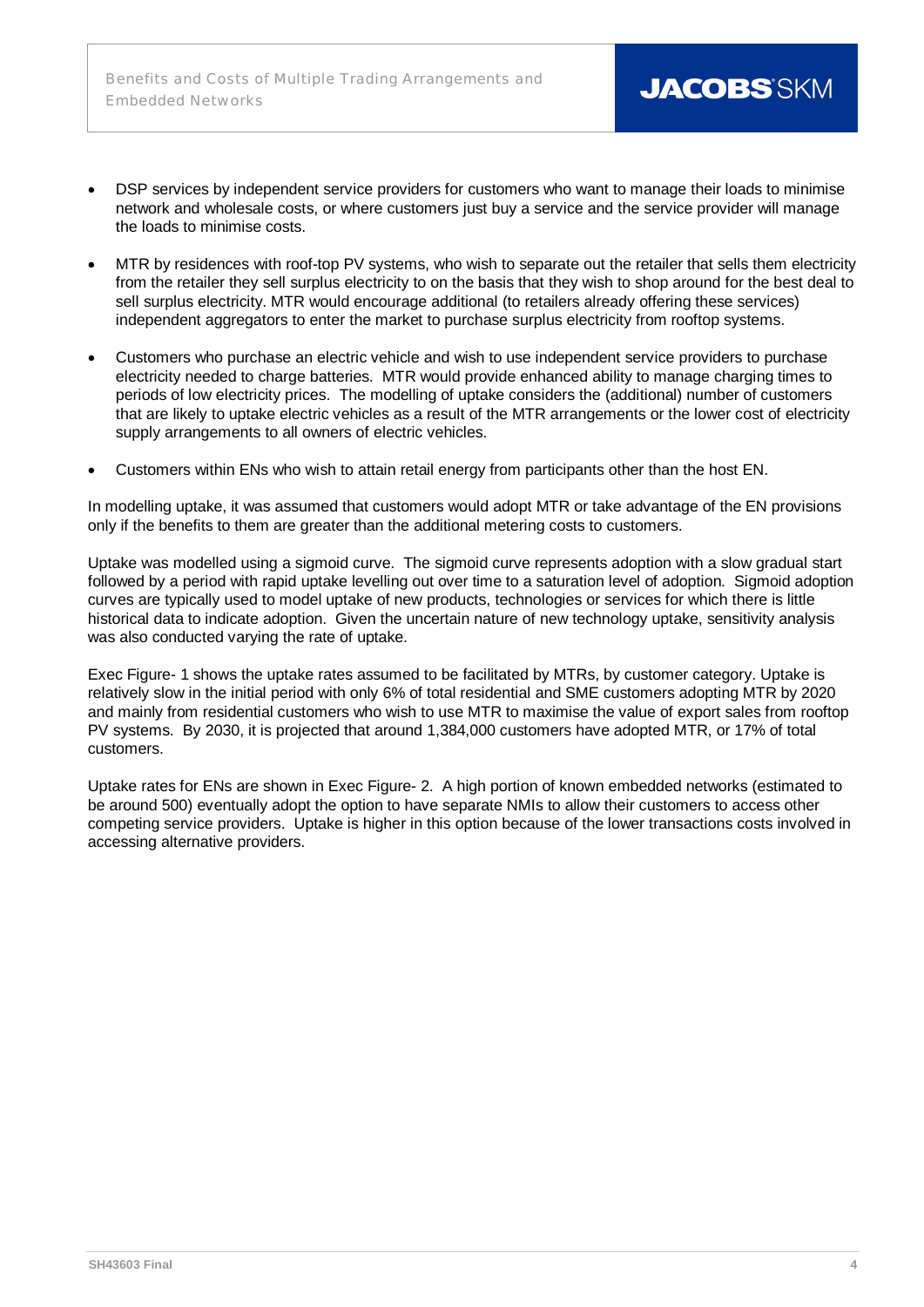

#### **Exec Figure- 1 Uptake rates by customer category - MTRs**

**Exec Figure- 2 Projected uptake of NEM participation by embedded networks** 

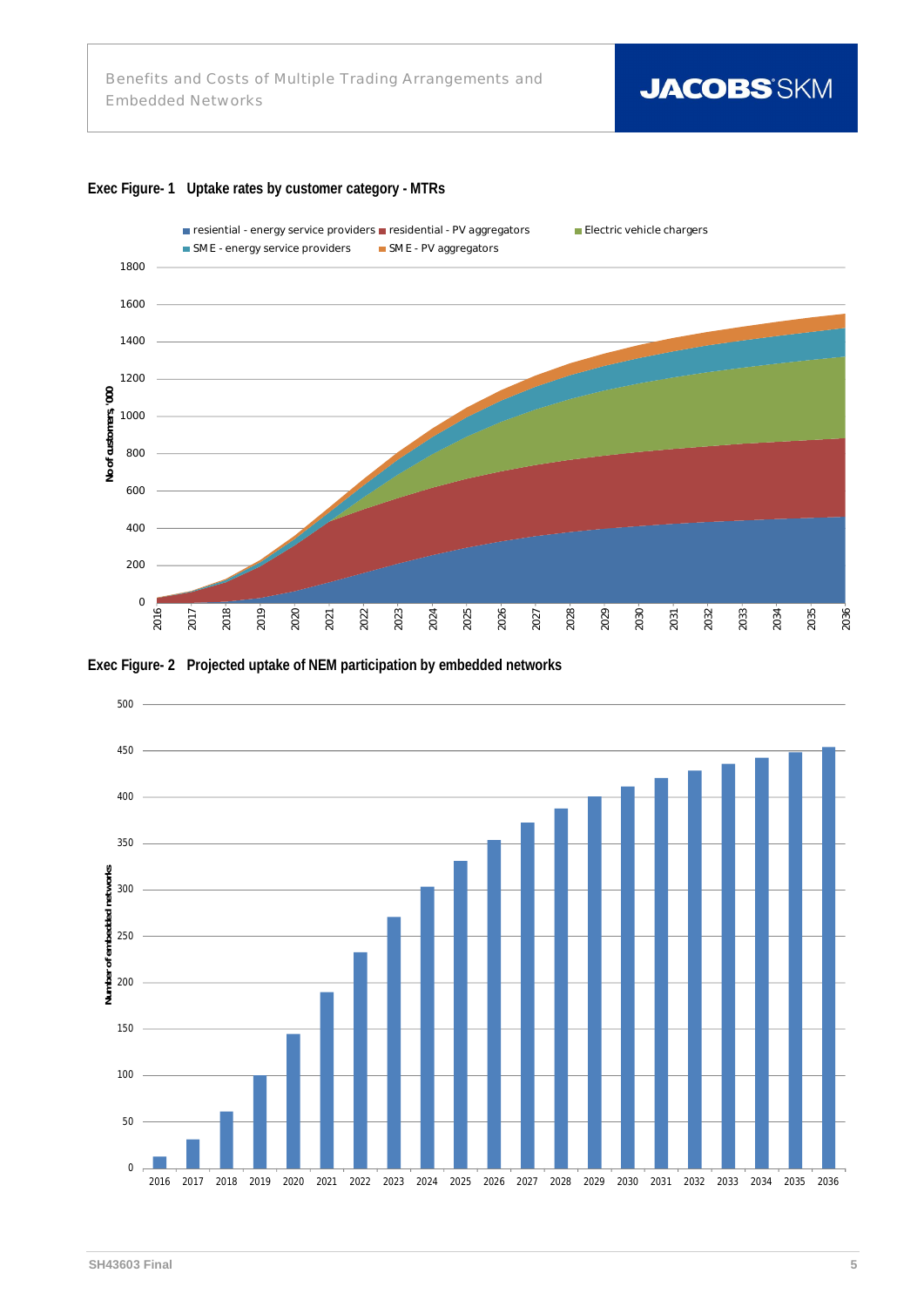# **Net benefits**

The analysis indicates quantifiable net economic benefits are negative for MTR or MTREN proposed rule change under most plausible futures around electricity demand, uptake rates and system costs. This is largely a function of the assumed slow rate of adoption of MTR and the high cost of implementation of this measure. Allowing embedded customers to source alternative market participants may lead to some net benefits, mainly through enhanced competition.

The calculated net present value (using a discount rate of 7% real) of benefits and costs are summarised in Exec Table- 2.

| Item            | To 2025    |                 |                 |              | To 2035    |                 |                 |              |
|-----------------|------------|-----------------|-----------------|--------------|------------|-----------------|-----------------|--------------|
|                 | <b>MTR</b> | EN <sub>1</sub> | EN <sub>2</sub> | <b>MTREN</b> | <b>MTR</b> | EN <sub>1</sub> | EN <sub>2</sub> | <b>MTREN</b> |
| <b>Benefits</b> | 574        | 103             | 103             | 585          | 951        | 165             | 165             | 973          |
| Costs           | 823        | 126             | 107             | 824          | 1027       | 162             | 146             | 1027         |
| Net benefit     | $-249$     | $-22$           | -3              | $-239$       | -76        |                 | 19              | -54          |

**Exec Table- 2 Net present value of benefits and costs, \$M** 

Source: Jacobs SKM analysis

It is important to note that the net impacts tend to be small. Costs tend to be borne upfront but benefits are incurred around 5 years after the introduction of the changes. Consequently, net benefits generally do not occur until after 2025.

Sensitivity analysis on uptake rate and implementation costs indicated that the net present value of benefits were highly sensitive to these assumptions, as shown in Exec Figure- 3, although the net benefits for MTR were only positive in the case where higher uptake rates were assumed.

**Exec Figure- 3 Net present value of MTR as a function of implementation costs and uptake rates, Sm** 

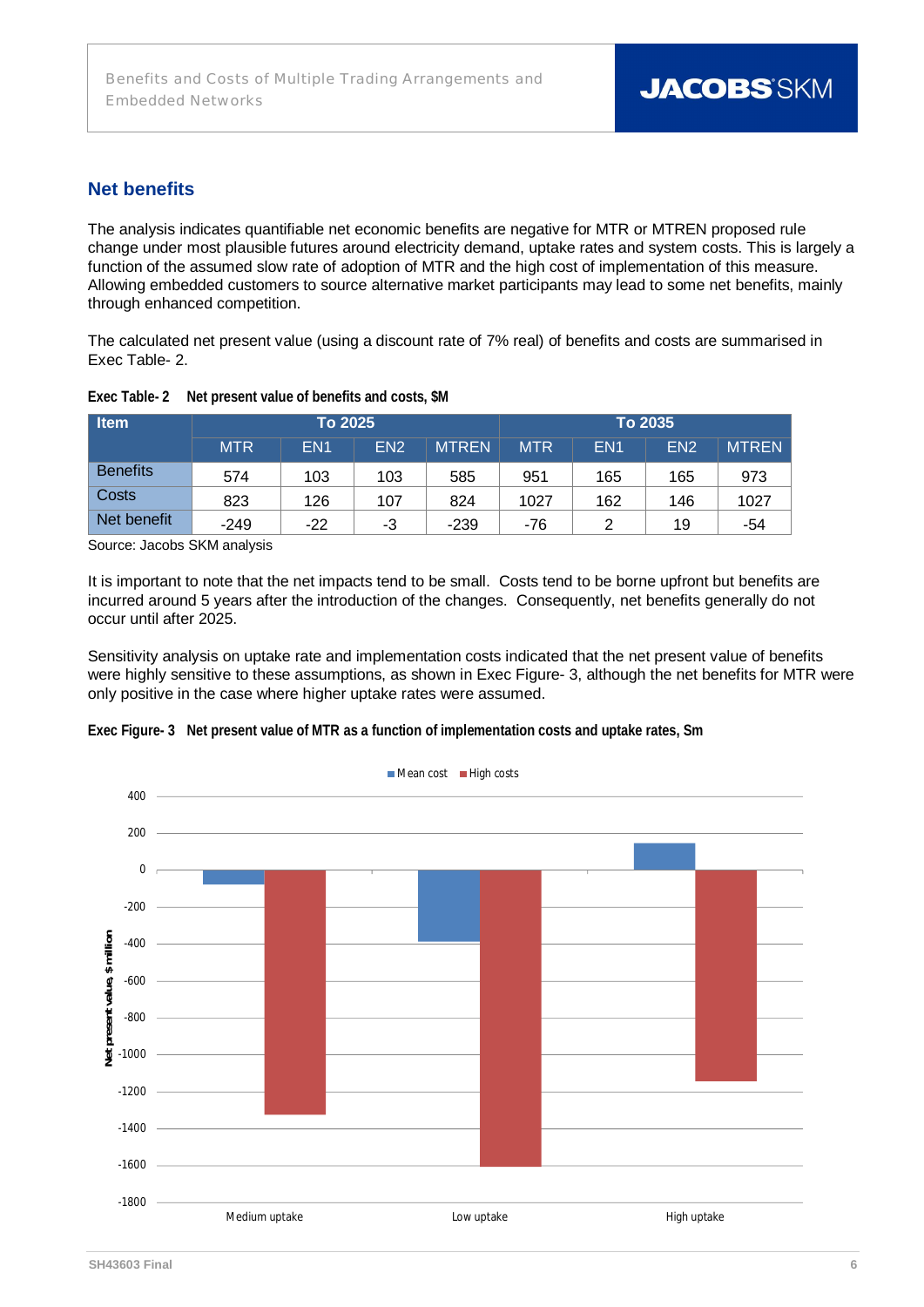The MTR results were also highly sensitive to assumptions on demand growth as a major source of benefits is deferred network infrastructure expenditure. Network benefits for scenarios modelled were based on AEMO's medium rates for peak demand growth, which showed modest pickup in growth rates from 2015 onwards and reasonable growth rates for Queensland. Sensitivity analysis was performed with flat load growth until 2020 assuming medium uptake. Under this sensitivity, the net present values of benefits reduced by approximately 66%. This indicates the considerable importance of deferred infrastructure expenditure particularly from the uptake of MTR. The implication is that if current low growth rates in peak demand continue then there may be minimal market benefits to uptake of MTR.

On the other hand, the market benefits for both EN options considered are slightly positive by 2035 and are less sensitive to assumptions around demand, or new technology uptake. This is because the majority of these benefits are associated with improvements in competition in the retail sector. To the extent that competition leads to lower prices, there will be a demand response and this will lead to resource allocation benefits. The estimated value of the benefits of improved resource allocation is shown in Exec Figure- 4. Competition benefits are estimated to be greater for EN than for MTR.



**Exec Figure- 4 Competition benefits** 

# **Price impacts**

The analysis indicates a small decrease in retail prices as competition reduces retail margins and wholesale prices, as shown in Exec Figure- 5. The price reduction more than outweighs the increase in retail costs from implementation and higher ongoing costs. This represents a transfer of the value of electricity to customers rather than an economic benefit.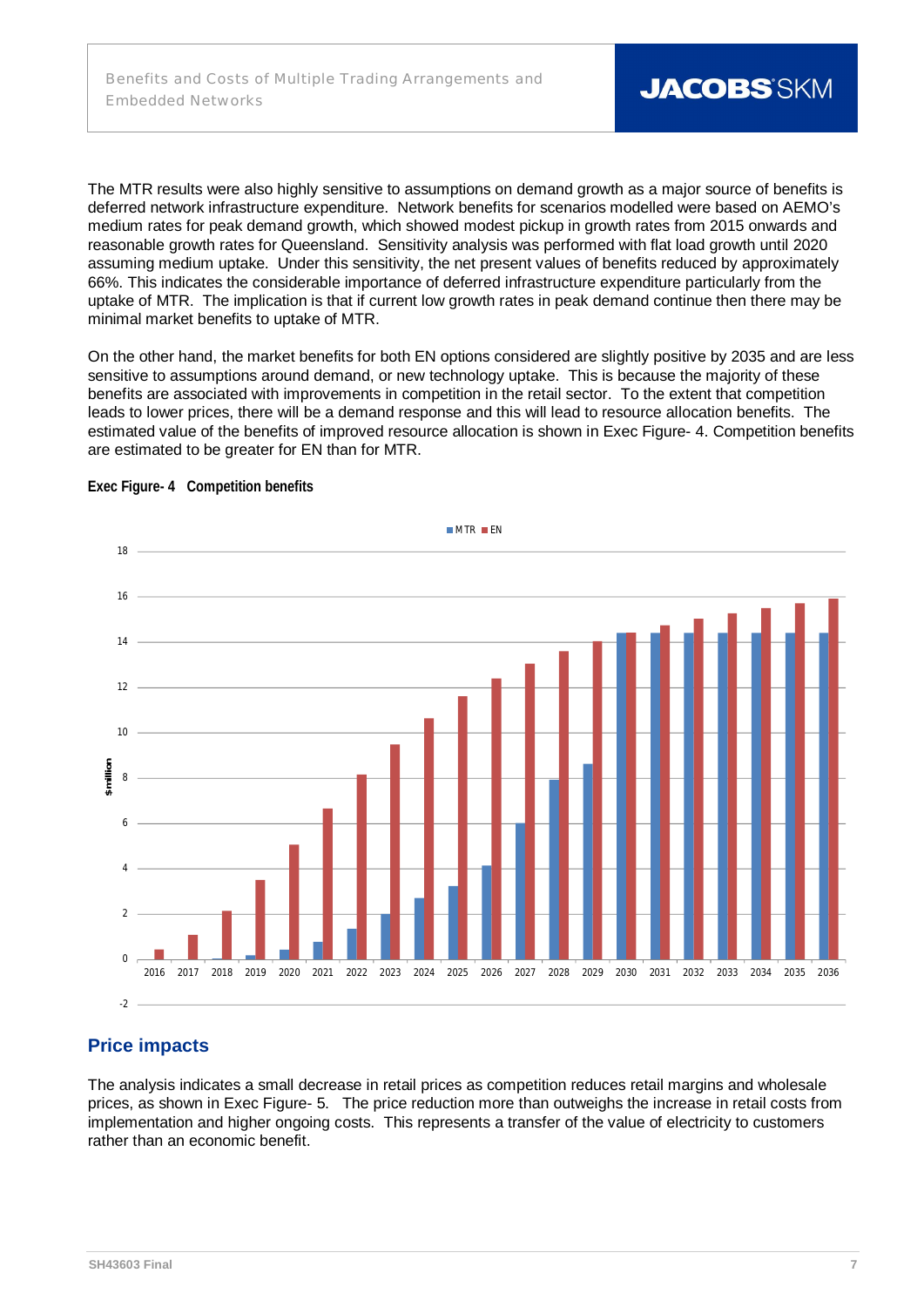



# **Other considerations**

Although the quantitative economic analysis would suggest that it is not beneficial to proceed with changes to allow MTRs, there needs to be consideration of some other issues that were not considered as part of the benefit cost analysis. These include:

- MTREN changes may help to overcome barriers to development of energy service industry for mass market customers, and could facilitate the development of an innovative services market.
- Cost estimates provided by retailers and network service providers are likely to be conservative due to lack of detail/understanding of the changes involved. With sufficient notice, and clarity of design, the costs of implementing the required changes in the system may be lower than currently estimated. Moreover, it may be possible to explore alternative cost options whilst uptake is minimal and defer implementation of the full system changes until a later date.
- Delaying implementation is likely to increase the net economic benefits through deferral of network augmentation.
- There are likely to be synergies between this program and other DSP reform programmes currently being considered. The system changes incurred for MTREN are likely to also be required for some of the other programmes which, if considered in combination, would mean that the costs could be shared over a broader range of potential benefits.

It is important to note that this is a high level study of benefits and costs based on preliminary designs for regulatory changes to allow multiple trading relationships (MTRs) and embedded customer participation. It should be considered as a screening study given the high level of uncertainty over uptake rates, potential benefits and the cost to market participants. As a result, conservative assumptions have been adopted, with sensitivity analysis on the key assumptions.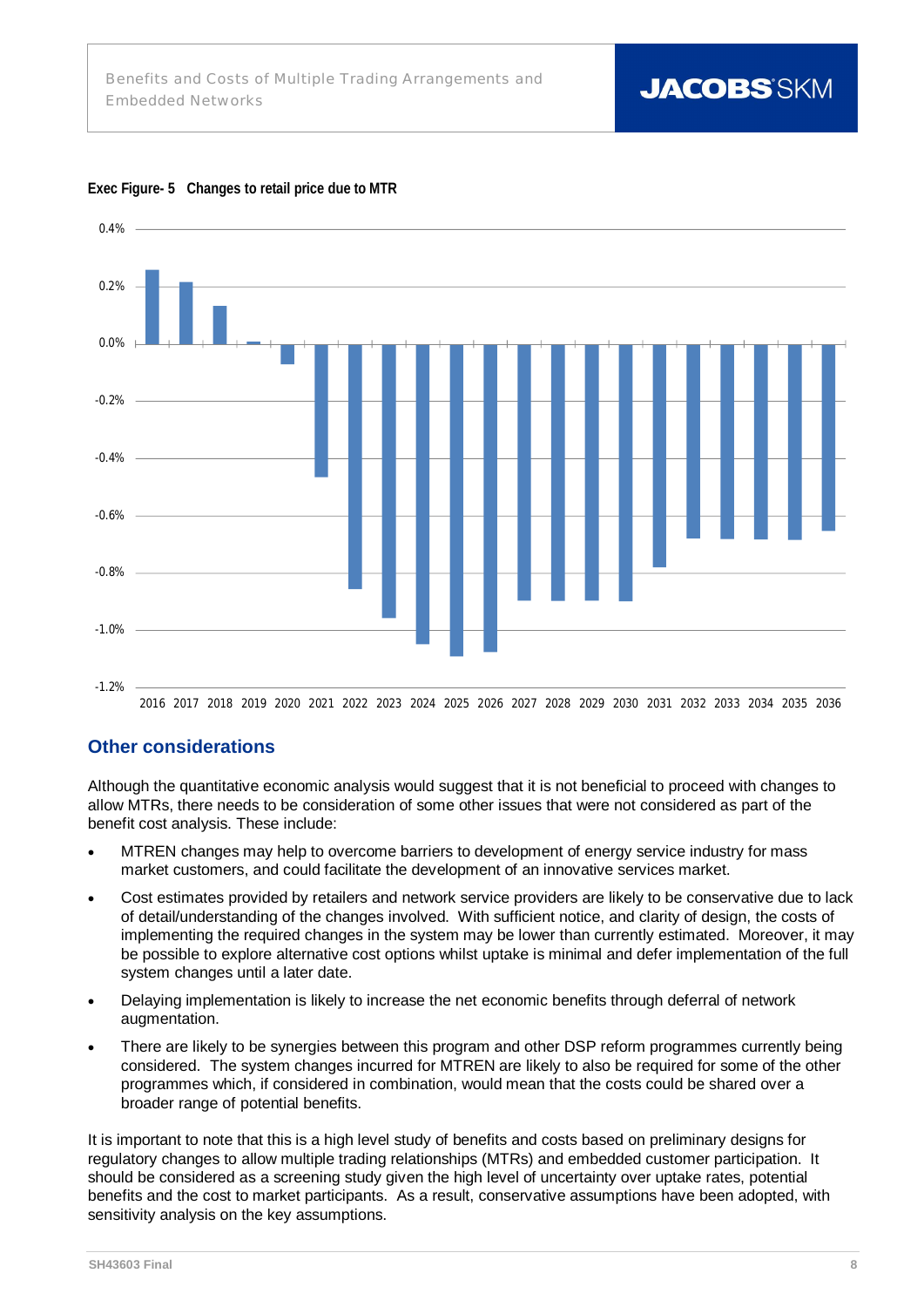# **Important note about your report**

The sole purpose of this report and the associated services performed by Jacobs SKM is to identify and discuss the issues surrounding the modelling of benefit and costs of proposed alterations to market rules to allow multiple trading arrangements and embedded networks in accordance with the scope of services set out in the contract between Jacobs SKM and AEMO. That scope of services, as described in this report, was developed with AEMO.

In preparing this report, Jacobs SKM has relied upon, and presumed accurate, any information (or confirmation of the absence thereof) provided by AEMO and/or from other sources. Except as otherwise stated in the report, Jacobs SKM has not attempted to verify the accuracy or completeness of any such information. If the information is subsequently determined to be false, inaccurate or incomplete then it is possible that our observations and conclusions as expressed in this report may change.

Jacobs SKM derived the data in this report from information sourced from AEMO (if any) and/or available in the public domain at the time or times outlined in this report. The passage of time, manifestation of latent conditions or impacts of future events may require further examination of the project and subsequent data analysis, and reevaluation of the data, findings, observations and conclusions expressed in this report. Jacobs SKM has prepared this report in accordance with the usual care and thoroughness of the consulting profession, for the sole purpose described above and by reference to applicable standards, guidelines, procedures and practices at the date of issue of this report. For the reasons outlined above, however, no other warranty or guarantee, whether expressed or implied, is made as to the data, observations and findings expressed in this report, to the extent permitted by law.

This report should be read in full and no excerpts are to be taken as representative of the findings. No responsibility is accepted by Jacobs SKM for use of any part of this report in any other context.

This report has been prepared on behalf of, and for the exclusive use of AEMO and is subject to, and issued in accordance with, the provisions of the contract between Jacobs SKM and AEMO. Jacobs SKM accepts no liability or responsibility whatsoever for, or in respect of, any use of, or reliance upon, this report by any third party.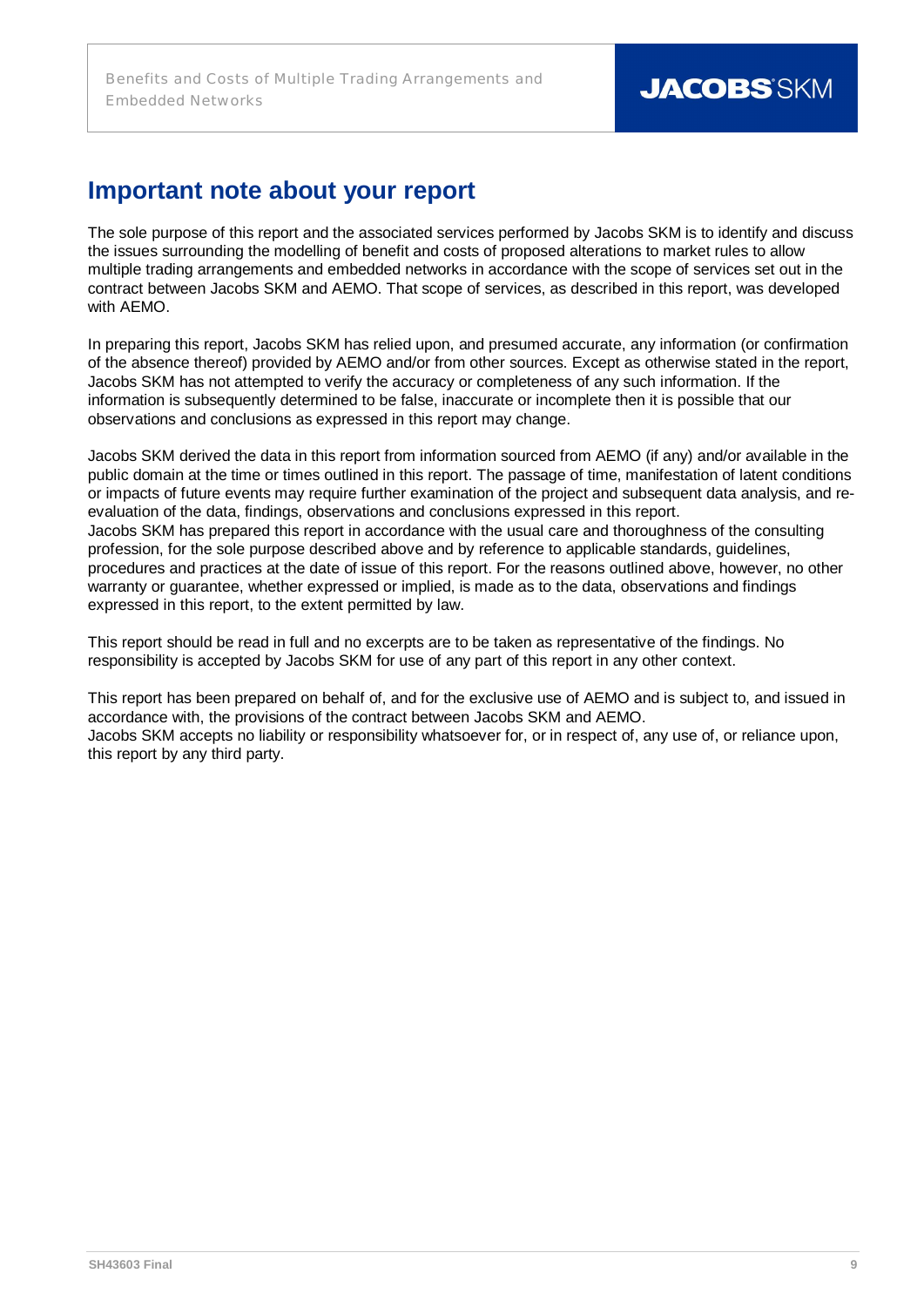# **1. Introduction**

The Australian Energy Market Operator (AEMO) has been tasked by the Standing Council on Energy and Resources (SCER), in consultation with industry, to develop a rule change proposal for consideration by the Australian Energy Market Commission (AEMC) for changes to the national electricity rules (NER). The changes are to allow multiple trading arrangements at a single connection point and to formalise metering and other arrangements associated with embedded networks (ENs) to remove any potential barriers to embedded customers accessing offers from competing market participants.

Both changes offer scope for increasing the level of competition, at the wholesale as well as the retail level, and enhance the range of services offered by market participants. However, adoption of both measures may lead to high upfront costs to AEMO, market participants and metering providers even though adoption of the opportunities provided by the changes may not occur for some time.

Jacobs SKM<sup>4</sup> has been commissioned by AEMO to undertake a benefits cost study of the proposed changes. This report outlines the method and the assumptions applied in the analysis, and discusses the results. The study considered economic benefits and costs as well as impacts on prices to consumers.

It is important to note that this is a high level study of benefits and costs based on preliminary designs for regulatory changes to allow multiple trading relationships (MTRs) and embedded customer participation. It should be considered as a screening study given the high level of uncertainty over uptake rates, potential benefits and the cost to market participants. As a result, conservative assumptions have been adopted, with sensitivity analysis on the key assumptions. The findings of this study point to the factors that need to be understood better to ensure success for the changes.

 $\overline{a}$ 4 Jacobs® and Sinclair Knight Merz (SKM) have combined to form one of the world's largest and most diverse providers of technical, professional and construction services across multiple markets and geographies.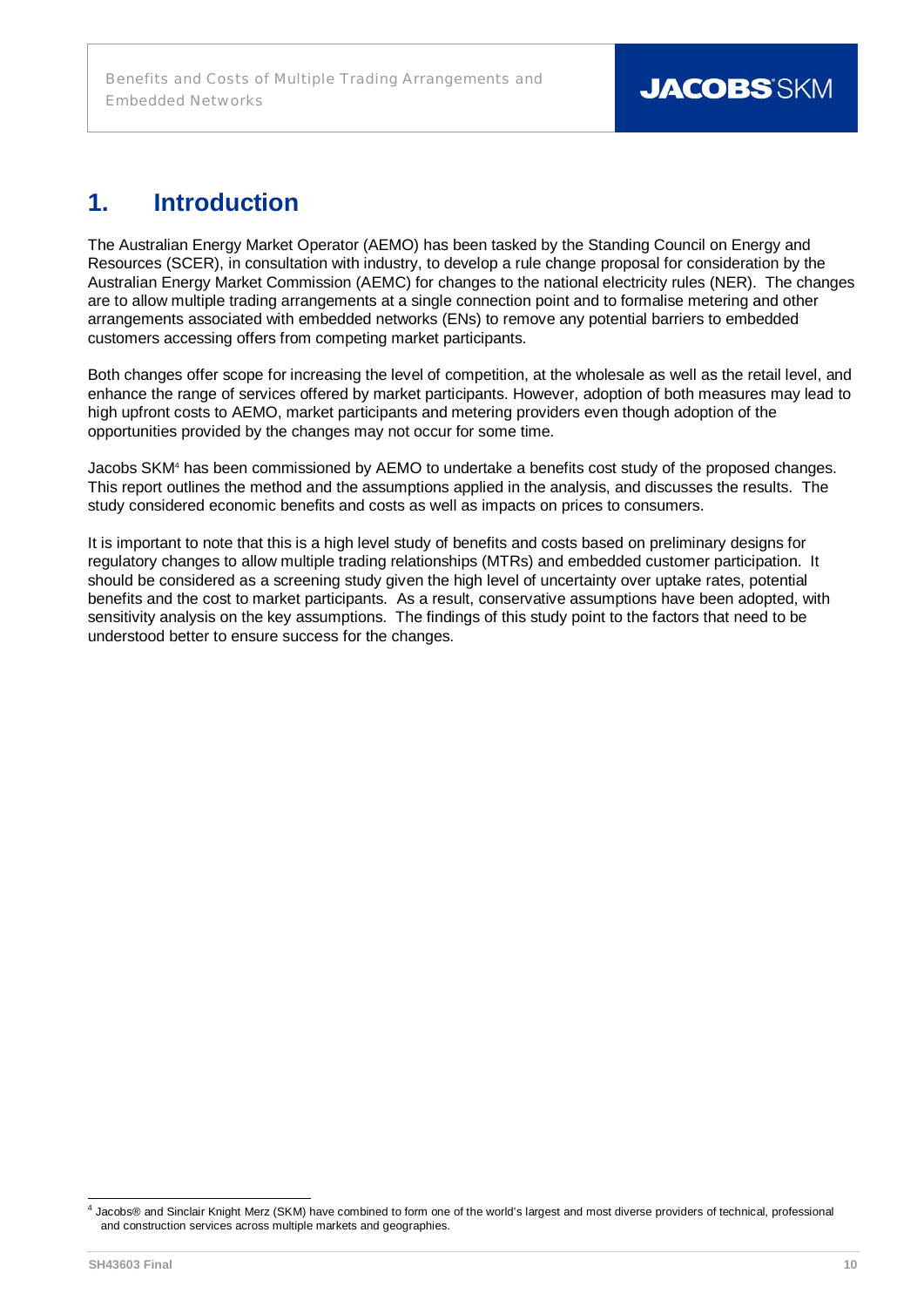# **2. Impacts of Proposed Changes**

# **2.1 Background**

The final report of the AEMC *Power of Choice* review set out a reform package for the National Electricity Market. This package provides households, businesses and industry with more opportunities to make informed choices about the way they use and purchase electricity. The overall objective is to ensure that the customer's demand for energy services is met by the lowest cost combination of demand and supply side options.

The final recommendations are a package of reforms designed to increase the responsiveness of the demand side to evolving market, technological developments and changing consumer interests.

These reforms act to facilitate efficient Demand Side Participation (DSP) in two ways:

- Enabling consumers to see and be rewarded for taking up demand side options (demand side changes); and
- Enabling the market to support consumer choice through better incentives to capture the value of demand side participation options and through decreasing transaction costs and information barriers (supply side changes).

The execution of these reforms has been split into a number of different projects each resulting in a Rule change proposal. These Rule change projects have been run by either AEMC or AEMO. All of these Rule changes and/or reviews are part of the broader Power of Choice Reform.

The Rule changes and reviews relevant to metering are:

- Multiple Trading Relationships and Embedded Networks (MTREN) Rule, Procedure and System changes to:
	- Support multiple retailers operating at a single connection point.
	- Encompass current NSW, SA, Victorian and AEMO protocols for operating ENs to ensure other States can facilitate full retail contestability.

The SCER has tasked AEMO to run this project.

- Competition in Metering Establishment of enhanced full competition in metering service provision (including metering coordinator, ownership, access rights, and use of consumers metering data). This project is being run by AEMC.
- Open Access Review Establishment of a framework for open access, interoperability and common communication standards to support competition in DSP energy management services enabled by smart meters. This project is being run by AEMC.
- Consumer Access to Data Allow entitled parties to access energy data in meters irrespective of what process the meter was installed (commercial or mandated). This project is being run by AEMC.
- x Demand Response Mechanism (DRM) Establish a new demand response mechanism that allows consumers, or third parties acting on consumers' behalf, to directly participate in the wholesale market and to receive the spot price for the change in demand. The SCER tasked AEMO with running this project. SCER has instructed AEMO not to submit the Rule change proposal pending a further review of DRM including a further cost benefit review.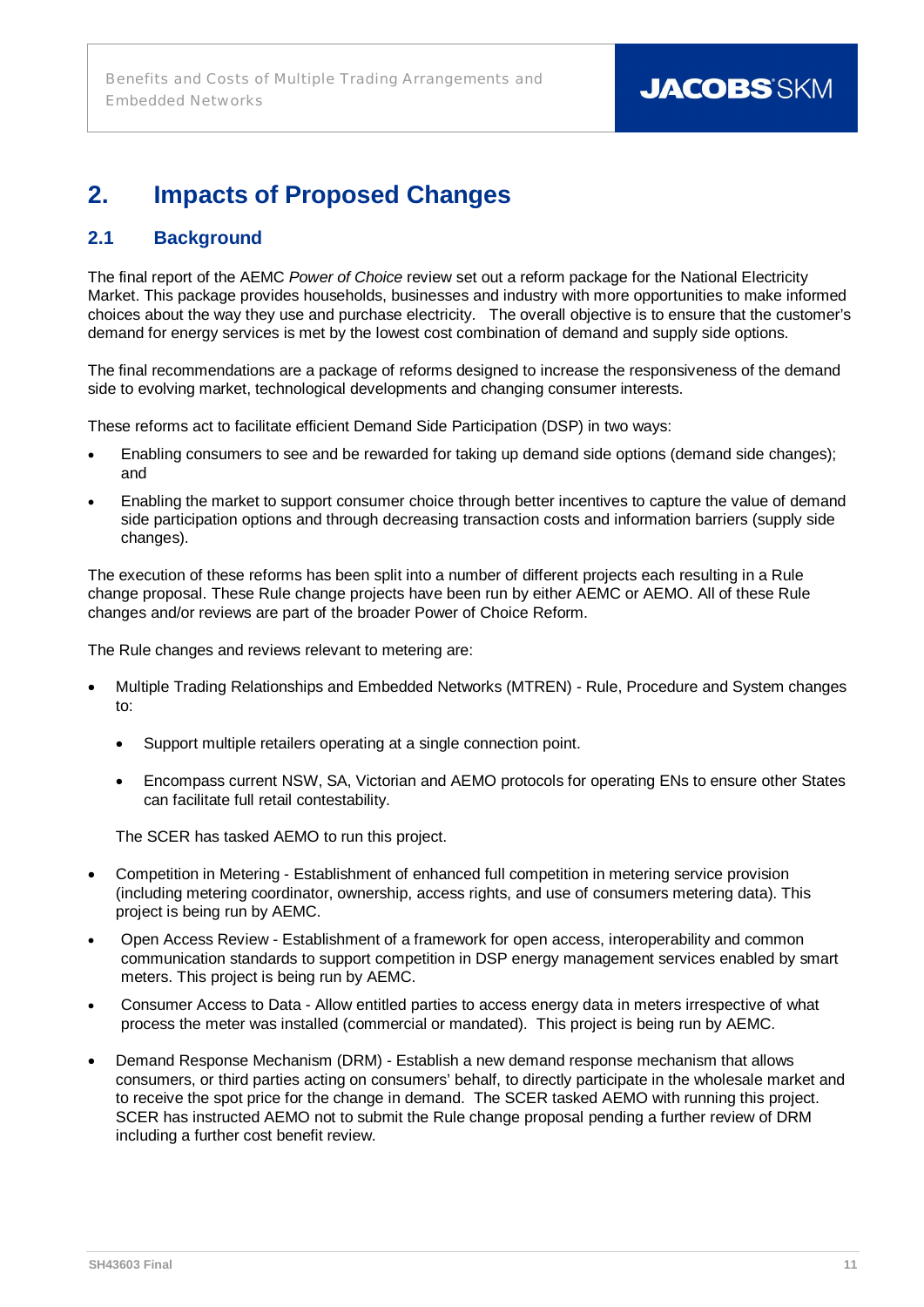# **2.2 Proposed changes**

SCER has tasked AEMO with investigating changes to the NER to allow MTRs at a single connection point and to formalise arrangements for customers connected to an EN to contract with a retailer of choice. AEMO, in conjunction with stakeholders, have designed some high level changes to the current rules to allow for multiple trading arrangements. The focus of the changes is on domestic and small to medium sized enterprises (SMEs).

The current arrangements for customer engagement with a retailer are based on the set of relationships at the physical connection point to the network, which include a one-to-one relationship between the connection point, customer, and the retailer. The intent of moving to a MTR is to enable customers to engage with multiple retailers or energy service providers (through eligible retailers) at their site and to find the best solution for buying and selling electricity for different components of the customer's load and on-site generation<sup>5</sup>.

The key enabler for MTRs is to separate the settlements point from the connection point so that there may be multiple settlements points per connection point. Each settlements point will have its own set of operational and trading relationships. Participation in multiple trading arrangements is voluntary, and may require more sophisticated metering than is currently provided in the roll out of smart meters in Victoria and other regions to allow for separate settlements of portions of the customer's load.

An EN is a private network usually connected to a distribution system (or another EN) via a parent connection point. An EN is operated by an Embedded Network Operator (ENO). Examples include airports, shopping centres or apartment blocks. Where allowed by jurisdictional policy<sup>6</sup>, customers are not required to obtain their energy from the ENO/reseller and can obtain electricity from another NEM retailer. However, there are some barriers to the embedded customers from engaging with other NEM retailers, with such barriers including a lack of clarity on obligations of different parties with respect to metering arrangements, a lack of visibility of contestable customers within ENs, differing metering standards from the NEM, and a lack of uniformity in distribution use of system pass through arrangements<sup>7</sup>.

At present, EN operators have an AER exemption from registering as a network operator in the NEM, and this will continue for the foreseeable future. However, the proposed changes may recognise an ENO as a new type of network operator under the National Electricity Rules. They may also be required in the future to follow shadow pricing guidelines set by the AER in setting DUOS charges to be charged to each customer within their networks.

All settlements points within an EN, including at ENO customers, will be recorded in AEMO's Market Settlement and Transfer Solutions (MSATS) systems and will be discoverable by other retailers.

The design options for changes to the allocation of National Metering Identifiers (NMIs) in ENs that have been considered in this study are:

- The local retailer would set up NMIs to enable NMI discovery in MSATS for all child settlements points within each EN including both NEM customers and ENO customers for existing ENs and as an ongoing role for future ENs
- The local retailer would only set up NMIs (and hence NMI discovery) for settlement points as and when they become NEM Customers.

# **2.3 Potential impacts**

#### **2.3.1 Multiple Trading Relationships**

MTRs may improve customer choice, and improve efficiency of demand and supply by potentially:

<sup>–&</sup>lt;br><sup>5</sup> AEMO (2013), *Multiple Trading Relationships and Embedded Networks – High Level Design, December<br><sup>6</sup> Net ellaured in Queensland, ACT and Teamesia* 

Not allowed in Queensland, ACT and Tasmania

<sup>&</sup>lt;sup>7</sup> AEMC (2012), Power of Choice Review: Giving Consumers Options in the Way They Use Electricity, 30 November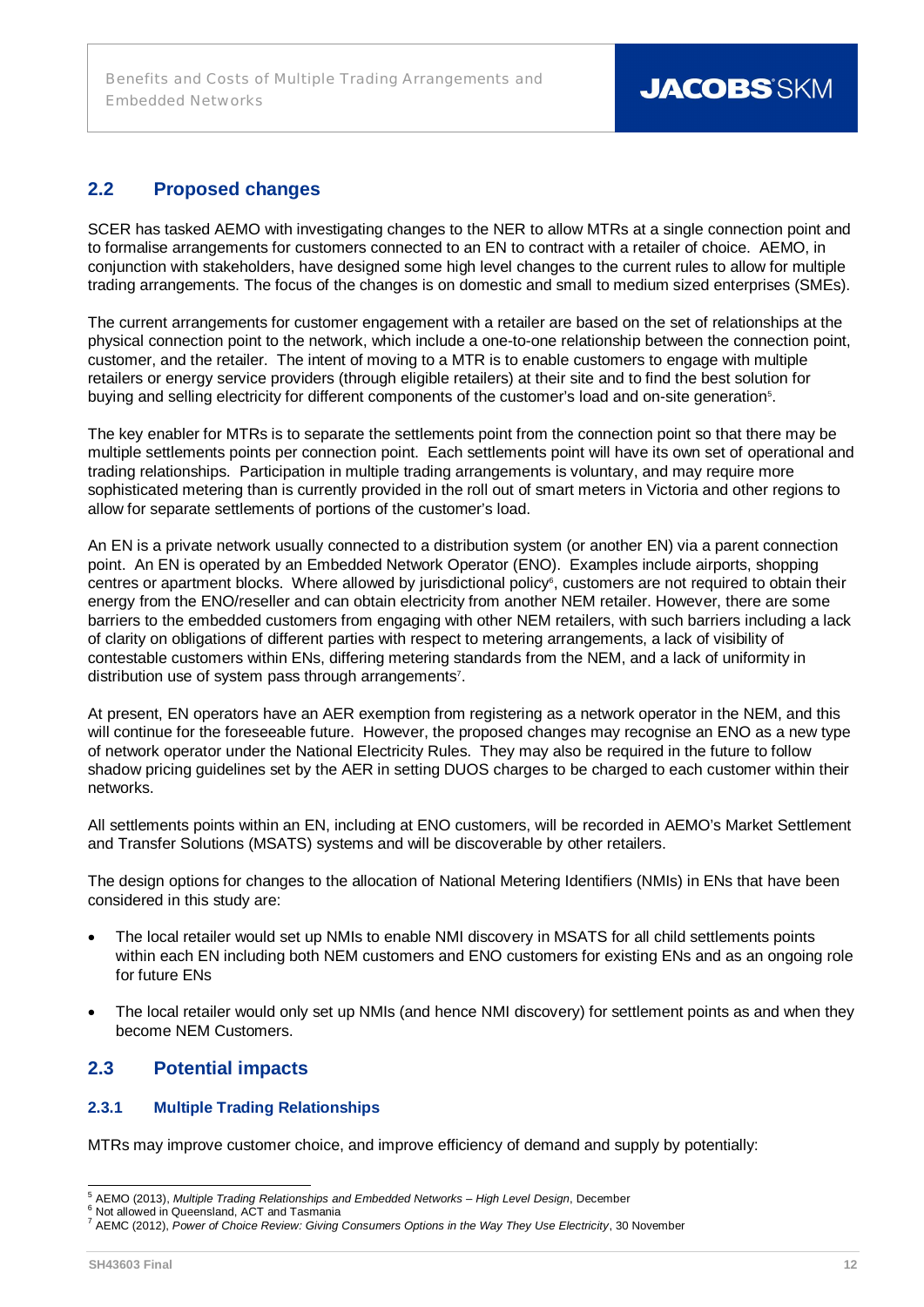- Enabling customers to better (than they can now) separate out portions of their load (more or less controllable) and to improve their management of these portions. This will become more important with the uptake of more sophisticated appliances with the ability of remote or automatic operation of use.
- Facilitating development of new (or expansion of existing) competing service providers or more retailers who could provide bespoke services to portions of domestic customer loads. For example, energy service companies could focus on providing heating and air conditioning energy services.
- Enabling customers with roof-top PV systems or other embedded generation to sell their surplus electricity through an independent retailer depending on which retailer provides the best offer. This may lead to the development of an aggregator service allowing eligible aggregators or competing retailers to "collect" surplus electricity from a number of households and sell to other customers within the distribution area.
- Facilitating the development of new electrical loads or embedded supply points such as from electric vehicles in the longer term. For example, charging of electric vehicles may be supplied by an independent specialist retailer that could manage the profile of recharging to periods when wholesale prices are low, thereby reducing costs and avoiding network peak periods.

#### **2.3.2 Embedded networks**

The main purpose of these changes is to provide regulatory certainty in relation to ENs, by recognising these networks in the NER, and formalising the required obligations and arrangements in the NEM regulatory framework. The benefit of the proposed change is regulatory certainty, and clearly defined roles and obligations (ENs are not currently recognised in the NER). Another benefit is that the formalisation of ENs could lead to a consumer uptake, as competition in ENs is currently not allowed in some jurisdictions. These arrangements will allow participants to have a consistent approach across the NEM, and so consumers can benefit from having participants as more willing providers. Clarifying and codifying the rules and procedures around ENs would allow other jurisdictions to allow customers within ENs to seek competitive prices. This would increase competition and improve regulatory certainty between jurisdictions.

The main advantage of the proposed changes would be to make upstream (network and any wholesale) cost pass-through more transparent to individual customers within a network making it more difficult for EN retailers to offer non-linear pricing to embedded customers (that is, offering price schedules whereby some customers with more buying power get more favourable tariffs than other customers). Under current arrangements, the ENO or Retailer is almost like a local monopoly, and is able to use their ability to pass on DUOS costs in a nontransparent way so that they can cross subsidise across customers according to the customer's ability to access competing retailers.

Another impact is to allow retailers to get better load information on some customers which would enable them to craft more bespoke tariffs to embedded customers.

# **2.4 Issues for assessing benefits and costs**

#### **2.4.1 Benefits**

Key issues with assessing the benefits include:

A potential benefit is that customers avoid the cost of a second connection point. This cost is currently a potential barrier to innovation, and any reduction in this through the MTR may increase the penetration of innovative customer operations. However, in some cases, the costs associated with applying MTR may offset some or all of the savings. For example, where the customer is adding new load (as will be the case in many situations – such as electric vehicles), cost of upgrading the supply to the customers' premises may be similar to the creation of a second connection point. Equally, any MTR arrangement that would require separation of load would need to include electrical work to separate those electrical components and potentially the installation of a new meter cabinet. These costs need to be considered in modelling of uptake of MTR.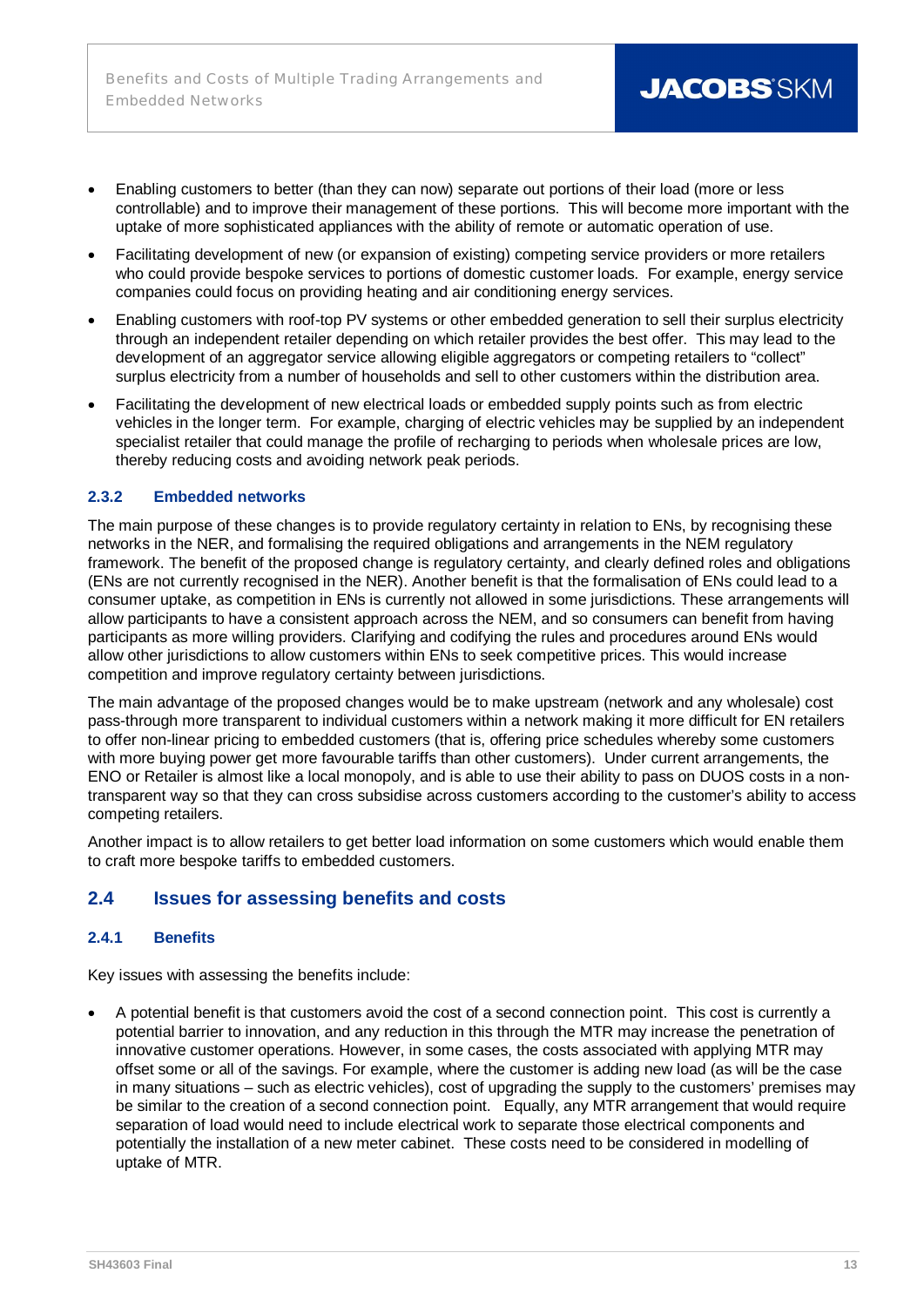- In this study, it has been assumed that a key benefit of the implementation of MTR is to better facilitate demand side responses over and above the level of demand side response that currently occurs. It is possible that other approaches could achieve the same outcome.
- Determining the costs of implementation. In particular, how much of the implementations costs have to be borne upfront (once the changes are promulgated) ahead of any uptake by customers. In this study, we explore this issue by using sensitivity analysis over plausible ranges over the timing of implementation costs.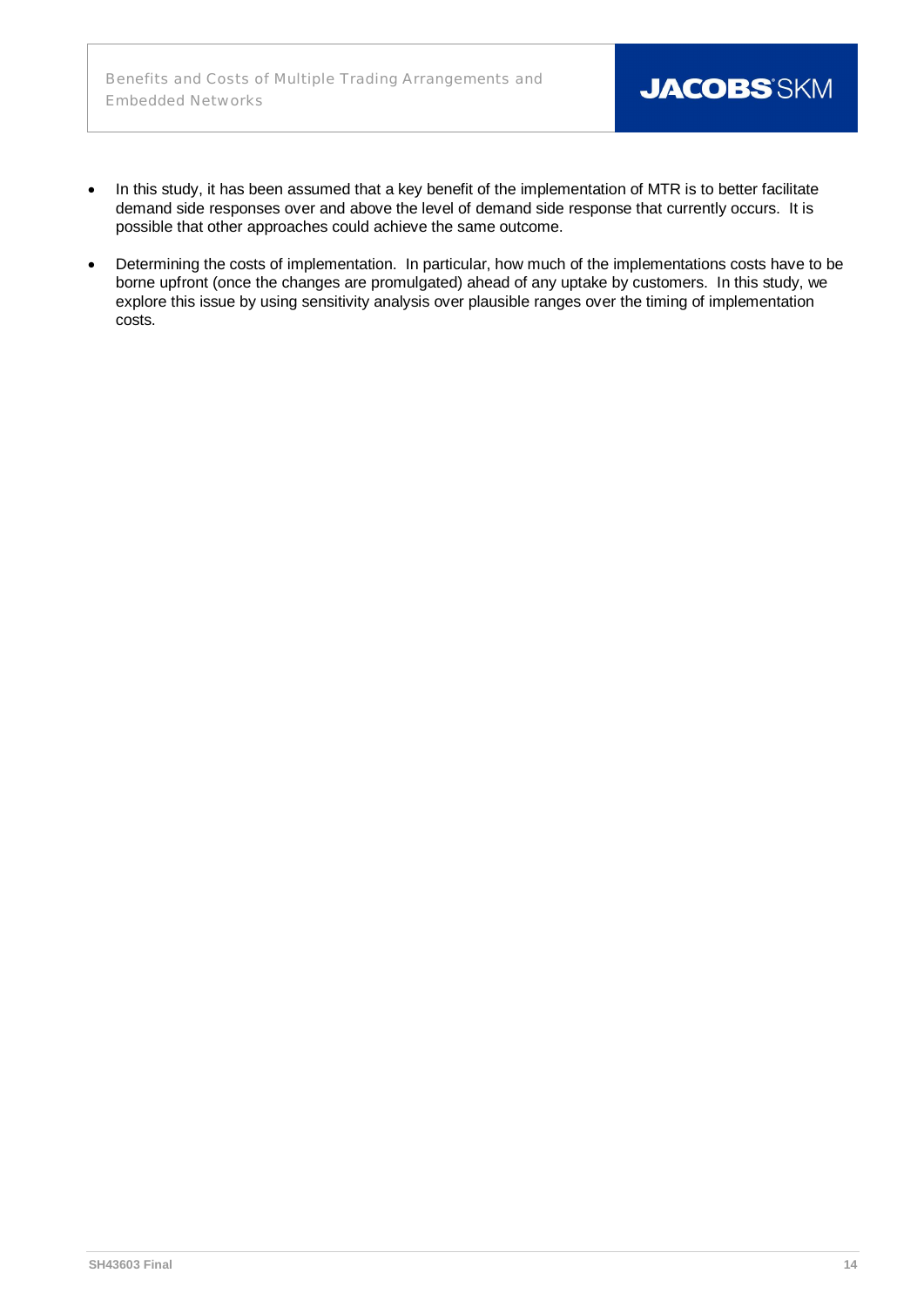# **3. Approach**

A quantitative approach has been developed to evaluate the indicative market implications of the high level design. The quantitative approach is designed to estimate overall market benefits and costs, as well as to assess the implementation and distributional impacts (such as potential changes to customer tariffs).

# **3.1 Overall framework**

Both of the proposed rule changes could lead to changes in the way customers purchase their electricity and enhance the competitive dynamics as a result. The benefit-cost framework is designed to capture the resulting impacts described above on:

- Productive efficiency. This refers to the way in which the proposed changes allow for more efficient use of the current stock of capital and generation. For example, will the potential for demand side participation improve the productivity of use of network elements?
- Allocative efficiency. This refers to the more efficiency allocation of resources. For example, do the proposed changes in rules lead to more efficient allocation of distributed or centrally supplied generation?
- Dynamic efficiency. This refers to the way in which the proposed changes affect the timing and pattern of future investments in electricity supply.

The benefits realised from the proposed changes were quantified and compared to the costs of the proposed changes. This includes the costs of implementation as well as the incremental operating costs to network service providers and AEMO. For implementation cost, a critical issue is the timing of these costs and how these costs can be deferred (or staged) to better match uptake of the new arrangements.

Given that uptake of these options is voluntary, customer uptake would only occur when the benefits to the individual customer (through reduced electricity tariffs and bills) exceed the cost of implementing changes to their metering. Currently, customers can achieve the same outcomes through installing a second connection point, the cost of which can be high. Some customers may find this economical and would already have or consider having this second connection point to capture any benefits to them associated with better facilitation of demand response. For these customers, there is no difference between the base case (status quo) or project case (implementing the proposed changes). Where the cost of the proposed change is lower than the base case cost of a second connection, and the cost is less than the benefits to the consumer, demand side participation may increase. Uptake of these options is voluntary. For the customer, uptake would only occur when the benefits to the individual customer (through reduced electricity tariffs and bills) exceed the cost to the customer of implementing changes to their metering. Currently, customers can achieve the same outcomes through installing a second connection point, the cost of which can be high. The highest costs under current arrangements relate to connection augmentations and this cost would still be borne as a result of an increase in a customer's capacity (connection of an EV load for example). So MTR may provide no additional benefit in these cases. Some customers may find this economical and would already have or consider having this second connection points to capture any benefits to them associated with better facilitation of demand response. The MTR argument comes down to whether MTR can be delivered at less cost than a network connecting a second connection point where the capacity is not changing. The costs to perform this activity from the network would not be excessive and we see this happen today when a customer separates a portion of their premises into a granny flat, or second occupancy for letting as examples.

In this study, these customers are part of the no change or base case. The benefit of the proposed changes is translated to a higher level of participation of customers in demand side response because the cost of doing so is now lower. The benefit of lower costs of participation (e.g. avoided second connection point or second meter costs) is reflected through higher levels of participation in demand side response.

Costs included in the analysis covered: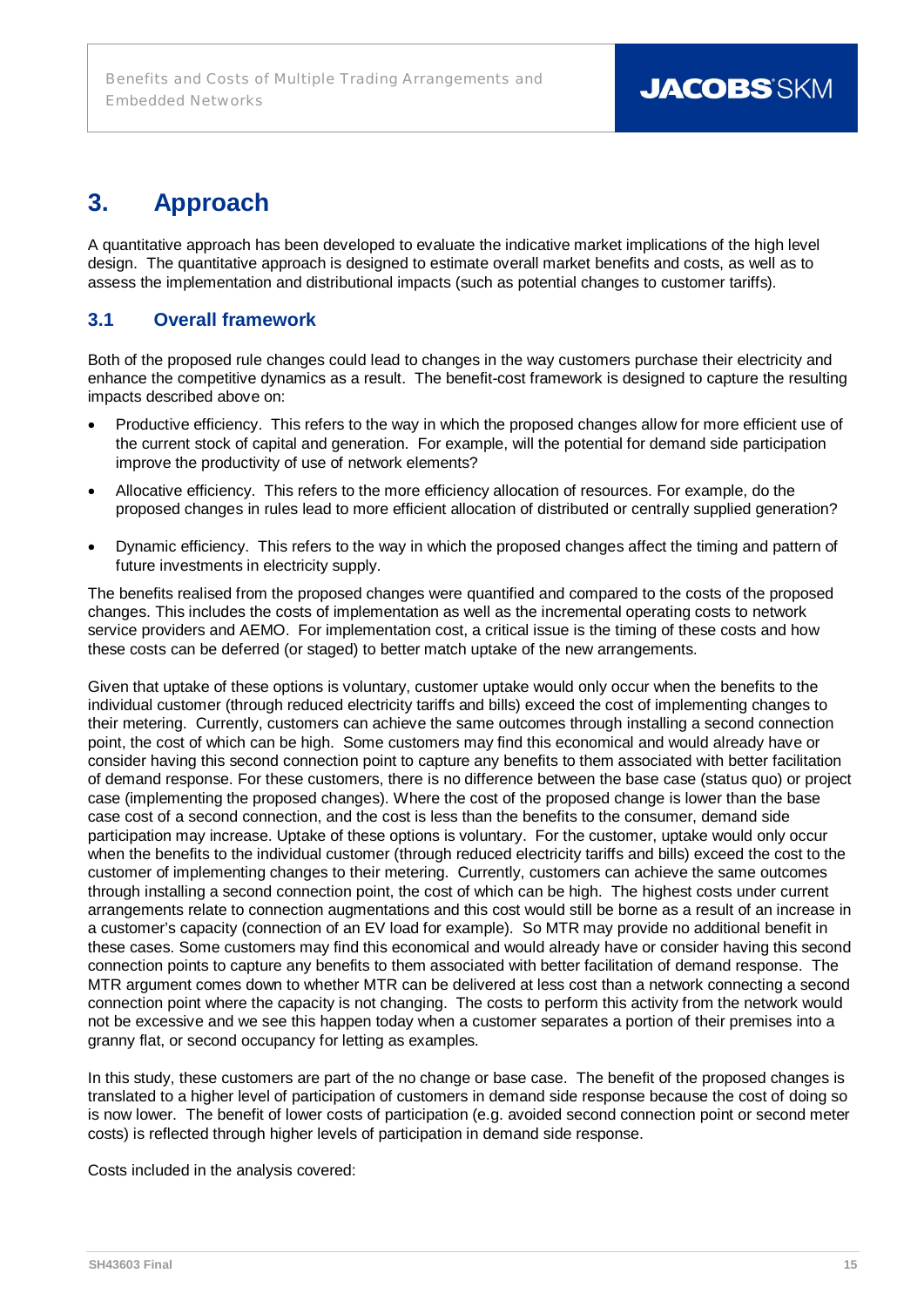- x Registration and setup: In the case of MTRs the creation and maintenance of multiple trading settlement points within a connection point and associated relationships between settlements points. In the case of ENs - the creation and maintenance of EN parent and child sites and relationships.
- Metering: Establishing and maintaining metering at the site and market system, including activities such as disconnections and reconnections. The cost of process and system changes to facilitate service provision/data delivery or processing of the data. Metering costs borne by the customer were assumed to form part of the decision by the customer to participate in the new arrangements. Thus, since participation in the rule changes is voluntary, to the extent that these costs are not outweighed by the returns to the customers (in the form of reduced electricity supply costs or increased revenue from sale of surplus embedded generation), they would not take advantage of the new rules.
- Operations: Other operational costs.
- Billing: Changes to enable subtractive arrangements within ENs and handle discrepancies between network and retail bills.
- Reporting: Changes to reports required for regulatory purposes.

### **3.2 Method for quantitative study**

Productive, allocative and dynamic efficiency gains arising from the proposed rule changes come from two sources. First, under MTRs, residential and SME customers will be better able to manage their loads so that there will be shifts in consumption from high price periods to low price periods. This will improve the productivity of use of network elements possibly deferring any future investments to meet peak demand (at the regional and system level), and will lead to better utilisation of generating plant, with less call on the need for peaking plant with high operating cost. Second, the changes affecting ENOs may ultimately lead to more competitive outcomes by allowing retailers to compete better to supply portions of the embedded loads (say overnight loads, at sites with cogeneration), leading to a more efficient allocation of resources devoted to generation of electricity and possibly leading to improvements of network productivity.

A benefit-cost framework based on a quantitative model of the NEM was developed. The benefits and costs measured include the following:

- Change in prices to wholesale market participants due to altered dispatch or bidding behaviour and by changing the timing and pattern of entry of new distributed supply options
- Lower or higher system costs due to more efficient provision of market services
- Enhancement of competition in the retail sector
- Development of a more service oriented retail sector
- Increase in the uptake of embedded generation options plus more active participation in demand side management and flexible supply/demand options such as electric vehicles. The increase in uptake of embedded generation would only occur when there is potential for large amount of exports to the grid especially at peak demand periods.

The process involved the following steps:

Uptake model: This determines the number of customers willing to adopt these options. Uptake is based on data on the number of sites (embedded generators, residential, SME loads) that could already be able to take advantage of these options. The uptake model then predicts the extent of uptake using a sigmoid adoption curve typically used to model uptake. Uptake commences when the prospects of future costs from current supply arrangements to customers exceed the costs to customers of electrical wiring and metering configuration changes under the proposed changes. The shape and parameters of the sigmoid curve has been adapted from empirical uptake studies of simular types of reforms to market or from trial data such as the Magnetic Island Solar Cities study, the Futura Consulting study on DSP potential, data on uptake of energy efficiency programs under the NSW Energy Savings Scheme and evidence provided by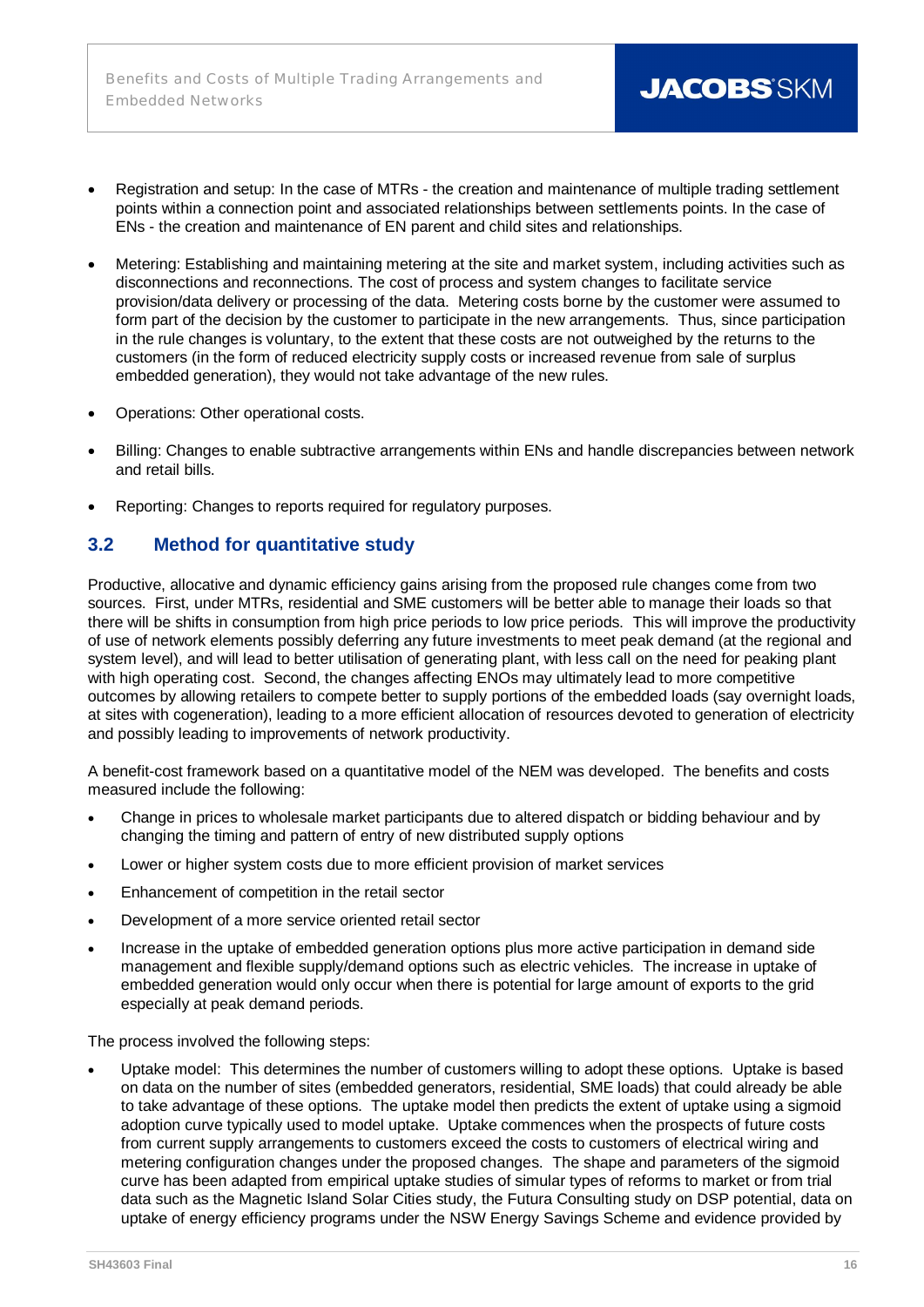network service providers for trials such as by Ergon. Uptake of MTR to take advantage of DSP services is separately treated from uptake of MTR to take advantage of trading arrangements to sell surplus selfgeneration or trade/purchase electricity for the charging of electric vehicles. As uptake is uncertain, sensitivity analysis on the rate of uptake has also been conducted.

- Once uptake was predicted, the likely manifestations of the uptake were determined in terms of reduced peak demand, reduced electricity use, and the impact on uptake of distributed generation or trigeneration options (where these options become lower cost than grid supplied generation options). This produced a time stream of peak demand reduction and electricity consumptions by region, as well as a net demand to be supplied from the grid.
- There is also the prospect for new loads to be added (e.g. electric vehicles) and the management of these new loads to minimise costs. This benefit was captured by estimating the increase in electricity demand and estimating the resource benefit of supplying this additional demand.
- The time stream of peak demand reductions and net energy demand changes were input into Jacobs SKM's Strategist model of the NEM. The model has been used to estimate productive and allocative efficiency benefits in the wholesale market by determining changes to bidding behaviour and entry of new plant as a result of any impact of the proposed changes on the level and uptake of distributed (embedded) generation plus demand management options, including electric vehicles.
- Jacobs SKM's distributed network model was used to determine network benefits arising from reductions in peak demand. The model determines deferred expenditure on distribution network infrastructure on a regional basis.

### **3.3 Scenarios modelled**

Four design scenarios were modelled:

- MTR scenario: changes are enacted to allow for customers to adopt MTRs.
- EN1 scenario: changes enacted to enable embedded customers to seek alternative retailers of choice. In this scenario, the local retailer would set up NMIs for all embedded customer settlement points within each EN.
- EN2 scenario: changes enacted to enable embedded customers to seek alternative retailers. In this scenario, the local retailer would only set up NMIs when embedded customers become NEM customers.
- MTREN scenario: changes to allow both MTRs and EN customers to participate in the NEM are enacted.

The benefits and costs arising from these scenarios were estimated against outcomes under a no change (base) scenario.

Costs and benefits were calculated for the period from 2015/16 to 2034/35. Implementation costs were assumed to be incurred during 2014/15.

# **3.4 Assumptions**

#### **3.4.1 Uptake Model**

Uptake was modelled for the following components:

- DSP services by independent service providers for customers who want to manage their loads to minimise network and wholesale costs, or where customers just buy a service and the service provider will manage the loads to minimise costs.
- MTR by residences with roof-top PV systems, who wish to separate out the retailer that sells them electricity from the retailer they sell surplus electricity to on the basis that they wish to shop around for the best deal to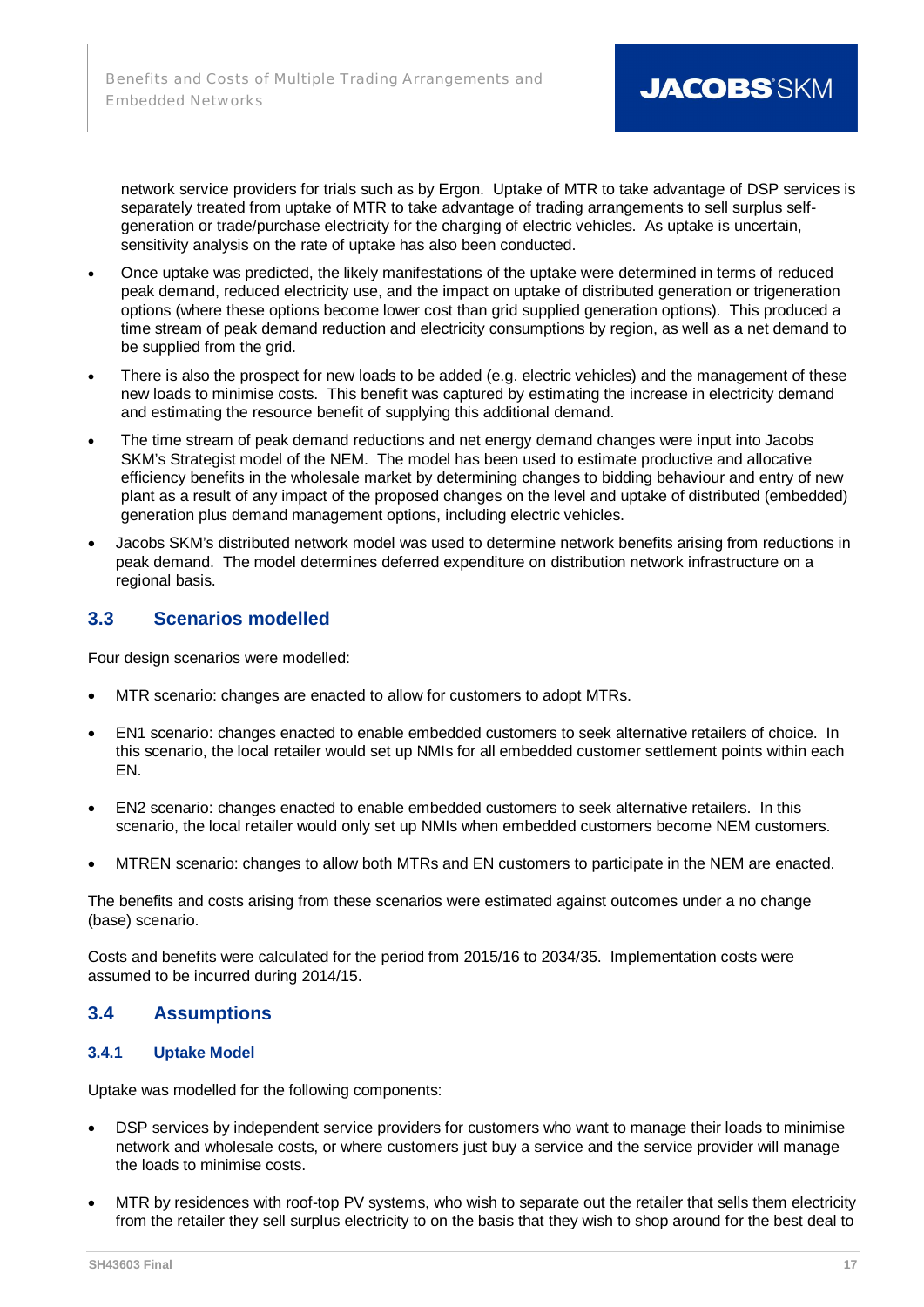sell surplus electricity. MTR would encourage additional (to retailers already offering these services) independent aggregators to enter the market to purchase surplus electricity from rooftop systems.

- Customers who purchase an electric vehicle and wish to use independent service providers to purchase electricity needed to charge batteries. MTR would provide enhanced ability to manage charging times to periods of low electricity prices. The modelling of uptake considers the (additional) number of customers that are likely to uptake electric vehicles as a result of the MTR arrangements or the lower cost of electricity supply arrangements to all owners of electric vehicles.
- Customers within ENs who wish to attain retail energy from participants other than the host EN.

In modelling uptake, it was assumed that customers would adopt MTR or take advantage of the EN provisions only if the benefits to them are greater than the additional metering costs to customers.

Uptake was modelled using a sigmoid curve. The sigmoid curve represents adoption with a slow gradual start followed by a period with rapid uptake levelling out over time to a saturation level of adoption<sup>8</sup>. Sigmoid adoption curves are typically used to model uptake of new products, technologies or services for which there is little historical data to indicate adoption. A representative curve is shown in Figure 1.



**Figure 1: Representative sigmoid adoption curve** 

Under this approach, uptake is modelled using the following formula:

 $U_t = a_t * Exp(b * exp(ct))$ 

 8 A sigmoid curve approach was adopted because of the heterogeneity of customer characteristics makes it difficult to determine customer uptake on individual customer benefits. The sigmoid curve accommodates this in that the slow initial uptake is reflective of small payback periods or high return hurdles due to the level of uncertainty over the purported benefits to the customer. As consumers gain confidence of the benefits to them, they then often relax the hurdle rates.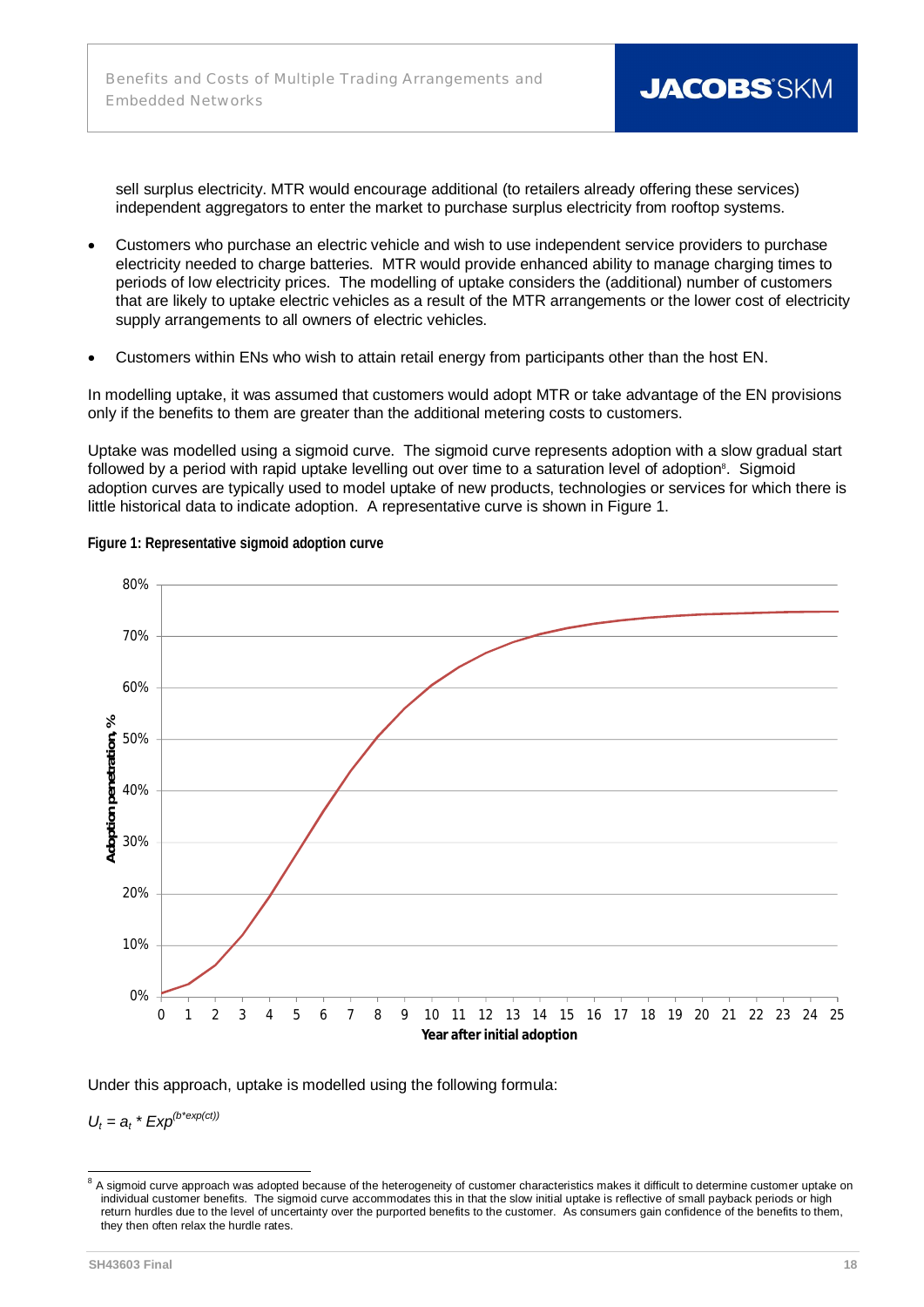Where:  $Ut =$  uptake in year *t* 

*Exp* = exponential operator

- *a* = system parameter associated with maximum penetration rate
- $b =$  parameter determining when the inflexion point (the period when rapid uptake has begun
- *c* = rate of acceleration in uptake

The parameter *a*, *b*, and *c* are determined by using information on known update patterns for similar services and/or subjective judgements of industry experts. Because there is limited experience with similar services in the NEM, the parameters were estimated in this study based on anecdotal evidence on the potential rate of uptake. The values of the parameters are shown in Table 1. A maximum potential uptake rate of 30%.

Uptake rates are highly uncertain given the lack of any relevant precedent. Due to the lack of hard data on adoption and the resulting uncertainty in uptake rates, sensitivities of potential benefits to uptake rates were performed (low, medium and high uptake rates). But given the importance of uptake to the benefit-cost analysis, there should be further work to determine the potential uptake particularly the rate of uptake in the early period after implementation. There may also be some value in undertaking some suasive programs (advertising and marketing) to promote the potential benefits, which could help accelerate uptake.

| <b>Parameter</b>   | <b>DSP</b> services |         |             | <b>PV exports</b> |         |             | <b>Electric Vehicles</b> |               |             |
|--------------------|---------------------|---------|-------------|-------------------|---------|-------------|--------------------------|---------------|-------------|
|                    | Low                 | Medium  | <b>High</b> | Low               | Medium  | <b>High</b> | Low                      | <b>Medium</b> | <b>High</b> |
| Years to inflexion | 3                   | 5       | 7           | 10                | 13      | 15          | 3                        | 5             | 7           |
| Initial adoption   | 0.0%                | $0.0\%$ | $0.0\%$     | 2.5%              | 2.5%    | 2.5%        | $1\%$                    | 2%            | 3%          |
| Acceleration rate  | 0.00001             | 0.0001  | 0.01        | 0.00001           | 0.005   | 0.02        | 0.00001                  | 0.0001        | 0.01        |
| Parameter a        | 0.10                | 0.15    | 0.20        | 0.20              | 0.25    | 0.30        | 0.05                     | 0.08          | 0.10        |
| Parameter b        | $-6.00$             | $-5.99$ | $-5.98$     | $-3.5$            | $-2.86$ | $-2.25$     | $-5.97$                  | $-5.9$        | $-5.79$     |
| Parameter c        | $-0.30$             | $-0.30$ | $-0.37$     | $-0.30$           | $-0.36$ | $-0.60$     | $-0.30$                  | $-0.30$       | $-0.37$     |

**Table 1: Estimated parameter values for modelling uptake** 

Source: Jacobs SKM

#### **3.4.2 Estimating economic benefits**

Uptake of MTR has a number of potential economic benefits. For customers or niche retailers who adopt or promote MTR to enable DSP to minimise their electricity purchase costs, their actions may lead to the following system benefits:

- Smoothing out of load shape to avoid peak demand periods which has economic benefits through more productive use of generation assets and the deferment or curtailment of the need to install peaking plant. The benefits are reflected through reduced capital costs in generation, reduced fixed costs of operating redundant peaking plant and through reduced fuel use from operating plant more efficiently. In the case of electric vehicle battery charging, MTR may facilitate the management of charging times to off-peak or low price periods.
- Lower transmission losses due to reduced call on transmission assets during peak periods.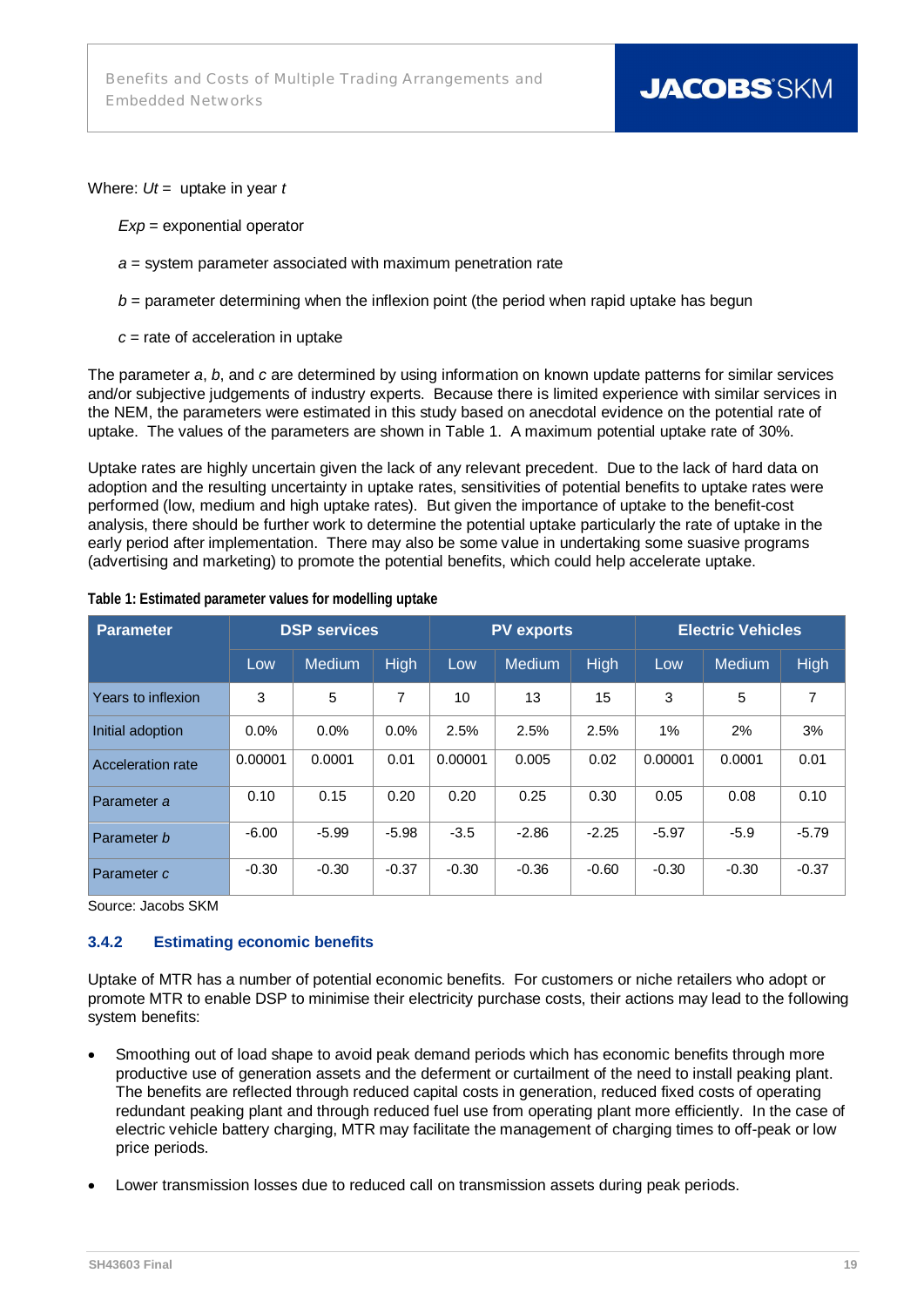- Enhancing competition. Uptake of MTR may encourage the entry of competing service providers that would compete with retailers to supply parts of domestic and SME loads. The enhanced competition is likely to reduce costs to customers. It would also facilitate competition from exempt sellers who already operate in the market. Alternative service providers would have to be eligible as the FRMP (financially responsible market participants).
- x Enhancing returns to owners of small scale embedded generators allowing more optimal allocation of energy from these systems so that more energy is exported during wholesale peak periods, bringing additional generation system benefits.
- Smoothing out load shapes to reduce the use of distribution networks during local network peaks.

Allowing embedded loads to access alternative retailers would also lead to enhanced competition, which could lead to lower prices to electricity consumers. Again the economic benefit of this enhanced competition is reflected through a small increase in demand as a result of the lower prices.

Increased competition is also likely to drive down retail margins, delivering a wealth transfer from retailers and some customers<sup>9</sup>. While this may not be a true economic benefit, it is likely to result in reduced prices to consumers and therefore lead to a greater achievement of the NEO.

Network benefits were estimated using three approaches:

- For interregional interconnectors, the savings in upgrade costs were deemed part of the electricity market modelling. The market models were designed to choose between generation and transmission upgrades to meet load growth and reliability criteria. Data on upgrade costs for interconnectors were obtained from the transmission planning statements published by the Transmission Network Service Providers (TNSP) in each jurisdiction.
- Deferrals to intraregional transmission upgrades were based on reductions in system peak demand. Data on upgrade costs were sourced from documents published as part of the Regulatory Reset proposals/approvals for the TNSPs.
- Deferral of distribution network infrastructure. A network deferral model was used to determine the benefits of local peak demand reduction on each distribution network zone.

The approach used for this project recognised that a significant portion of network costs are not based on throughput energy but on obligations to supply capacity. The method estimated the capital costs savings that may result from a reduction in the rate of peak demand growth.

The impact on network tariffs was estimated, considering the reduced energy throughput (leading to lower network revenue recovery) and reduced peak network demand (leading to a capacity deferral benefit). Our approach determined network prices by re-applying the variable and avoidable portion of reduced network charges to recalculate energy savings.

#### **3.4.3 Estimating network benefits**

The benefit of uptake of DSP as a result of MTR was assumed to be reflected in the level of load shifted to offpeak periods. It was assumed that customers with MTR were able to divert a portion of their load away from system peak periods, with the load shifted assumed to be equivalent to a refrigeration unit or air-conditioning unit. Not all customers who adopt MTR will perfectly or always shift load away from system peak periods. System peak and local network peak may not be perfectly aligned. To account for these issues only a portion of the load shift potential was assumed to be used.

Thus, the actual reduction in weekly and annual peak demand was calculated using the following relationship:

 $\overline{a}$ 9 To the extent that shifting loads leads to reduced wholesale prices, then it might benefit a broad range of customers not just those customers who take up MTR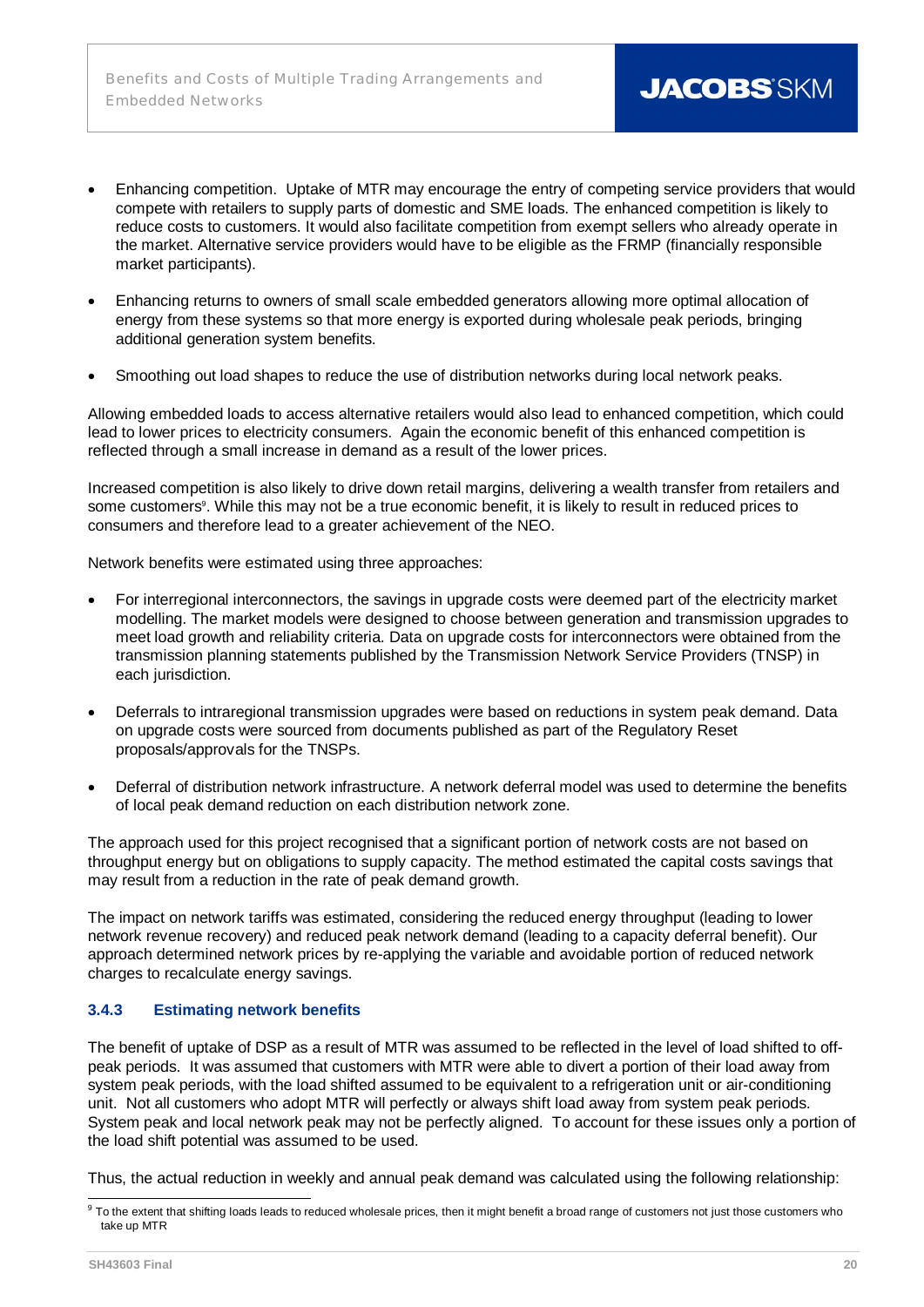

#### $PRS_t = U_t * MLD_t * CSt$

and

$$
PRLN_t = U_t * MLD_t * CN_t
$$

Where: *PRS<sub>t</sub>* = System peak reduction in MW in year t

*PRLN<sup>t</sup>* = Local network peak reduction in MW in year t

 $U_t$  = uptake of MTR (customer numbers) in year t

*MLD<sup>t</sup>* = maximum peak load deferred by customer in year t

 $CS<sub>t</sub>$  = contribution of maximum deferral to reducing system peak

*CN<sup>t</sup>* = contribution of maximum deferral to reducing local network peak peak

System peak reduction was used to calculate the benefits from deferral of investments in the wholesale market and transmission networks. Local network peak reduction was used to calculate deferral of investments in distribution networks.

The assumptions used to calculate peak reduction benefits are outlined in Table 2. The model is set up to undertake three cases to test the sensitivity of the results to peak reduction. The central case assumed that households could shift around 1 KW of load away from peak price periods (approximately the load of one major appliance) and 4.0 kW for SMEs. The contribution to reducing peaks assumed that DSP shifted loads away from peak periods in the wholesale market.

| Table 2: Assumptions used to calculate peak reductions |  |  |
|--------------------------------------------------------|--|--|
|--------------------------------------------------------|--|--|

|                                      | <b>Central</b> | <b>High</b> | Low |
|--------------------------------------|----------------|-------------|-----|
| Maximum load deferred (kW)           |                |             |     |
| Residential                          | 1.0            | 1.5         | 0.5 |
| <b>SME<sub>s</sub></b>               | 4.0            | 8.0         | 2.0 |
| Contribution to system peak (firm %) |                |             |     |
| <b>Residential</b>                   | 80%            | 90%         | 70% |
| <b>SME<sub>s</sub></b>               | 80%            | 90%         | 70% |
| Contribution to local network peak   |                |             |     |
| <b>Residential</b>                   | 15%            | 20%         | 10% |
| <b>SME<sub>s</sub></b>               | 80%            | 90%         | 70% |

Source: Jacobs SKM

Transmission network benefits were derived as follows:

- Take peak demand forecasts by State published in the NEFR 2013.
- The contribution to peak reduction is equal to the portion of calculated peak reduction, which is equal to maximum load deferred in any year times the contribution to system peak.
- Multiply the amount of network capacity deferred by the average cost of transmission capital expenditure. This number was assumed to be \$514/kW.

Distribution network benefits were estimated by distribution zone using the following procedure:

Derive the average network spend on capital for load growth to get a \$/kW estimate for deferred expenditure. The estimates for each distribution zone are provided in Table 3.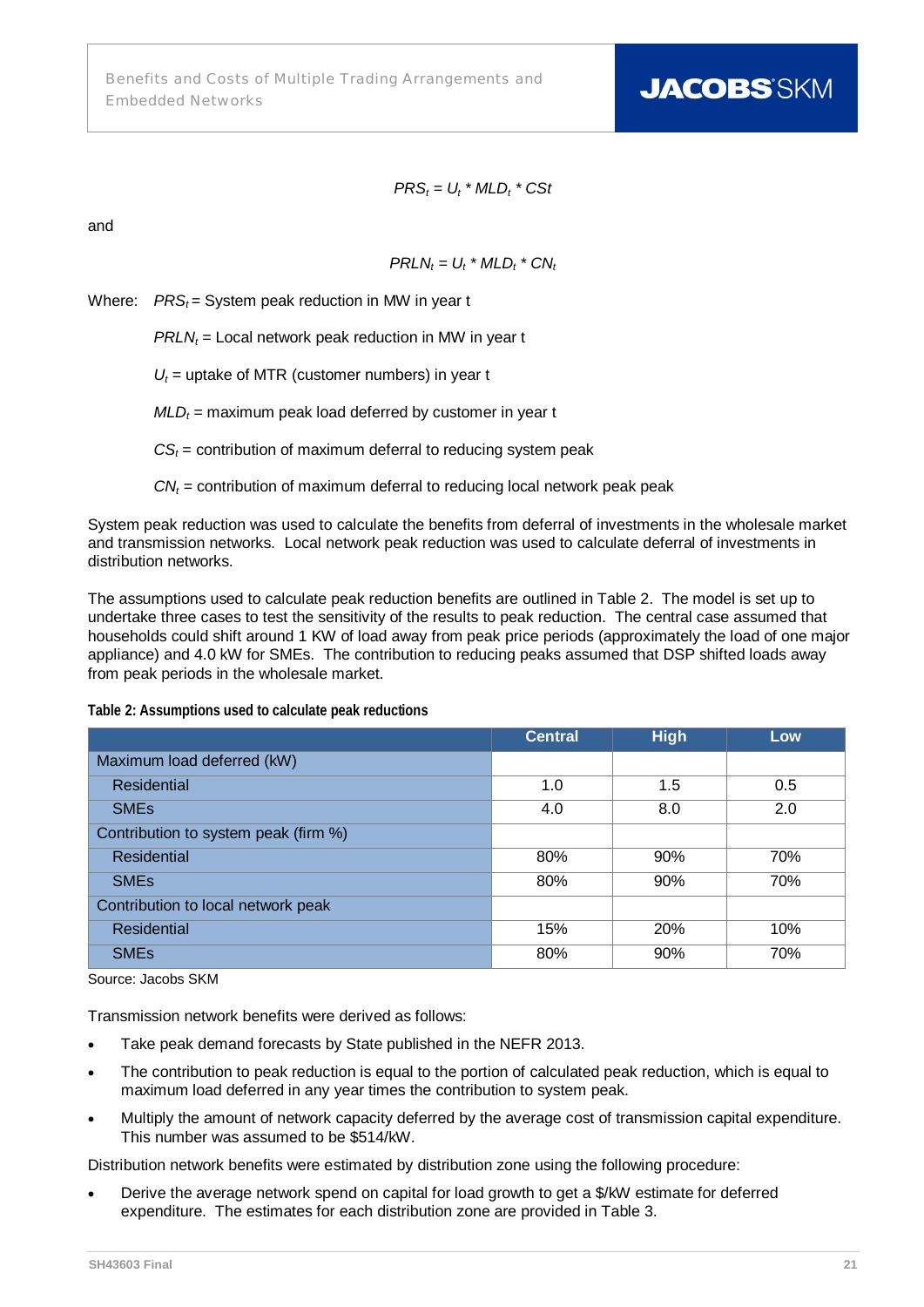- Derive local region peak reduction. The local peak reduction due to uptake was equal to a discount of the system peak reductions, where the discounts for each customer class are listed in Table 2.
- The value of peak reductions were discounted by 30% due to potential non-alignment of peak shifts to local peak demand and then discounted another 30% to cover the perception that DSM cannot be relied upon when reducing network peak demand (so that some network elements will still need to be built in order to ensure supply reliability). This could be considered a conservative assumption.

| <b>Distribution zone</b> | DNSP peak demand benefit, \$/kW, adjusted to \$2013 |
|--------------------------|-----------------------------------------------------|
| <b>Endeavour Energy</b>  | 2,611.12                                            |
| Ausgrid                  | 2,541.73                                            |
| <b>Essential Energy</b>  | 3,451.51                                            |
| ActewAGL                 | 457.74                                              |
| Powercor                 | 806.98                                              |
| Jemena                   | 992.02                                              |
| <b>SP</b> Ausnet         | 1,169.35                                            |
| <b>United Energy</b>     | 953.47                                              |
| Citipower                | 1,662.79                                            |
| Energex                  | 514.00                                              |
| <b>Ergon Energy</b>      | 5,246.40                                            |
| <b>SA Power Networks</b> | 1,824.52                                            |
| <b>Aurora Energy</b>     | 629.65                                              |

**Table 3: Estimates of average capital expenditure for net upgrades due to demand growth** 

Further detail about the modelling of electricity networks is provided in Appendix B.

#### **3.4.4 Savings in electricity generation costs**

Savings in electricity generation costs, including operating and deferred capital costs, were estimated using Jacobs SKM's proprietary energy market models, adapted for each scenario. The models take into consideration of the impacts on generator dispatch and temporal impacts on capital investments in generation. The models simulate generation and market price behaviour to provide projections of fuel use, generation, emissions, wholesale electricity prices, and consequently retail electricity prices.

The core market model determines dispatch of generating plant and the pattern and timing of new investments in generation to meet load reliably and to minimise the cost of generation. The eventual impact of uptake of MTR changes the pattern of demand, which has an impact on the generation sector through:

- Changing dispatch by having greater levels of dispatch in non-peak periods and less dispatch in peak periods.
- By smoothing out demand, deferring the need for new peaking plant.

A more detailed explanation of the wholesale electricity market models is found in Section A.

#### **3.4.5 Competition benefits**

Competition leads to reduced prices to customers and this engenders an increase in demand for electricity. Competition benefits were estimated through the value of additional generation required to meet this increase in demand. The price reduction through increased competition was multiplied by own price elasticity of demand for electricity assumed to be -0.3 to derive the additional use of electricity in GWh. This was then multiplied by the LRMC of generation to derive a value of the impact of improved competition.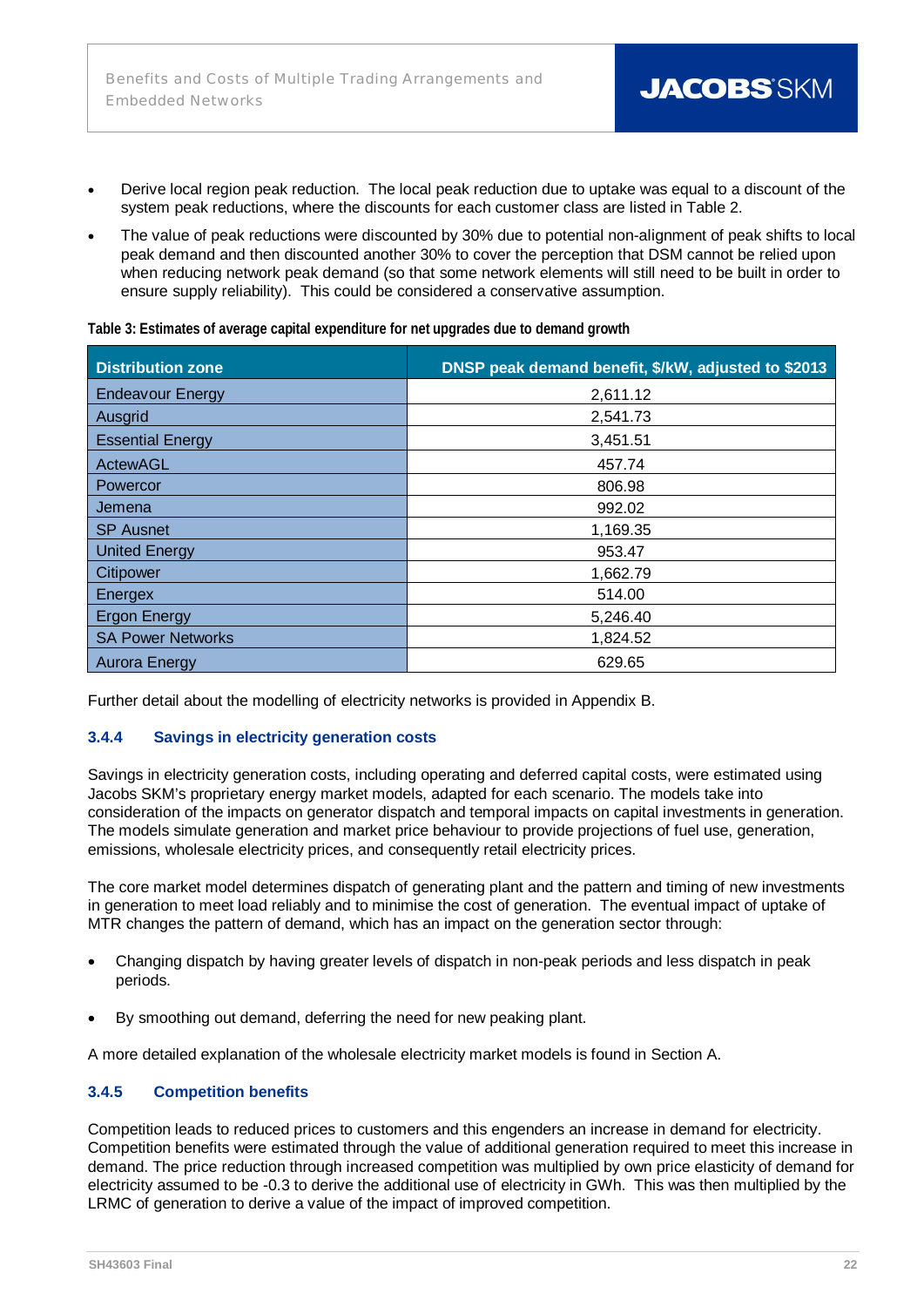# **3.5 Estimating Costs**

Three sets of costs were estimated in this study:

- Implementation costs, assumed to be incurred upfront (that is, from the beginning of the changes). These costs cover the adjustments to IT, metering and billing systems required to accommodate the potential for MTR or ENs. Costs of training staff to operate the adjusted systems are also included in implementation costs.
- Ongoing costs, which are incurred annually and which reflect the costs of accommodating customers with MTR. These costs were assumed to be a function of uptake of MTR or the EN changes.
- Metering costs for customers and market participants.

Costs were sourced from a survey undertaken by AEMO of retailers, and distribution network providers. AEMO separately provided data on its cost estimates. Participants were asked to provide data on registration and setup, metering, operations, billing and reporting costs as a result of the proposed changes. Responses on cost items were categorised by:

- $\bullet$  Small : up to \$100,000
- x Medium: between \$100,000 to \$500,000
- Large: between \$500,00 to \$2,000,000
- Very large: greater than \$2 million.

Mean, medium and maximum estimates of the costs provided for each scenario are shown in Table 4 to Table 7. The costs shown were for individual participants. Total costs of retailers were calculated assuming there were 10 major retailers that would incur costs<sup>10</sup>. Total cost of network service providers were calculated assuming there were 11 distribution network service providers. In the case of MTR, it was assumed that the three larger retailers incurred maximum implementation cost whilst other retailers incurred the mean implementation cost. This was because it was assumed that the larger retailers had more extensive and integrated systems that would all need to be altered.

Ongoing costs were disaggregated into fixed and variable costs. It was assumed that 50% of the ongoing cost listed in the following tables was fixed and 50% varied according to uptake.

Not all respondents provided data for the MTREN scenario. For the benefit-cost analysis for that scenario, costs for these respondents were derived from their cost estimates for the MTR and EN scenarios deflated by the same economies in costs recorded by those participants who did provide comparable data for all scenarios.

AEMO costs are shown in Table 8.

 $\overline{1}$  $10$  There are other retailers competing in the market but these mainly serve a small range of customers particularly commercial and industrial customers and were assumed not to incur MTREN costs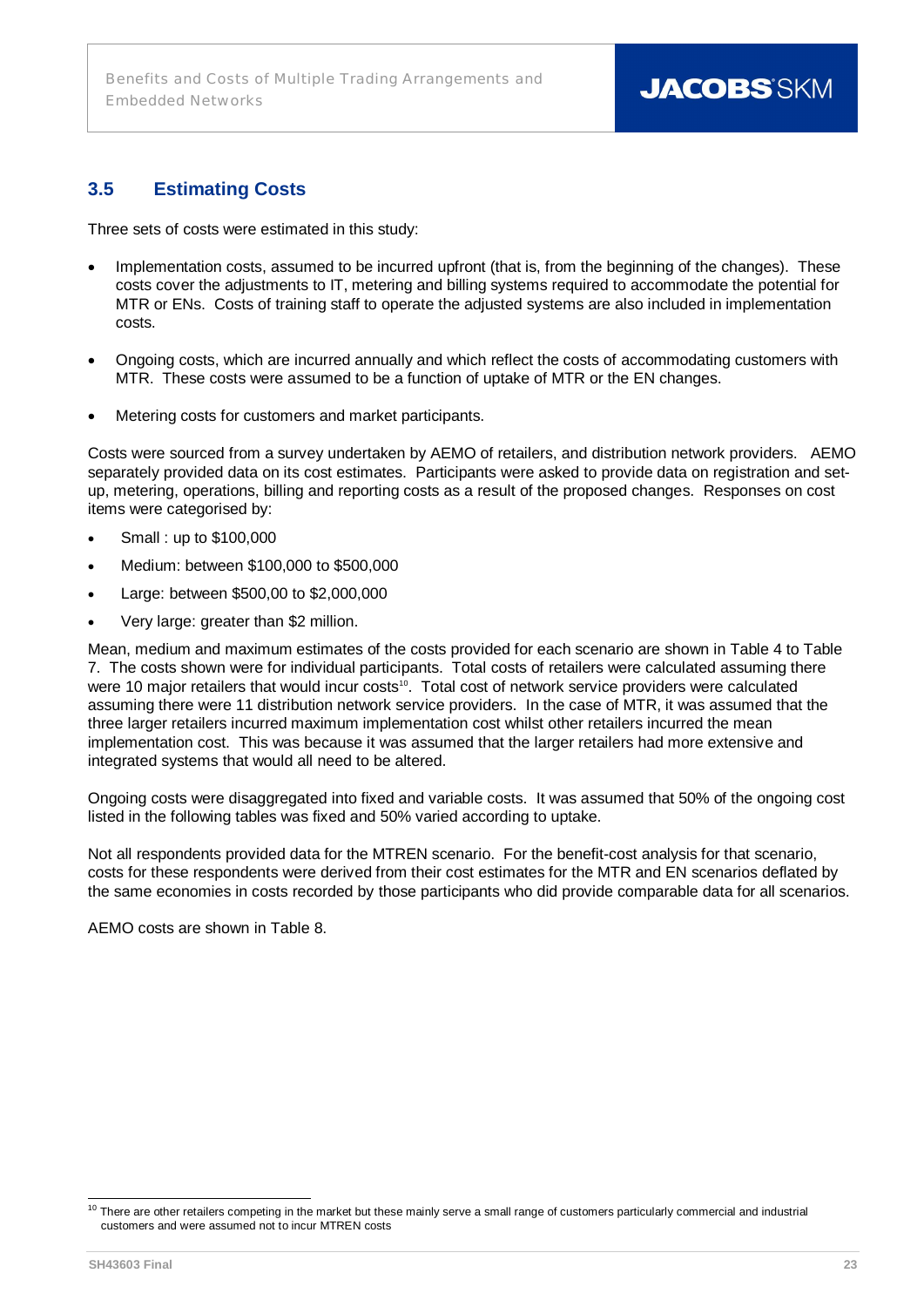|                      |        | <b>Overall</b> | <b>Registration</b> | <b>Metering</b><br>Cost | <b>Operations</b> | <b>Billing</b> | <b>Reporting</b> |
|----------------------|--------|----------------|---------------------|-------------------------|-------------------|----------------|------------------|
| Implementation       |        |                |                     |                         |                   |                |                  |
| Retailer             | mean   | 13,051,000     | 2,320,600           | 2,722,600               | 2,722,600         | 3,326,200      | 1,959,000        |
|                      | median | 15,573,000     | 2,511,000           | 4,020,000               | 4,020,000         | 4,020,000      | 1,002,000        |
|                      | max    | 50,100,000     | 4,020,000           | 4,020,000               | 4,020,000         | 4,020,000      | 4,020,000        |
| <b>DNSP</b>          | mean   | 10,464,833     | 2,360,833           | 1,842,667               | 2,444,333         | 2,042,667      | 1,774,333        |
|                      | median | 9,891,500      | 2,511,000           | 2,111,000               | 2,511,000         | 1,756,500      | 1,002,000        |
|                      | max    | 18,191,000     | 4,020,000           | 2,111,000               | 4,020,000         | 4,020,000      | 4,020,000        |
| <b>Ongoing costs</b> |        |                |                     |                         |                   |                |                  |
| Retailer             | mean   | 7,765,400      | 1,466,800           | 1,355,400               | 2,180,800         | 1,657,200      | 1,105,200        |
|                      | median | 5,719,000      | 602,000             | 1,002,000               | 2,511,000         | 1,002,000      | 602,000          |
|                      | max    | 20,100,000     | 4,020,000           | 4,020,000               | 4,020,000         | 4,020,000      | 4,020,000        |
| <b>DNSP</b>          | mean   | 2,738,500      | 836,667             | 653,500                 | 636,667           | 451,833        | 159,833          |
|                      | median | 2,010,000      | 602,000             | 202,000                 | 402,000           | 602,000        | 202,000          |
|                      | max    | 7,537,000      | 2,111,000           | 2,511,000               | 2,111,000         | 602,000        | 202,000          |

#### **Table 4: Cost assumptions per market participant – MTR scenario, \$**

Note: Metering cost include costs of customer metering. Ongoing costs are assumed to be at maximum implementation

#### **Table 5: Cost assumptions per market participant– EN1 scenario, \$**

|                      |        | <b>Overall</b> | <b>Registration</b> | <b>Metering</b><br><b>Cost</b> | <b>Operations</b> | <b>Billing</b> | <b>Reporting</b> |
|----------------------|--------|----------------|---------------------|--------------------------------|-------------------|----------------|------------------|
| Implementation       |        |                |                     |                                |                   |                |                  |
| Retailer             | mean   | 7,832,400      | 2,029,000           | 2,420,800                      | 1,445,600         | 1,435,400      | 501,600          |
|                      | median | 7,228,000      | 2,511,000           | 2,511,000                      | 1,002,000         | 1,002,000      | 202,000          |
|                      | max    | 17,082,000     | 4,020,000           | 4,020,000                      | 4,020,000         | 4,020,000      | 1,002,000        |
| <b>DNSP</b>          | mean   | 1,759,833      | 469,667             | 351,833                        | 377,000           | 385,500        | 175,833          |
|                      | median | 353,000        | 202,000             | 0                              | 0                 | 0              | 151,000          |
|                      | max    | 9,046,000      | 2,111,000           | 2,111,000                      | 2,111,000         | 2,111,000      | 602,000          |
| <b>Ongoing costs</b> |        |                |                     |                                |                   |                |                  |
| Retailer             | mean   | 3,555,400      | 793,400             | 1,115,400                      | 723,400           | 511,800        | 411,400          |
|                      | median | 1,810,000      | 602,000             | 202,000                        | 202,000           | 602,000        | 202,000          |
|                      | max    | 11,046,000     | 2,511,000           | 4,020,000                      | 2,511,000         | 1,002,000      | 1,002,000        |
| <b>DNSP</b>          | mean   | 980,000        | 117,500             | 360,167                        | 385,333           | 50,333         | 66,667           |
|                      | median | 250,500        | 125,500             | $\Omega$                       | 25,000            | 0              | 100,000          |
|                      | max    | 4,726,000      | 202,000             | 2,111,000                      | 2,111,000         | 202,000        | 100,000          |

Note: Metering cost include costs of customer metering. Ongoing costs are assumed to be at maximum implementation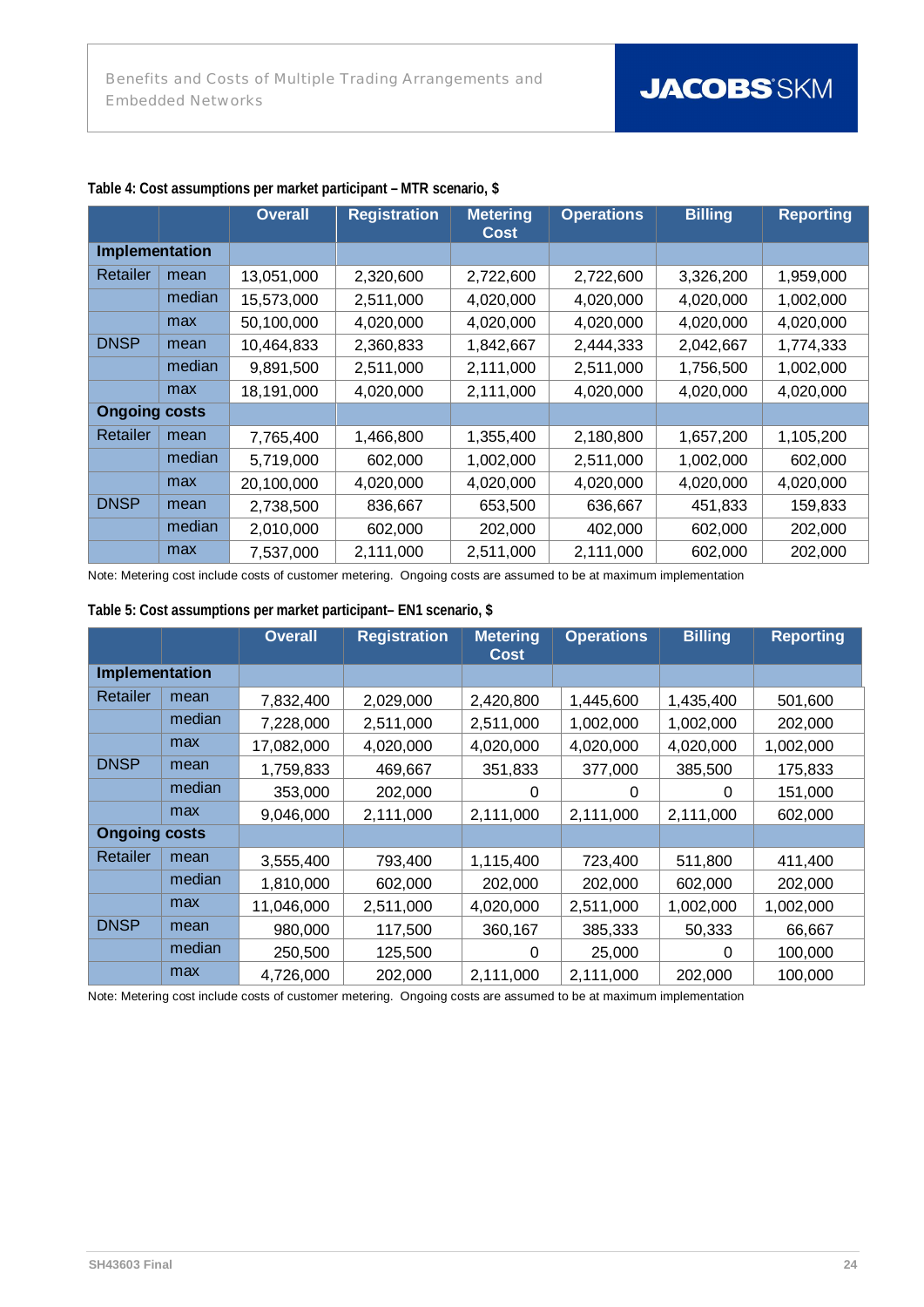|                      |        | <b>Overall</b> | <b>Registration</b> | <b>Metering</b><br><b>Cost</b> | <b>Operations</b> | <b>Billing</b> | <b>Reporting</b> |
|----------------------|--------|----------------|---------------------|--------------------------------|-------------------|----------------|------------------|
| Implementation       |        |                |                     |                                |                   |                |                  |
| Retailer             | mean   | 3,095,800      | 633,400             | 733,600                        | 1,035,400         | 511,800        | 181,600          |
|                      | median | 1,410,000      | 202,000             | 202,000                        | 202,000           | 602,000        | 202,000          |
|                      | max    | 10,246,000     | 2,511,000           | 2,511,000                      | 4,020,000         | 1,002,000      | 202,000          |
| <b>DNSP</b>          | mean   | 1,701,000      | 436,000             | 351,833                        | 377,000           | 385,500        | 150,667          |
|                      | median | 227,000        | 151,500             | 0                              | 0                 | 0              | 75,500           |
|                      | max    | 9,046,000      | 2,111,000           | 2,111,000                      | 2,111,000         | 2,111,000      | 602,000          |
| <b>Ongoing costs</b> |        |                |                     |                                |                   |                |                  |
| Retailer             | mean   | 2,784,400      | 703,200             | 945,200                        | 713,200           | 261,600        | 161,200          |
|                      | median | 1,010,000      | 202,000             | 202,000                        | 202,000           | 202,000        | 202,000          |
|                      | max    | 9,846,000      | 2,511,000           | 4,020,000                      | 2,511,000         | 602,000        | 202,000          |
| <b>DNSP</b>          | mean   | 946,667        | 100,833             | 360,167                        | 385,333           | 50,333         | 50,000           |
|                      | median | 175,500        | 100,500             | 0                              | 25,000            | 0              | 50,000           |
|                      | max    | 4,726,000      | 202,000             | 2,111,000                      | 2,111,000         | 202,000        | 100,000          |

#### **Table 6: Cost assumptions per market participant – EN2 scenario, \$**

Note: Metering cost include costs of customer metering. Ongoing costs are assumed to be at maximum implementation

|  |  | Table 7: Cost assumptions per market participant – MTREN scenario, \$ |  |  |  |  |
|--|--|-----------------------------------------------------------------------|--|--|--|--|
|--|--|-----------------------------------------------------------------------|--|--|--|--|

|                      |        | <b>Overall</b> | <b>Registration</b> | <b>Metering</b><br><b>Cost</b> | <b>Operations</b> | <b>Billing</b> | <b>Reporting</b> |
|----------------------|--------|----------------|---------------------|--------------------------------|-------------------|----------------|------------------|
| Implementation       |        |                |                     |                                |                   |                |                  |
| Retailer             | mean   | 8,215,820      | 1,395,980           | 1,737,960                      | 1,717,960         | 2,261,200      | 1,102,720        |
|                      | median | 6,915,300      | 951,900             | 901,800                        | 901,800           | 3,618,000      | 541,800          |
|                      | max    | 19,698,000     | 3,618,000           | 4,020,000                      | 4,020,000         | 4,020,000      | 4,020,000        |
| <b>DNSP</b>          | mean   | 1,697,067      | 410,150             | 333,317                        | 619,667           | 166,967        | 166,967          |
|                      | median | 25,000         | 25,000              | 0                              | 0                 | $\Omega$       | 0                |
|                      | max    | 9,581,400      | 2,259,900           | 1,899,900                      | 3,618,000         | 901,800        | 901,800          |
| <b>Ongoing costs</b> |        |                |                     |                                |                   |                |                  |
| Retailer             | mean   | 3,384,320      | 610,540             | 519,120                        | 1,225,980         | 762,740        | 265,940          |
|                      | median | 1,582,600      | 151,000             | 541,800                        | 202,000           | 551,900        | 135,900          |
|                      | max    | 9,741,800      | 2,259,900           | 1,002,000                      | 3,618,000         | 2,259,900      | 602,000          |
| <b>DNSP</b>          | mean   | 245,167        | 107,133             | 30,300                         | 47,133            | 30,300         | 30,300           |
|                      | median | 0              | 0                   | 0                              | 0                 | $\Omega$       | 0                |
|                      | max    | 1,279,100      | 541,800             | 181,800                        | 191,900           | 181,800        | 181,800          |

Note: Metering costs include costs of customer metering. Ongoing costs are assumed to be at maximum implementation

#### **Table 8: AEMO costs, \$**

| <b>Cost item</b>                                   | <b>MTR/MTREN</b> | EN <sub>1</sub> | EN <sub>2</sub> |
|----------------------------------------------------|------------------|-----------------|-----------------|
| Market arrangements (design and<br>implementation) | 2,101,000        | 1,597,000       | 1,345,000       |
| <b>Systems</b>                                     | 1,441,000        | 1,095,000       | 922,000         |
| Preparedness (training)                            | 993,000          | 993,000         | 993,000         |
| Project wide costs (admin)                         | 1,581,000        | 1,581,000       | 1,581,000       |
| <b>Total</b>                                       | 6,116,000        | 5,266,000       | 4,841,000       |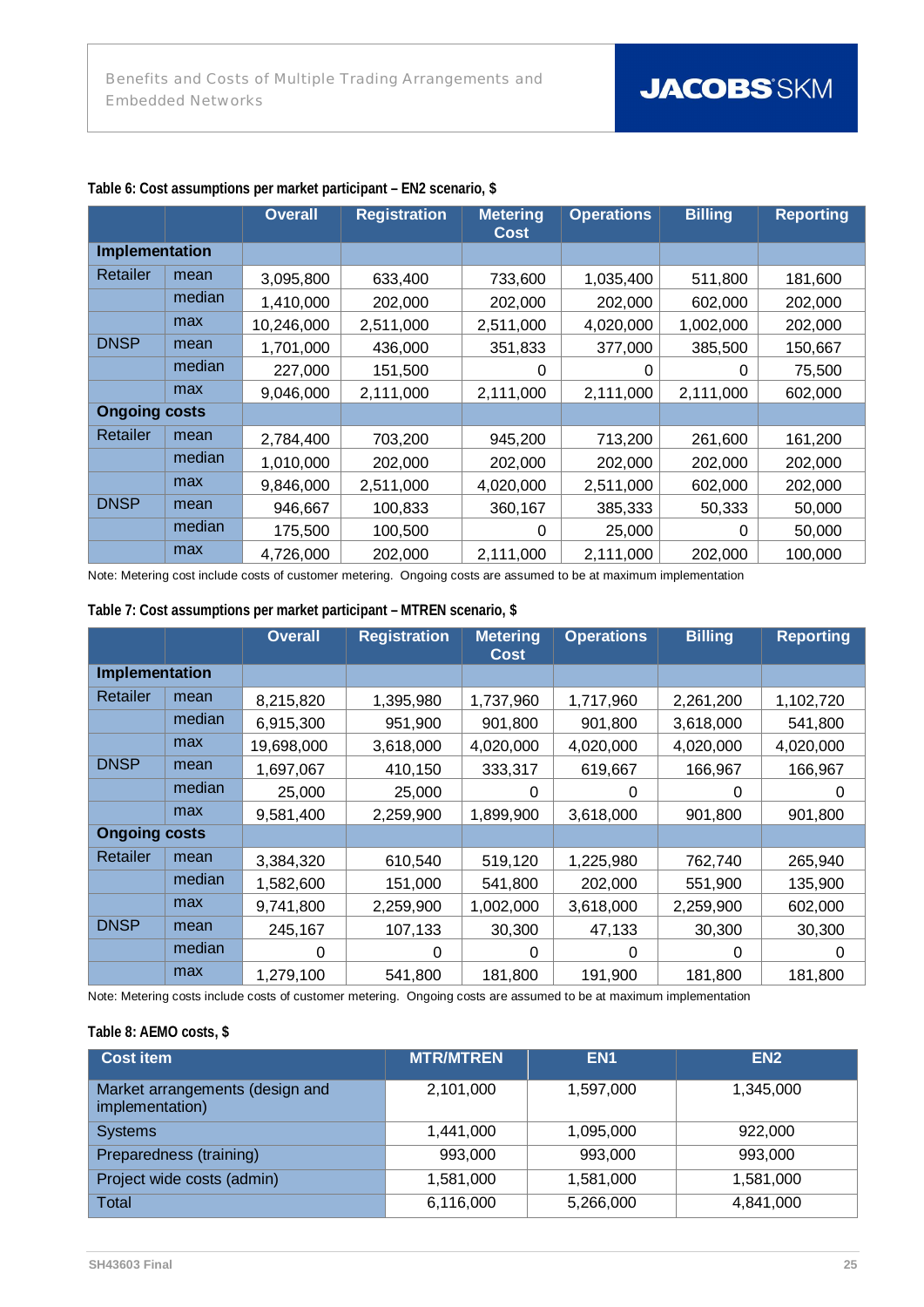An appraisal of costs was undertaken by Jacobs SKM. The appraisal found that:

- Implementation costs tended to be higher for the established or Tier 1 retailers. Using information provided by respondents and confirmed with follow up consultations, this was likely due to the highly integrated systems for those organisations meaning that changes to one part of the systems had to be reflected in changes to other parts of the systems. Testing of systems and training are also likely to be higher as a result. A Tier 1 retailer also has obligations for the provision of metering data as a Local Retailer. For this reason in the central cases we tended to use a high implementation costs (equal to the maximum cost listed) for the Tier 1 retailers and the average of the estimates of implementation costs for other retailers.
- Implementation costs for retailers tended to be greater for larger organisations and the larger the geographic scope of the organisation.
- The estimates of implementation costs for retailers tended to contain a large number of responses in the large category but one outlier response in the low category. This response was excluded as it was deemed that they underestimated the tasks involved.
- Estimates of total costs of implementation for network service providers were derived by summing implementation costs for individual components rather that the total estimates provided by the respondents. The range of estimates in implementation costs was not as great for network service providers and was generally lower than for retailers. The estimates were deemed to be reasonable and the mean estimate was used in the calculation of these costs.
- Estimates of ongoing costs based on total costs provided by respondents were very high and equivalent to implementation costs but applied every year. This did not correspond to the expected relationship of ongoing costs to implementation costs and appeared to be the result of an entry that was not filled in correctly for one respondent. Therefore, the sum of ongoing costs for individual components was used. This provided a mean estimate of ongoing costs for retailers of \$8 million per annum per retailer for the MTR case.
- Ongoing costs for market participants for billing, metering and reporting were mainly due to the perception by respondents that there would be higher propensity for errors to be made which would require additional costs for rechecking and resolution.
- Because of the uncertainty in the estimates of costs, sensitivity analysis to lower and higher costs was performed. The higher costs were based on the maximum estimates provided and the lower costs on median estimate provided (which tended to be lower than the average estimate).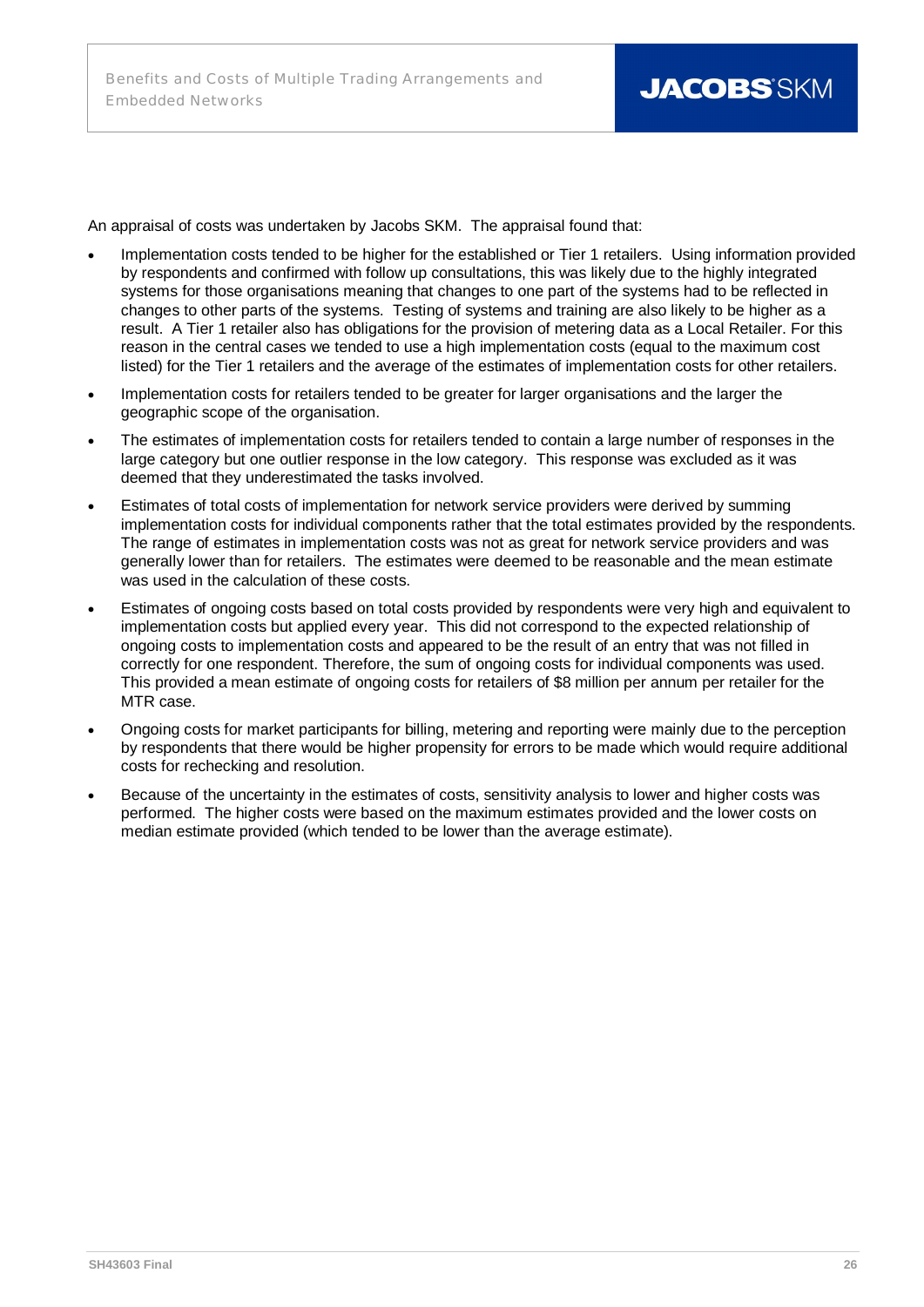# **4. Benefits and costs**

# **4.1 Uptake rates**

Projected uptake rates of MTR are shown in Figure 2. Uptake is relatively slow in the initial period with only 6% of total residential and SME customers adopting MTR by 2020, and mainly from residential customers who wish to use MTR to maximise the value of export sales from rooftop PV systems. By 2030, it is projected that around 1,384,000 customers have adopted MTR, or 17% of total customers.

**Figure 2: Projected uptake rates, MTR, '000 customers** 



The uptake rates by category of customer are shown in Figure 3. The largest uptake occurred in the residential sector to allow competing service providers (including incumbent retailers) to service residential customers and to allow eligible market aggregators to optimise sales of PV exports from the residential sector. Early adopters of MTR tend to be households with PV systems who use MTR to sell surplus electricity to entities other than the host retailer. Uptake rates rise sharply in the period after 2020. This reflects the assumption that it would take some time for other energy service providers and customers to understand and develop alternative services.

Uptake of MTR for charging of electric vehicle batteries accelerates after 2020. By 2030, it is projected that around 360,000 customers would use MTR to supply electricity to recharge batteries. Although there is a large degree of uncertainty around adoption of electric vehicles, it is worth noting the level of uptake in this category represents less than 0.5 per cent of total vehicle fleet.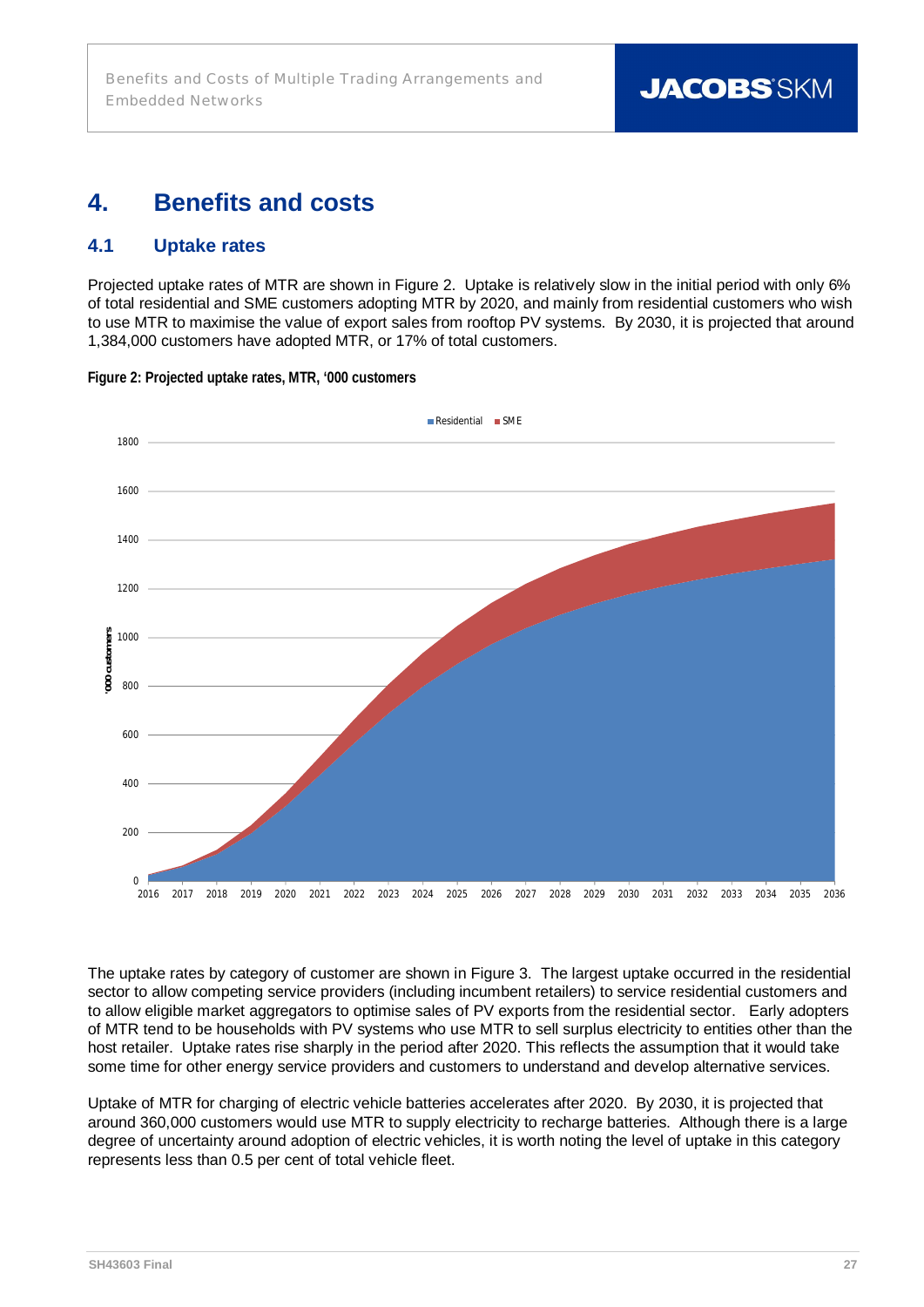### **Figure 3: Uptake rates by customer category, MTR**



Uptake rates for ENs are shown in Figure 4. A high portion of known embedded networks (estimated to be around 500) eventually adopt the option to have separate NMIs to allow their customers to access other competing service providers. Uptake is higher in this option because of the lower transactions costs involved in accessing alternative providers.



**Figure 4: Projected uptake of NEM participation by embedded networks**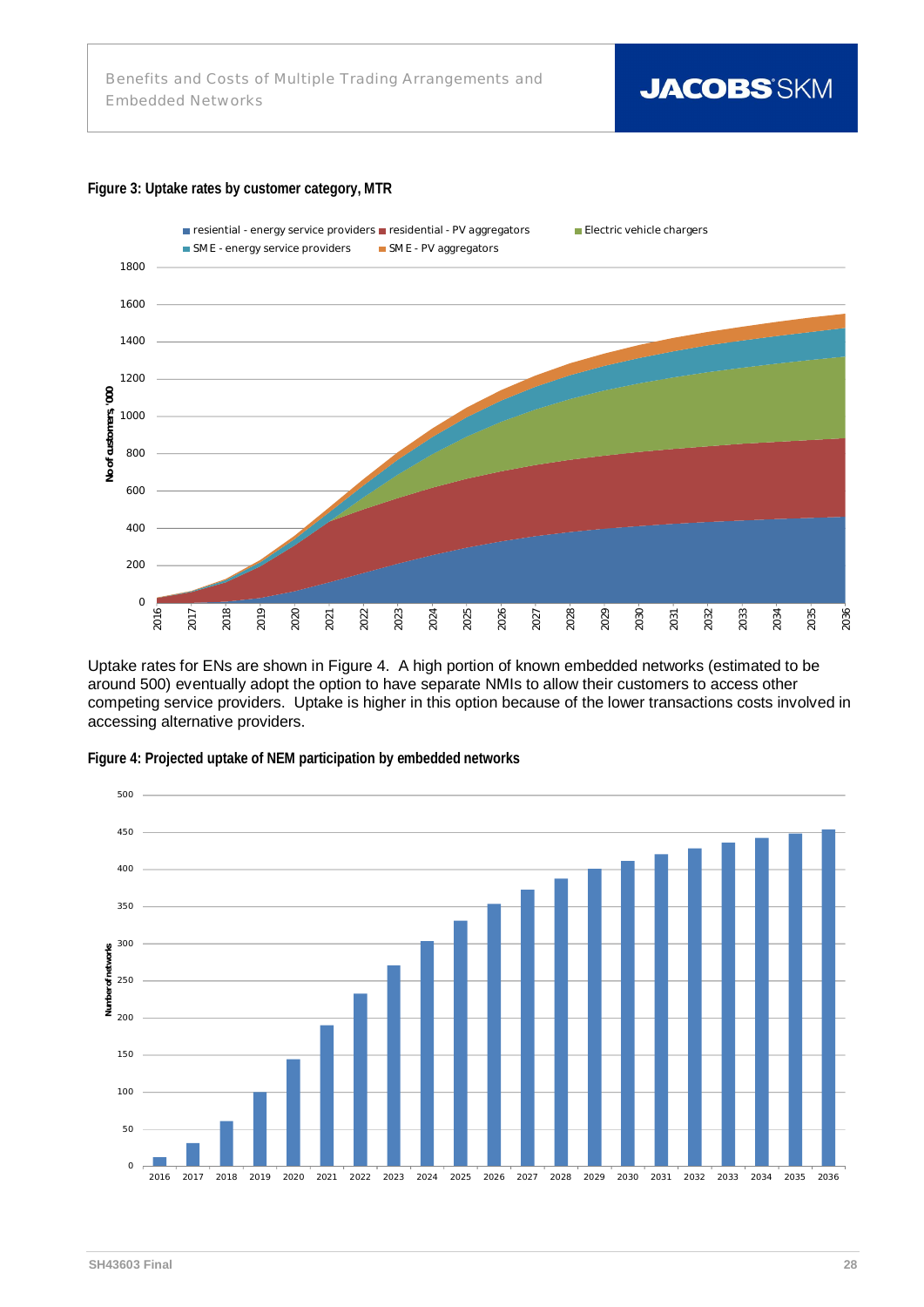# **4.2 Estimate of benefits of MTR**

The benefits of uptake are reflected through deferred network investments, lower generation costs and enhanced competition benefits.

#### **4.2.1 Network benefits**

Network benefits are derived mainly through the use of MTR to promote and encourage DSP. By shifting demand (i.e. load shifting), peak demand can be reduced.

Based on the uptake of MTR, the level of peak demand reduction to the transmission grid or wholesale market is shown in Table 9. The reductions are mainly due to competing service providers shifting load out of peak demand periods to manage energy costs. The largest peak reductions occurred in New South Wales, followed by Victoria. By 2025, the peak reduction ranges from around 500 MW in NSW to 28 MW in Tasmania. By 2030, the peak reduction ranges from 35 MW to 622 MW.

**Table 9: Peak demand reductions by State, MW** 

|                     | 2016 | 2020 | 2025 | 2030 |
|---------------------|------|------|------|------|
| Queensland          | o    | 78   | 199  | 252  |
| New South Wales/ACT | 17   | 210  | 496  | 622  |
| Victoria            | 12   | 156  | 367  | 459  |
| Tasmania            |      | 12   | 28   | 35   |
| South Australia     | 6    | 46   | 103  | 128  |

Distribution network reductions due to MTR are shown in Figure 5. Distribution network reductions occur mainly around 2018 to 2023, which is the period of rapid uptake of MTR options to facilitate demand side response.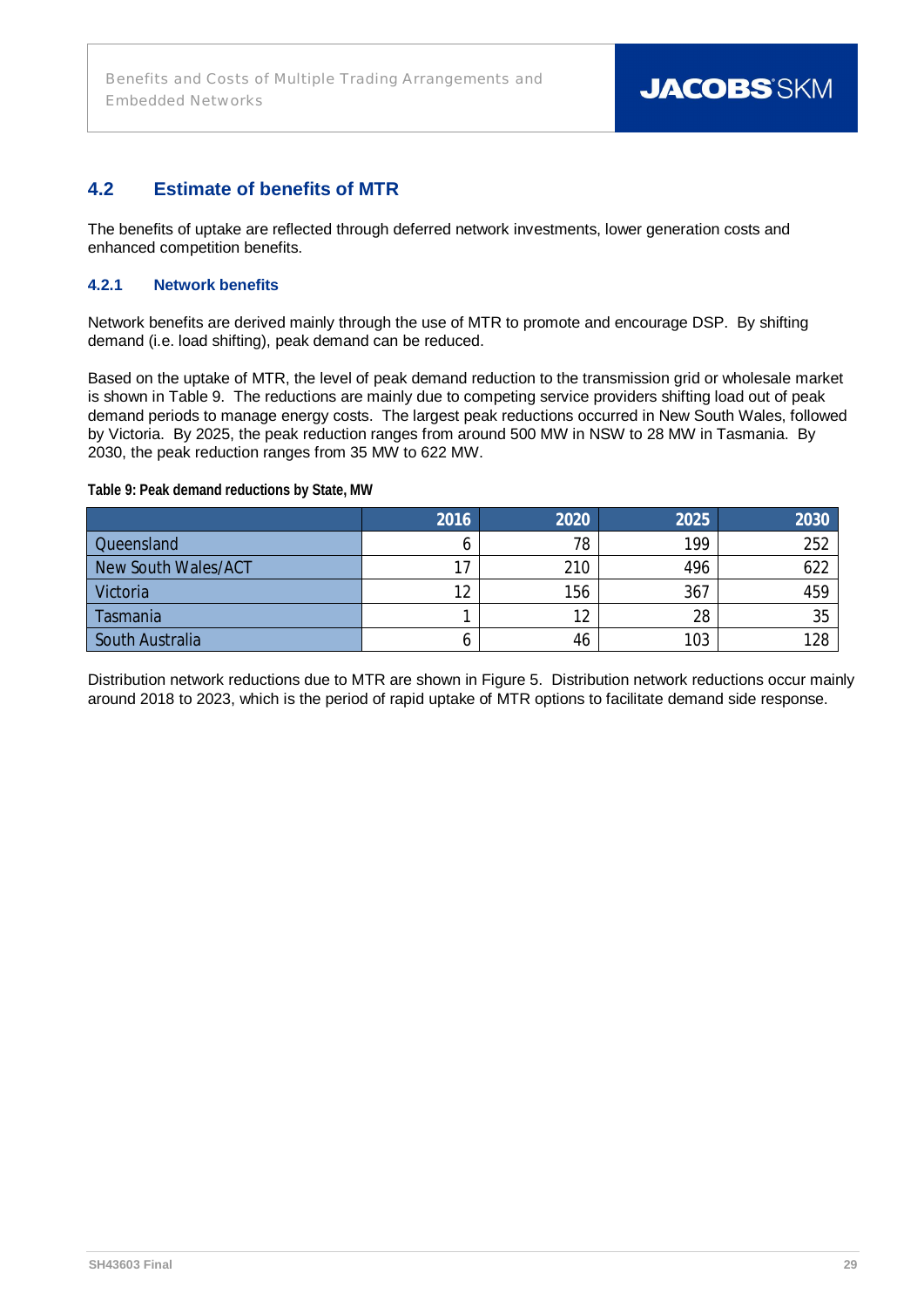**JACOBS**'SKM





Estimates of the value of network deferral benefits by distribution zone are shown in Table 10. The bulk of the benefits tend to occur in the urban areas due to the customer numbers present in urban areas. The bulk of the benefits are concentrated in the period from 2021 to 2025.

| Table 10: Value of distribution network deferral benefits, \$M |
|----------------------------------------------------------------|
|----------------------------------------------------------------|

| <b>Zone</b>              | <b>NPV</b> | 2016 - 2020 | 2021 - 2025 | $2026 - 2035$ |
|--------------------------|------------|-------------|-------------|---------------|
| <b>Endeavour Energy</b>  | 34         | 13          | 28          | 19            |
| Ausgrid                  | 191        | 74          | 156         | 109           |
| <b>Essential Energy</b>  | 24         | 9           | 19          | 14            |
| <b>ActewAGL</b>          | 3          |             | ົ           | っ             |
| Powercor                 | 7          | 3           | 5           | 4             |
| Jemena                   | 12         | 5           | 10          |               |
| <b>SP Ausnet</b>         | 9          | 3           | ⇁           | 5             |
| <b>United Energy</b>     | 27         | 10          | 22          | 15            |
| Citipower                | 31         | 12          | 26          | 18            |
| Energex                  | 15         | 5           | 12          | 9             |
| <b>Ergon Energy</b>      | 5          | າ           | 4           | 3             |
| <b>SA Power Networks</b> | 9          | 8           | 5           | 0             |
| <b>Aurora Energy</b>     | 2          |             |             |               |

Source: Jacobs SKM. Note: the net present value is calculated using a 7% real discount rate applied to values of deferred expenditure over the period 2015/2016 to 2034/2035

#### **4.2.2 Generation benefits**

Generation benefits come from two sources and occur mainly for MTR uptake. The benefits come from: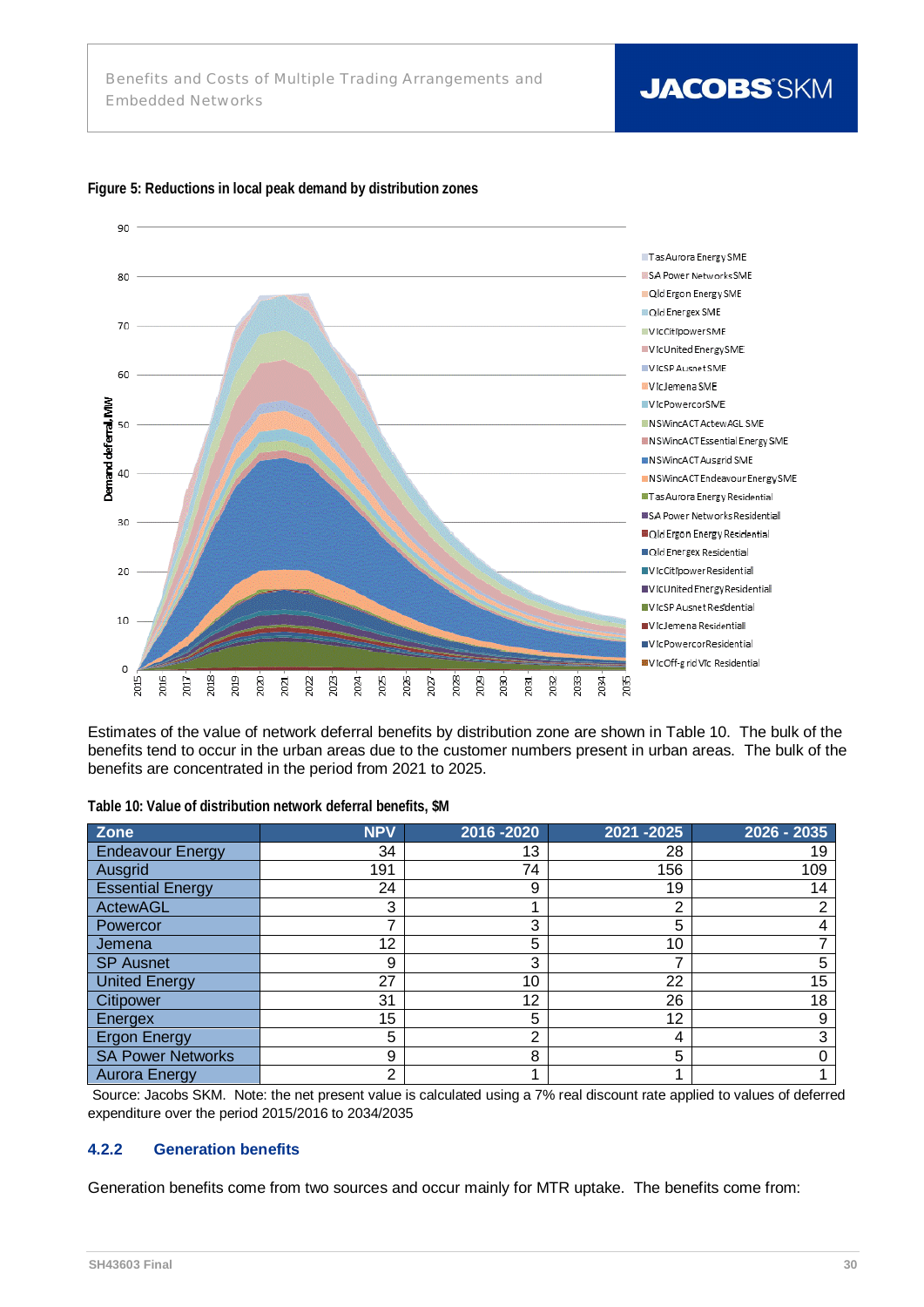Benefits and Costs of Multiple Trading Arrangements and Embedded Networks

- Load shifting facilitated by MTR reducing generation in periods when high cost gas-fired generation is occurring to periods when relatively lower cost coal-fired generation would be predominantly dispatched. Thus, the benefits come from fuel cost savings. This is the major source of generation savings in the period to 2025.
- Deferring the need for new investment in generation. This benefit is estimated to be relatively low due to current overhang in capacity in the market, meaning that no new thermal generation is required until after 2025.

Annual benefits from fuel savings and deferred generation benefits are shown in the following chart.



**Figure 6: Generation benefits** 

### **4.2.3 Competition benefits**

The changes to allow MTR and to formalise EN arrangements are designed to foster competition and to reduce electricity supply costs. To the extent that competition leads to lower prices, there will be a demand response and this will lead to resource allocation benefits.

The estimated value of the benefits of improved resource allocation is shown in Figure 7. Competition benefits are estimated to be small in the period to 2025, growing to \$14 million per annum.

It should be noted that competition benefits reflect the potential for the proposed changes to enhance competition in the retail sector. There is also the possibility that MTREN could help facilitate the development of an innovative services market. This benefit was not considered in this analysis because of the uncertainties over what these services could be. But the benefit to consumers could potentially be large.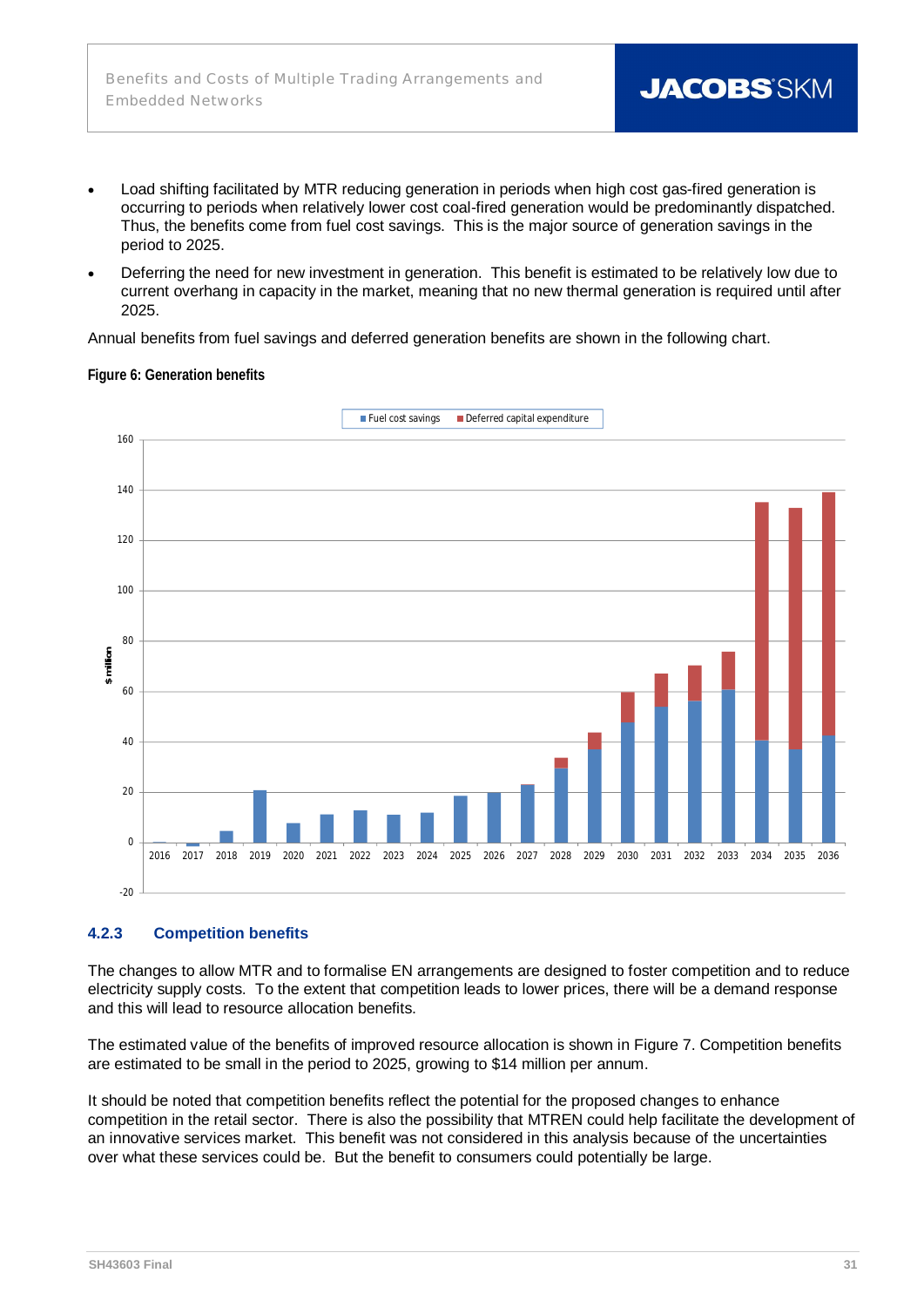#### **Figure 7: Competition benefits**



#### **4.2.4 Overall benefits**

The annual stream of benefits under MTR is shown in Figure 8. Avoided generation benefits are minimal in the period to 2030 due to overhang is supply, meaning that even in the no change scenario there is minimal investment in plant to 2030 so that deferment of capital spend is not possible. Network benefits are substantial but these benefits dissipate as network upgrades are only deferred not eliminated.

While overall demand is not growing significantly, there are areas of local growth within the network where there is an opportunity to defer augmentation. The model considers deferment at a distribution zone level, where the growth rate in demand may differ from that for the system as a whole, to identify potential savings.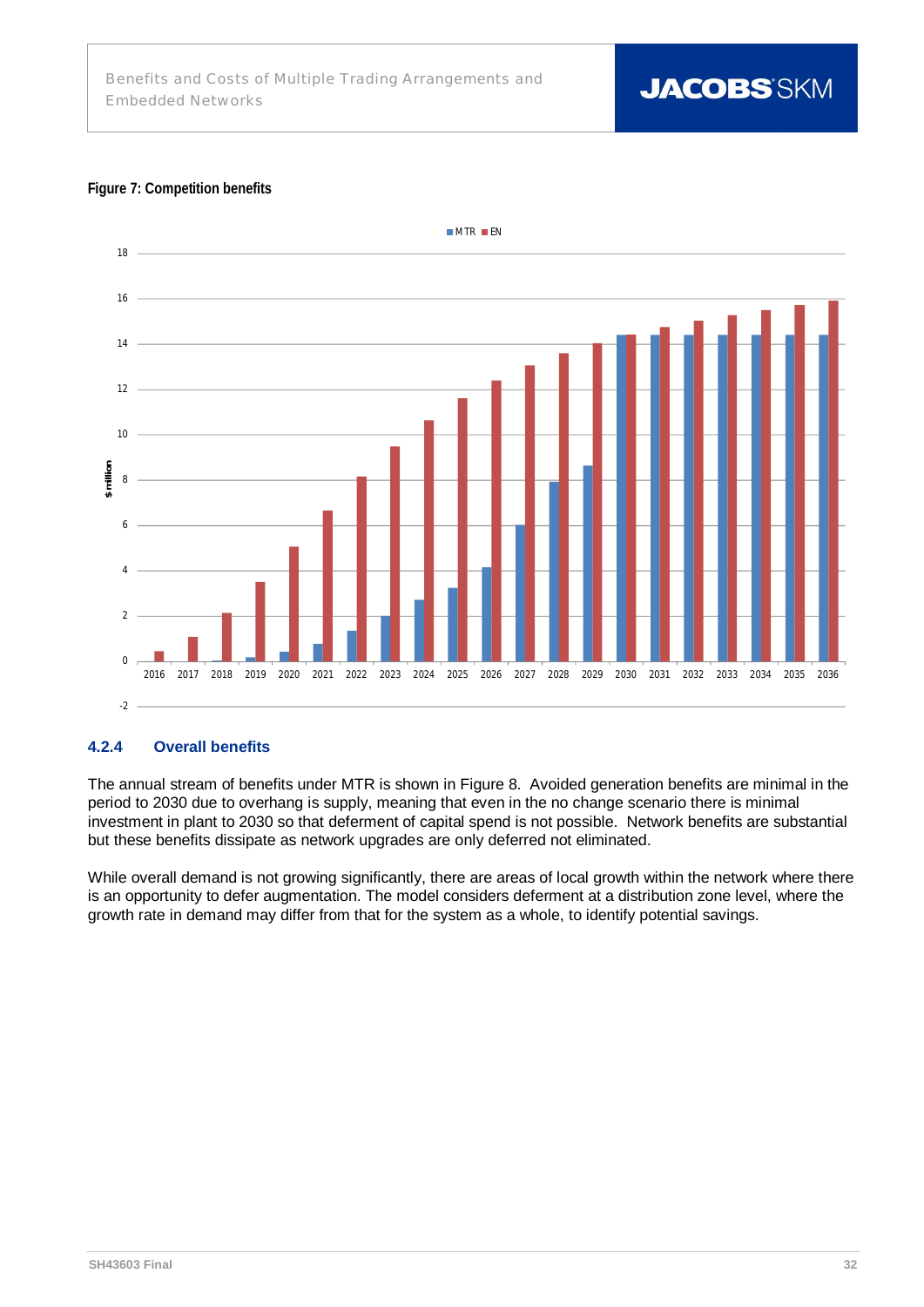![](_page_36_Figure_2.jpeg)

#### **Figure 8: Annual stream of benefits from adoption of MTR**

To put this into context, total network spend deferred or avoided amounts to approximately 11% of annual expenditure on network upgrades.

# **4.3 Net benefit analysis**

The calculated net present value (using a discount rate of 7% real) of benefits and costs are summarised in Table 11. The analysis indicates two key findings:

- Implementation of MTRs tends to have a net cost. This is largely a function of the assumed slow rate of adoption of MTR and the high cost of implementation of this measure.
- Implementation of the changes to embedded customer arrangements tends to have a small net benefit. Implementation costs associated with this option tend not to be high. The annual benefits are small due to the low number of customers involved and the low elasticity of demand which results in only a small increase in demand through reduced prices brought about by enhanced competition.

| <b>Item</b>     | To 2025    |                 |                 |              | To 2035    |                 |                 |              |  |
|-----------------|------------|-----------------|-----------------|--------------|------------|-----------------|-----------------|--------------|--|
|                 | <b>MTR</b> | EN <sub>1</sub> | EN <sub>2</sub> | <b>MTREN</b> | <b>MTR</b> | EN <sub>1</sub> | EN <sub>2</sub> | <b>MTREN</b> |  |
| <b>Benefits</b> | 574        | 103             | 103             | 585          | 951        | 165             | 165             | 973          |  |
| Costs           | 823        | 126             | 107             | 824          | 1027       | 162             | 146             | 1027         |  |
| Net benefit     | $-249$     | $-22$           | -3              | $-239$       | -76        | C               | 19              | -54          |  |

|  | Table 11: Net present value of benefits and costs, \$M |  |  |  |
|--|--------------------------------------------------------|--|--|--|
|--|--------------------------------------------------------|--|--|--|

Source: Jacobs SKM analysis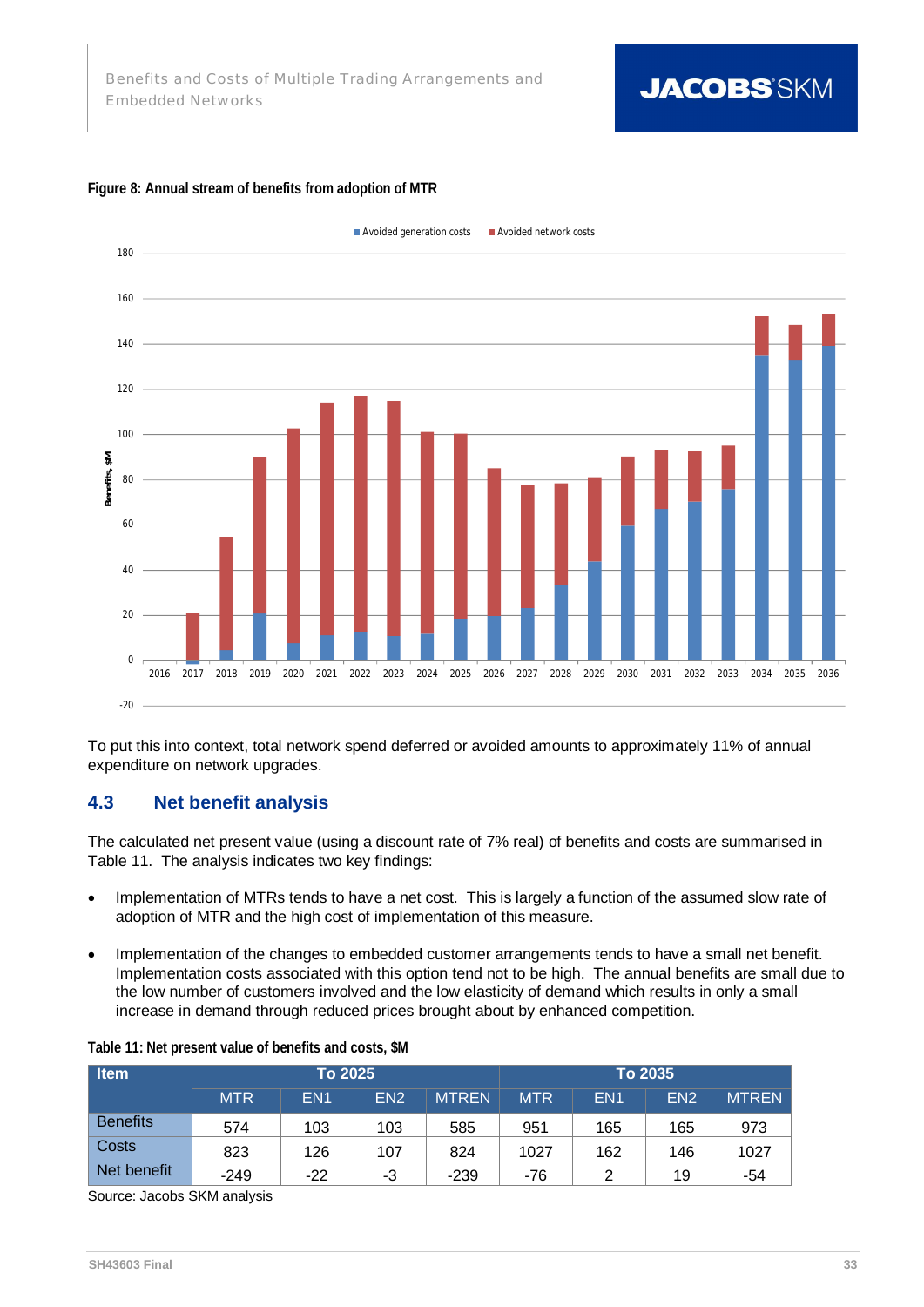Implementation of both measures still yields a small net cost despite the increase in costs of implementation and operation from combining both changes being less than the increase in benefits.

It is important to note that the net impacts tend to be small. Costs tend to be borne upfront but benefits are incurred around 5 years after the introduction of the changes. Consequently, net benefits generally do not occur until after 2025.

### **4.4 Sensitivity analysis**

Sensitivity analyses were performed on key variables such as discount rates, uptake rates and cost of implementation. The results of this sensitivity analysis for implementation of MTR are shown in Table 12.

As the EN benefits are largely attributable to competition benefits, the EN net market benefits are most sensitive to assumptions around the cost of implementation and discount rates. The competition benefits assessed tend not to be dependent on demand growth assumptions. Nor is the uptake rate for EN dependent on new technologies or appliances.

#### **4.4.1 Discount rates**

The analysis indicates that the implications of the results are not sensitive to discount rates. But the net benefit of MTR is highly sensitive to uptake rates.

#### **4.4.2 Uptake rates**

The net benefits appear to be sensitive to uptake rates, particularly on the rate of uptake in the period to 2020. Even so, the net present value is negative even for high uptake rates. In this case, high uptake rates mean that 11% of total customers have adopted MTR by 2020 and around 23% by 2030. With this level of uptake benefits were significantly higher particularly the avoided generation costs. But they were still not high enough to engender a positive net benefit.

| <b>Sensitivity</b> | <b>7% Discount rate</b> |         | 10% Discount rate |         | <b>4% Discount rate</b> |         |  |
|--------------------|-------------------------|---------|-------------------|---------|-------------------------|---------|--|
|                    | To 2026                 | To 2035 | To 2026           | To 2035 | To 2026                 | To 2035 |  |
| Medium uptake      |                         |         |                   |         |                         |         |  |
| <b>Benefits</b>    | 574                     | 951     | 478               | 717     | 696                     | 1,303   |  |
| Costs              | 823                     | 1,027   | 728               | 870     | 867                     | 1,213   |  |
| Net benefit        | $-249$                  | -76     | $-250$            | $-152$  | $-171$                  | 90      |  |
| Low uptake         |                         |         |                   |         |                         |         |  |
| <b>Benefits</b>    | 379                     | 624     | 315               | 472     | 461                     | 851     |  |
| Costs              | 816                     | 1,010   | 722               | 857     | 857                     | 1,187   |  |
| Net benefit        | $-437$                  | $-386$  | $-407$            | $-385$  | $-396$                  | $-336$  |  |
| High uptake        |                         |         |                   |         |                         |         |  |
| <b>Benefits</b>    | 835                     | 1,201   | 706               | 938     | 997                     | 1,587   |  |
| Costs              | 839                     | 1,053   | 742               | 891     | 887                     | 1,252   |  |
| Net benefit        | -4                      | 148     | $-36$             | 47      | 110                     | 335     |  |

**Table 12: NPVs of implementation of MTR for a range of assumptions on costs and benefits, \$M** 

Source: Jacobs SKM analysis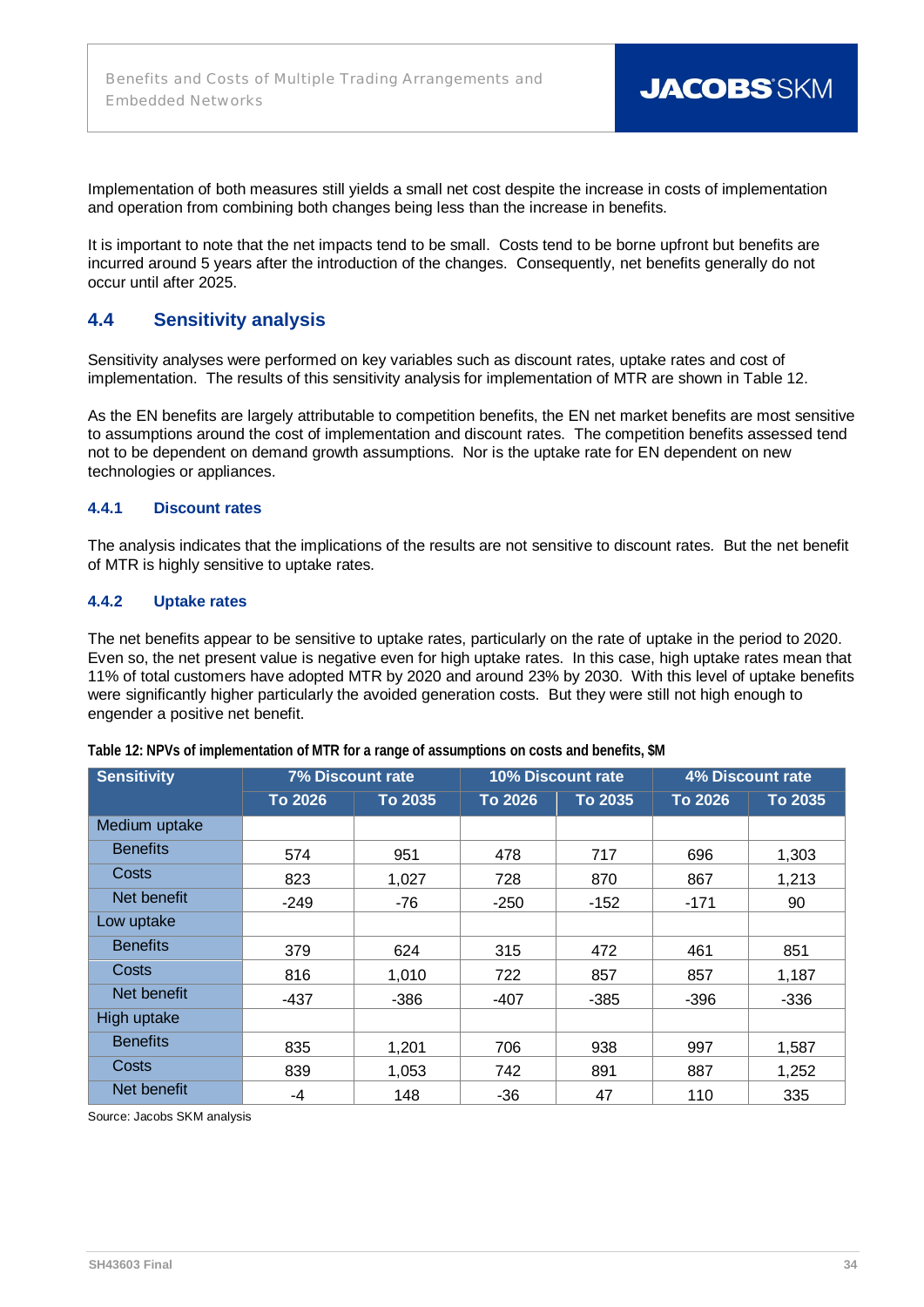#### **4.4.3 Implementation costs**

Higher implementation and ongoing costs obviously resulted in lower net benefits (see Figure 9). There is considerable variation in the implementation cost estimates and the high rates were some four times higher than the median estimate.

**Figure 9: Net present value of MTR as a function of implementation costs and uptake rates, Sm** 

![](_page_38_Figure_5.jpeg)

#### **4.4.4 Low demand peak demand growth**

A major source of benefits is deferred network infrastructure expenditure. Network benefits for scenarios modelled were based on AEMO's medium rates for peak demand growth, which showed modest pickup in growth rates from 2015 onwards and reasonable growth rates for Queensland. A sensitivity was performed with flat load growth until 2020. This was performed for the medium uptake case.

The results of the analysis are shown in Table 13. The net present values of benefits are about one third the level for low peak demand growth. This indicates the considerable importance of deferred infrastructure expenditure particularly from the uptake of MTR. The implication is that if current low growth rates in peak demand continue then there may be minimal market benefits to uptake of MTR.

**Table 13: Sensitivity of net benefits of MTR to peak demand growth rates, \$m, 2013 dollars** 

|                 | <b>Median growth</b> |         | Low growth |         |  |
|-----------------|----------------------|---------|------------|---------|--|
|                 | To 2026              | To 2035 | To 2026    | To 2035 |  |
| <b>Benefits</b> | 574                  | 951     | 219        | 415     |  |
| Costs           | 823                  | 1,027   | 823        | 1,027   |  |
| Net benefit     | $-249$               | -76     | -604       | $-612$  |  |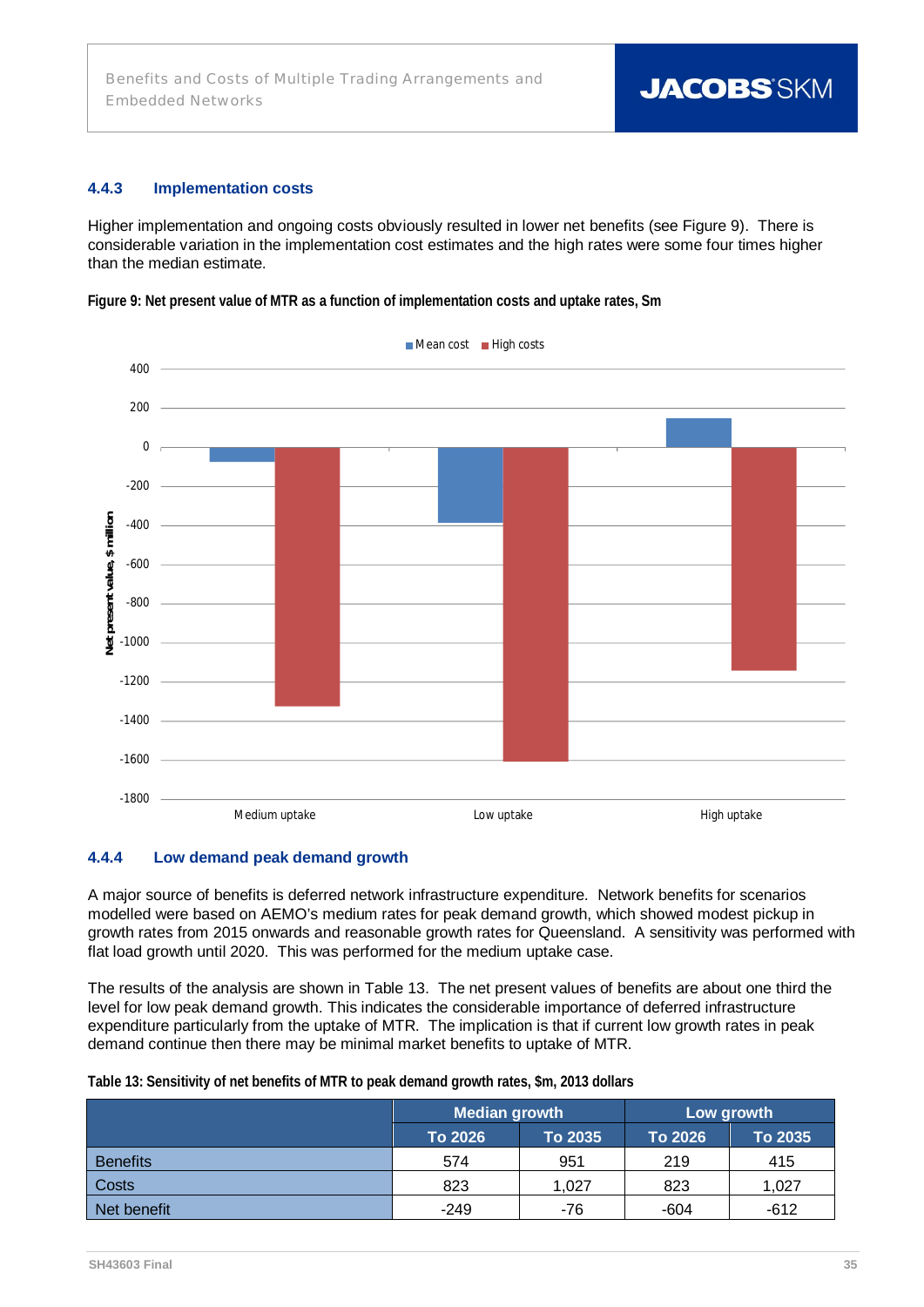# **5. Distributional impacts**

### **5.1 Price impacts**

Price impacts are shown in the following chart. The analysis indicates a small decrease in retail prices as competition reduces retail margins and wholesale prices. The price reduction more than outweighs the increase in retail costs from implementation and higher ongoing costs.

![](_page_39_Figure_5.jpeg)

**Figure 10: Changes to retail price due to MTR**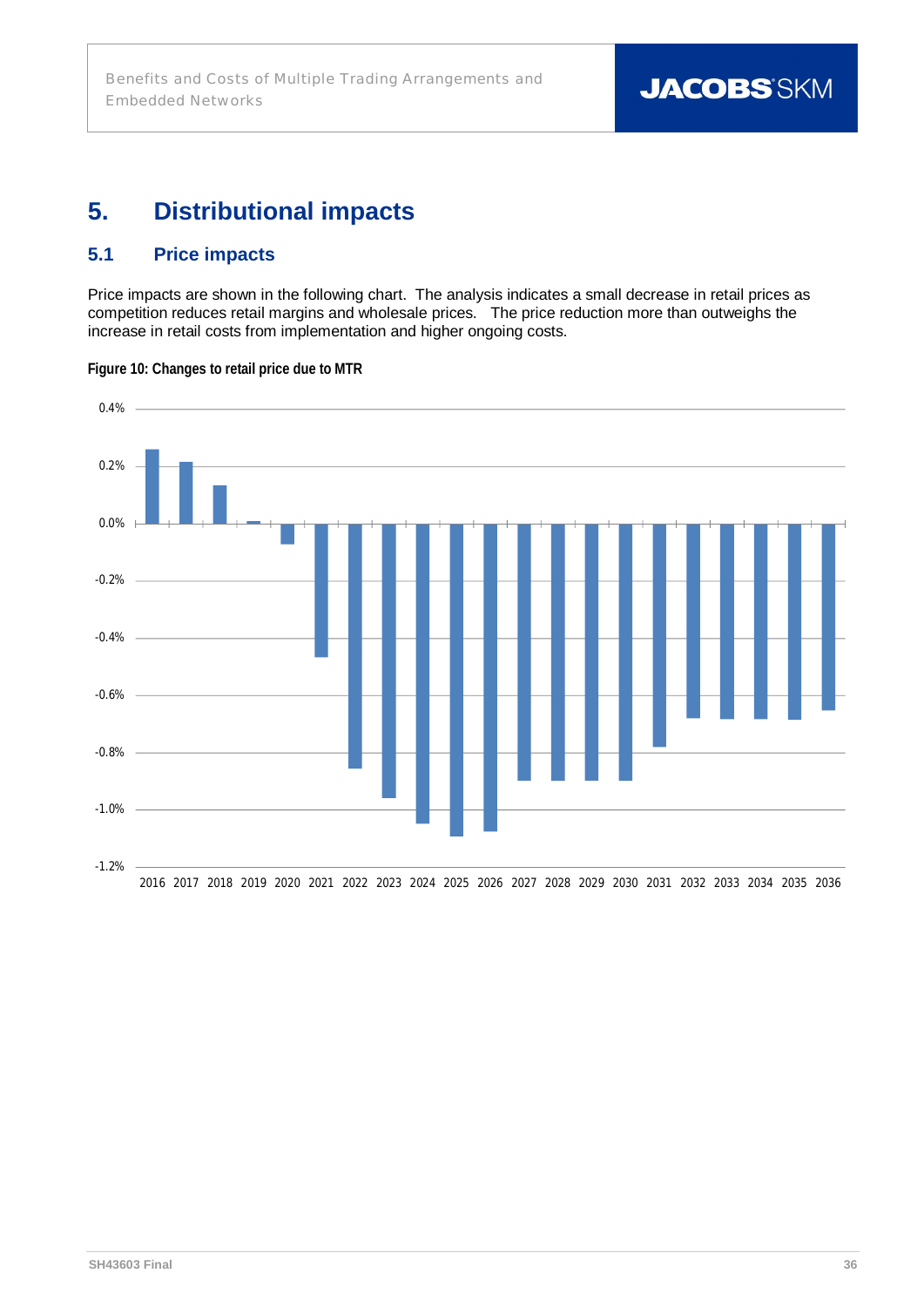# **6. Discussion of results**

The analysis indicates quantifiable net economic benefits are negative for MTR or MTREN proposed rule change under most plausible futures around electricity demand, uptake rates and system costs. Allowing embedded customers to source alternative market participants may lead to some net benefits, mainly through enhanced competition.

#### **Table 14: Summary of results**

|                             | <b>MTR</b>     |             | <b>EN</b>      |             |                | <b>MTREN</b> |                |                |             |
|-----------------------------|----------------|-------------|----------------|-------------|----------------|--------------|----------------|----------------|-------------|
|                             | 2015           | 2020        | 2030           | 2015        | 2020           | 2030         | 2015           | 2020           | 2030        |
| Uptake rates,               |                |             |                |             |                |              |                |                |             |
| Residential, '000 customers |                |             |                |             |                |              |                |                |             |
| <b>DSP</b>                  | $\mathbf 0$    | 110         | 426            | $\mathbf 0$ | $\mathbf 0$    | 0            | $\mathbf 0$    | 110            | 426         |
| Distributed generators      | 26             | 326         | 401            | $\mathbf 0$ | 0              | 0            | 26             | 326            | 401         |
| Other                       | $\mathbf 0$    | $\mathbf 0$ | 383            | $\mathbf 0$ | 0              | 0            | $\mathbf 0$    | $\mathbf 0$    | 383         |
| SME, '000 customers         | $\overline{2}$ | 75          | 212            | $\mathbf 0$ | 0              | 0            | $\overline{2}$ | 75             | 212         |
| EN networks, number         | $\mathbf 0$    | 0           | $\overline{0}$ | 13          | 190            | 421          | 13             | 190            | 421         |
| % of total customers        | 0%             | 6%          | 17%            | 0%          | 0%             | 0%           | 0%             | 6%             | 17%         |
| Costs, \$M                  |                |             |                |             |                |              |                |                |             |
| Implementation              | 438            | $\mathbf 0$ | $\mathbf 0$    | 20          | $\mathbf 0$    | $\mathbf 0$  | 439            | $\mathbf 0$    | $\mathbf 0$ |
| Ongoing                     | 52             | 55          | 61             | 12          | 12             | 12           | 52             | 55             | 61          |
| <b>Total</b>                | 491            | 56          | 61             | 32          | 12             | 12           | 491            | 55             | 61          |
| Benefits, %M                |                |             |                |             |                |              |                |                |             |
| Reduced generation costs    | $\mathbf 0$    | 11          | 67             | $\mathbf 0$ | $\mathbf 0$    | 0            | $\mathbf 0$    | 11             | 67          |
| Deferred network benefits   | $\mathbf 0$    | 103         | 26             | $\mathbf 0$ | 13             | 3            | 0              | 103            | 26          |
| <b>Competition benefits</b> | $\pmb{0}$      | 1           | 14             | $\mathbf 0$ | $\overline{7}$ | 15           | 0              | $\overline{2}$ | 18          |
| <b>Total</b>                | $\mathbf 0$    | 115         | 107            | $\mathbf 0$ | 19             | 18           | 0              | 117            | 111         |
| NPV of net benefits, \$M    | $-76$          |             |                | 19          |                |              | $-54$          |                |             |
| Price impacts, \$/MWh       |                |             |                |             |                |              |                |                |             |
| Wholesale price change      | 0              | $-1$        | $-2$           | 0           | 0              | 0            | 0              | $-1$           | $-2$        |
| Retail price change         | 1              | $-1$        | $-2$           | $\mathbf 0$ | 0              | 0            | 0              | -1             | $-2$        |
| % of total price            | 0.3<br>%       | $-0.5%$     | $-0.8%$        | 0.0%        | 0.0%           | 0.0%         | 0.0%           | $-0.3%$        | $-0.8%$     |

Source: Jacobs SKM analysis

# **6.1 Implications**

Although the quantitative economic analysis would suggest that it is not beneficial to proceed with changes to allow MTRs, there needs to be consideration of some other issues that were not considered as part of the benefit cost analysis.

First, the intent of the changes is to allow additional competition by allowing competing service providers and eligible aggregators to enter the market. At the moment, customers are able to achieve the same outcome as under the MTREN changes by putting another connection on their premises. The cost of doing this is currently high, estimated from \$1,000 to \$8,000 per workplace or residence<sup>11</sup>, and the potential benefits from doing this are likely to be insufficient to recover this cost. The high cost of connection therefore acts as a barrier to the

1 <sup>11</sup> Better Place (2011), *Submission to the Power of Choice – Stage 3 DSP Review.*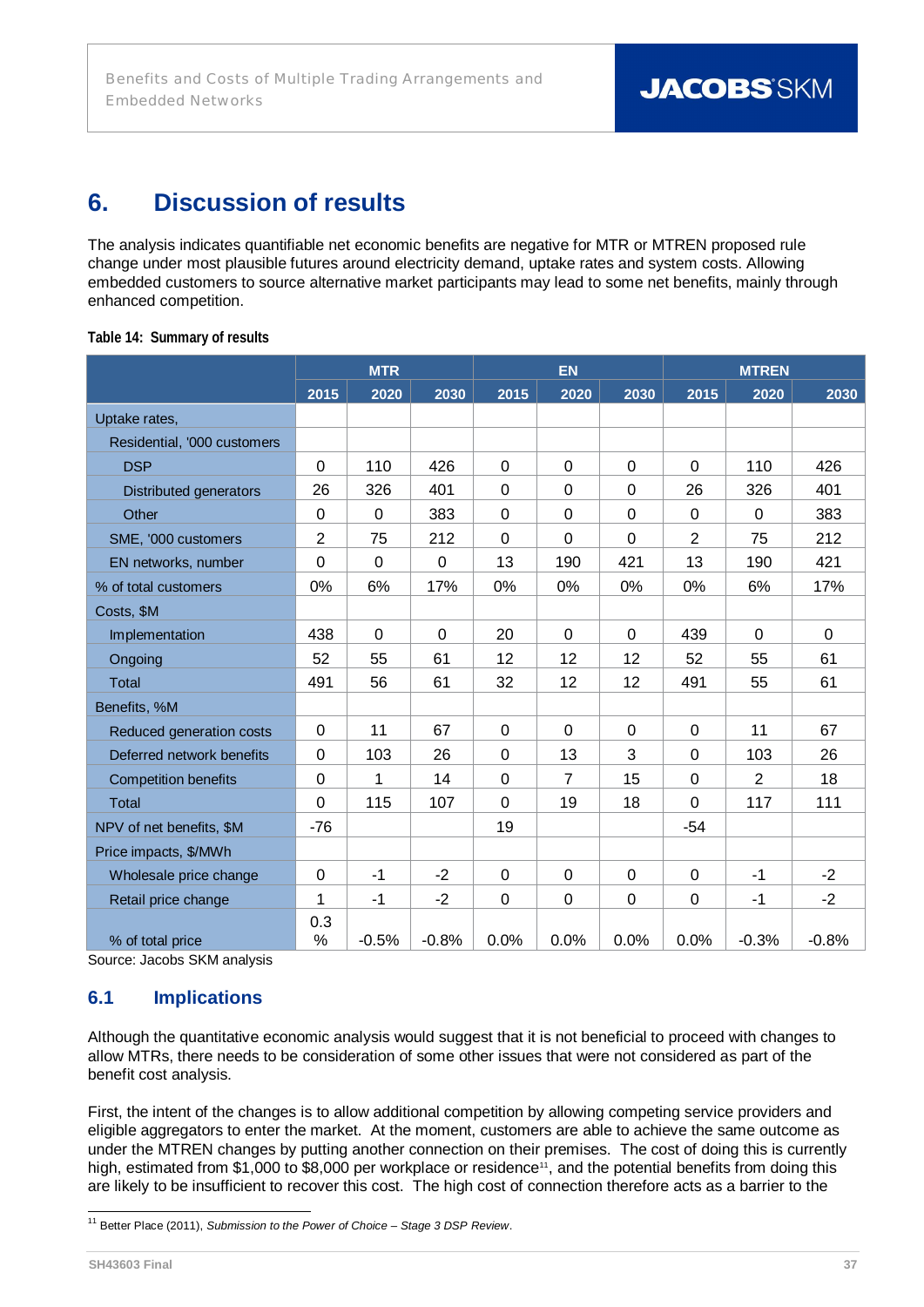development of an energy services or aggregation function. The proposed MTREN changes would help to overcome these barriers and lead to the development of energy services industry for mass market customers.

Second, the low or negative net benefit estimated is a function of the high upfront costs. Upfront costs for implementing changes in systems are estimated to amount to around \$450 million to \$1,000 million. With slow uptake, it would take some time for these costs to be recovered through the additional benefits. Consideration should be given to whether these costs can be minimised. For example, by sharing the costs across other changes being proposed (so that system costs can be shared jointly for the proposed changes) as there will be considerable overlap in the system upgrades required for the changes proposed to be implemented.

One possibility is that cost estimates were an overestimate particularly for ongoing costs. The cost estimates were obtained from a survey of retailers and network service providers. It is possible that conservative estimates were provided because there was little detail or understanding of what would be involved with the changes. In practise, once the changes are implemented, it is likely that retailers and market participants would focus on meeting the obligations at least cost, and this could result in reduced costs. To facilitate cost minimisation, it is recommended that sufficient time be given to market participants to design and implement the required changes in the system.

Another possibility is to explore whether alternatives may be possible whilst uptake is minimal. The full system changes can be deferred to a time when uptake is reasonably prevalent or when a proponent for MTR can be identified.

There is a broader issue of whether high system costs should be allowed to block reforms such as this. As upgrades will always involve high costs especially for market participants with highly integrated systems, it is probable that any changes that involve upgrades of systems are not likely to proceed. This lock-in to current arrangements would entrench current levels of competition. Part of the reason is that the time period for analysis has been constrained to 2030 and a high discount rate has been used to discount future benefits. But part is also due to the high fixed costs involved in changing systems, and the conservative assumptions behind the estimated competition benefits arising from the changes (due to the uncertainty of these benefits).

Third, delaying the implementation is likely to increase the net economic benefits. Low demand growth means there is little need for augmentation of networks and for constructing new power stations in the near future.

Fourth, the proposed changes are likely to lead to competition benefits. These benefits are reflected to lower prices to consumers through reduced retail margins as a result of additional competition from competing service providers in the MTR case and alternative retailers in the EN case.

Fifth, significant transfers are possible as a result of the suggested changes. Due to the inelastic nature of electricity demand (especially in the short term), there is likely to be minimal economic benefits from increasing the level of competitiveness. But there would be a significant transfer of the value of electricity to customers (through lower prices). The equity implications of the lower prices may require consideration.

The analysis found that the net benefit arising from changes to allow MTR is highly sensitive to uptake rates. The relationship between net present value of net benefits and uptake rates is shown in Figure 11. Based on a linear interpolation, the relationship indicates that uptake rates need to be around 7% in 2020 and 18% in 2030 in order for net benefits to be positive, assuming median electricity demand growth rates and other central assumptions.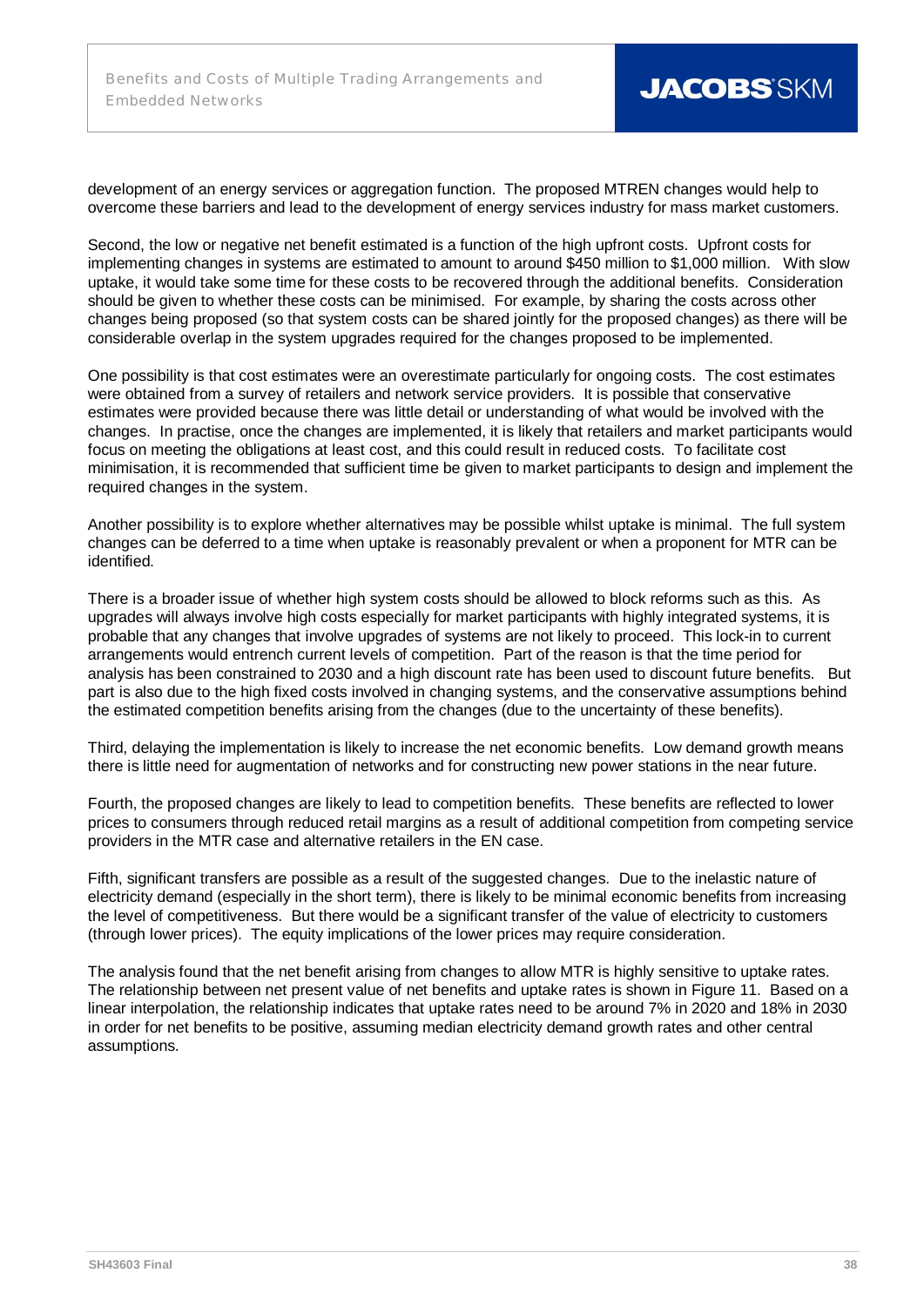![](_page_42_Figure_1.jpeg)

![](_page_42_Figure_2.jpeg)

# **6.2 Limitations and uncertainties**

The results of the study need to be interpreted with care as the results are dependent on a number of key assumptions used.

There is a high level of uncertainty around what uptake rates would be as there are very few examples of analogues that could be used to base uptake rates. From a review of other programs, uptake tends to be more rapid for programs or changes that incentivise third parties (such as competing service providers) to engage with customers to highlight the direct benefits. These proposed rule changes have elements of incentivising third parties but the novelty of the proposed arrangements may take time to lead to the development of third party service providers. This led to the use of conservative assumptions on uptake and reduced the benefits of the changes accordingly. Higher uptake rates would possibly lead to net benefits under a wider range of economic assumptions. Higher uptake rates are possible particularly if competing service providers are encouraged into the market by the proposed changes. At the same time the results are contingent on an electric vehicle charging market being established after 2020. There is considerable uncertainty over the development of and uptake of electric vehicles.

The maximum level of uptake was also assumed to be modest (no more than 30%) again as a strategy of using conservative assumptions. Since the benefits mainly occur over the medium to longer terms, maximum uptake rates may have a significant impact on net benefits.

The analysis also did not include the benefits to customers of improved energy services and the costs to customers of adopting MTRs. The assumption in the analysis is that uptake is voluntary and would only occur should individual customer benefits be higher than costs of adopting MTR.

The costs were based on a broad high level design and there may be opportunities to trim these costs as the high level design is tightened up.

Finally, all of the costs of implementation are assumed to be borne upfront. It may be possible to better phase implementation costs to uptake rate. This possibility should be explored further.

**JACOBS**'SKM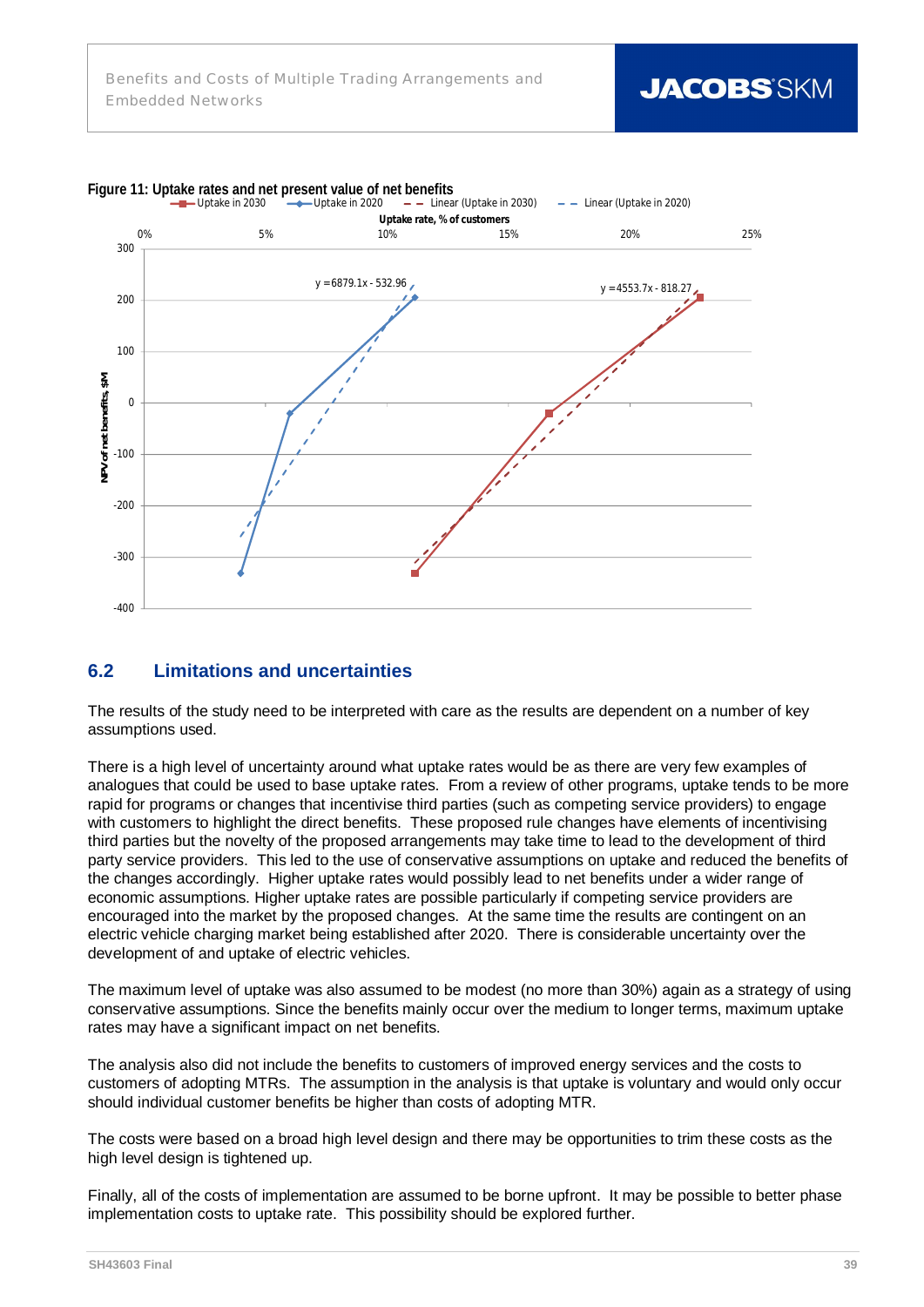# **Appendix A. Assumptions used to measure wholesale market benefits**

Jacobs SKM's market models are designed to create predictions of wholesale electricity price and generation driven by the supply and demand balance, with long-term prices capped near the cost of the cheapest new market entrant (based on the premise that prices above this level provide economic signals for new generation to enter the market). Price drivers include fuel costs, unit efficiencies and capital costs of new plant.

The primary tool used for modelling the wholesale electricity market benefits is Strategist model. Strategist simulates the most economically efficient unit dispatch in each market while accounting for physical constraints that apply to the running of each generating unit, the interconnection system and fuel sources. Strategist incorporates chronological hourly loads (including demand side programs such as interruptible loads and energy efficiency programs) and market reflective dispatch of electricity from thermal, renewable, hydro and pumped storage resources.

Strategist also accounts for inter-regional trading, and scheduled and forced outage characteristics of thermal plant (using a probabilistic mechanism).

Timing of new generation is determined by a generation expansion plan that defines the additional generation capacity that is needed to meet future load or plant retirements. As such by comparing a reference case to a test case, we can quantify any deferred generation benefits. The expansion plan has a sustainable wholesale market price path, applying market power where it is evident, a consistent set of renewable and thermal new entry plant and must meet reserve constraints in each region.

General assumptions are provided below:

- Capacity is installed to meet the target reserve margin for the NEM in each region.
- Utilises medium demand growth projections with annual demand shapes consistent with the relative growth in summer and winter peak demand.
- Generators behave rationally, with uneconomic capacity withdrawn from the market and bidding strategies limited by the cost of new entry.
- The expanded RET scheme with ultimate target of 41,000 GWh of large-scale renewable generation by 2020.

### **A.1 Methodology**

Average hourly pool prices are determined within Strategist based on thermal plant bids derived from marginal costs or entered directly. The internal Strategist methodology is represented in Figure 12 and the modelling procedures for determining the timing of new generation and transmission resources are presented in Figure 13.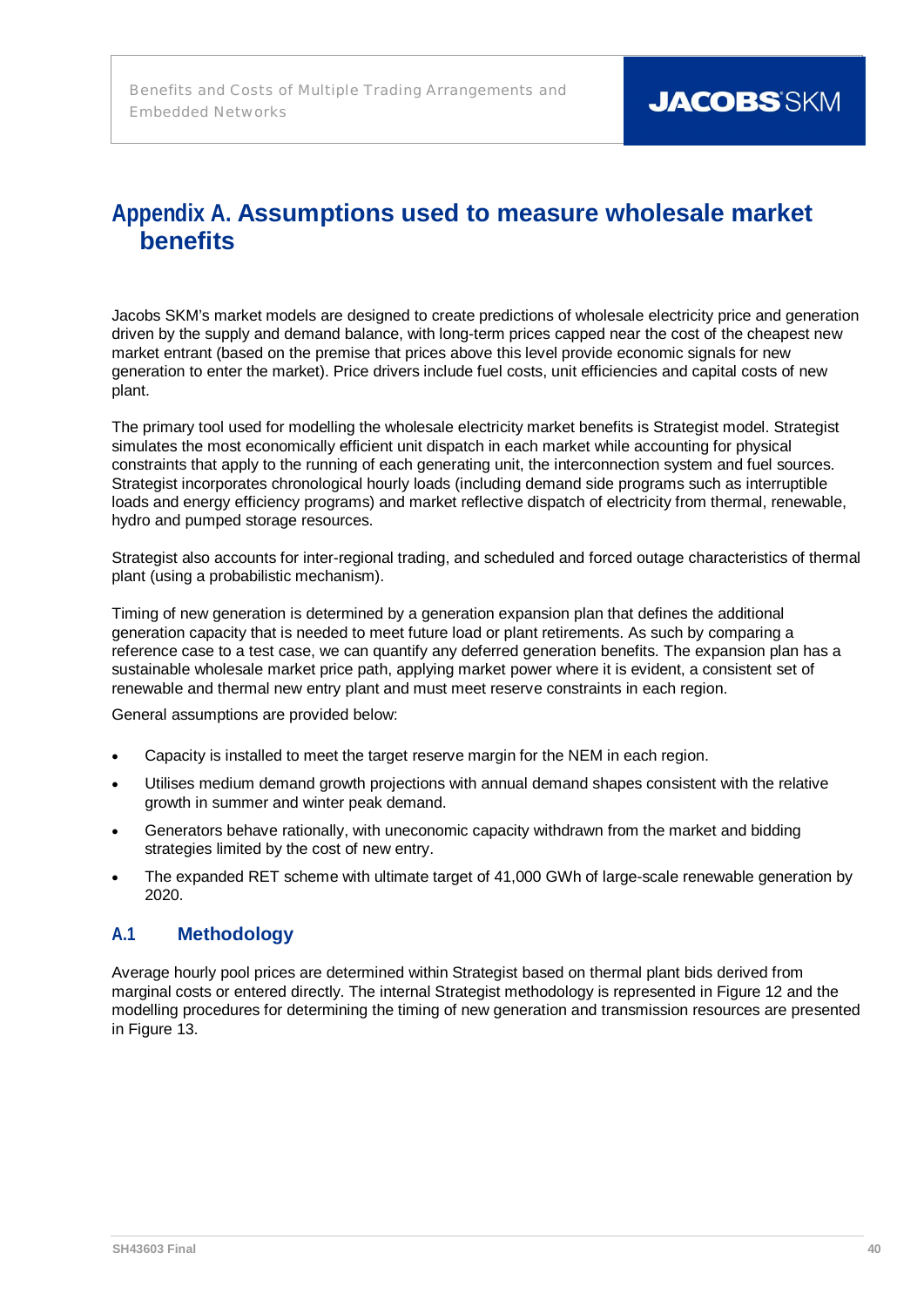![](_page_44_Figure_2.jpeg)

![](_page_44_Figure_3.jpeg)

**Figure 13: Strategist Modelling Procedures** 

![](_page_44_Figure_5.jpeg)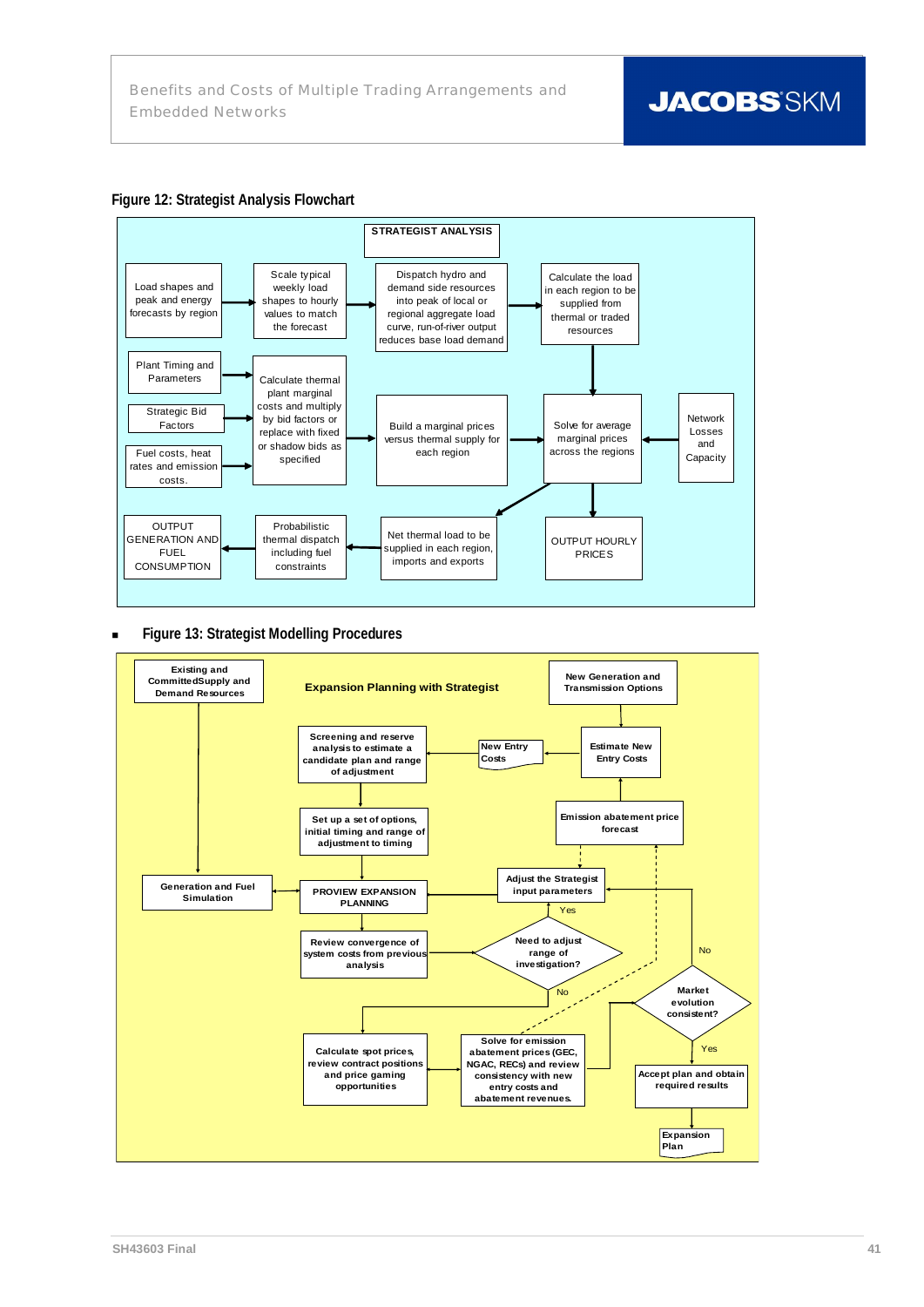Strategist generates average hourly marginal prices for each hour of a typical week for each month of the year at each of the regional reference nodes, having regard to thermal plant failure states and their probabilities. The prices are solved across the regions of the NEM having regard to inter-regional loss functions and capacity constraints. Transmission failures are not represented although capacity reductions are included based on historical chronological patterns. Constraints can be varied hourly if required and such a method is used to represent variations in the capacity of the Heywood interconnection, between Victoria and South Australia, which have been observed in the past when it was heavily loaded. Such variations in interconnection capacity occur during the threat of thunderstorms in proximity to the interconnecting transmission line to enhance system security, and during transmission line outages.

# **A.2 Assumptions**

### **A.2.1 Demand**

The demand forecast adopted is AEMO's latest medium forecast of electricity demand<sup>12</sup> modified by the shutdown of the Pt Henry Aluminium Smelter load in August 2014. The forecast for each region is shown in the figure below. The forecasts indicate relatively flat load growth in the period to 2018 in most regions with the exception of Queensland. Over the long term, the average growth rate is 1.1% per annum compared with an average historical growth rate to end of 2012/13 of 1.5% per annum. The lower growth rate reflect the impact of consumers' reaction to higher retail electricity prices, slower world economic growth rates and the impact of restructuring of the manufacturing sector. The load supplied by embedded generation (e.g. roof-top solar PV systems) is included.

![](_page_45_Figure_6.jpeg)

**Figure 14 Medium demand growth forecast sent out** 

We have used the 2010/11 load shape as it reflects demand response to normal weather conditions and captures the observed demand coincidence between States. Jacobs SKM adjusts the AEMO forecasts to

<sup>1</sup>  $12$  AEMO (2013), National Electricity Forecasting Report for the National Electricity Market, June, Melbourne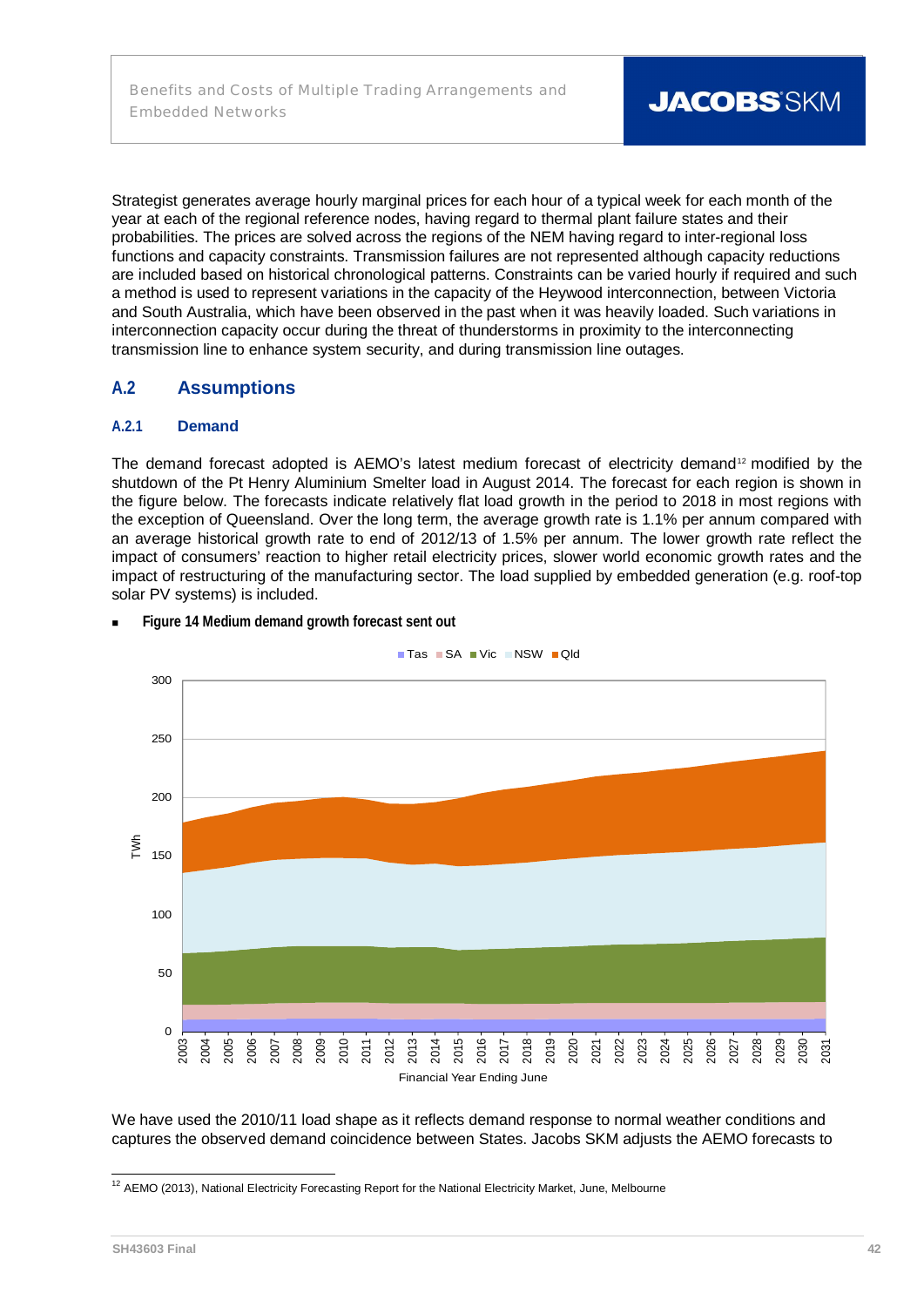add back in the "buy-back" component of the renewable embedded generation including small scale embedded generation from roof-top solar PV systems. The Strategist model is then used in conjunction with a renewable energy model to explicitly project the renewable energy. Some embedded generation, such as small scale cogeneration is not included in the Strategist model, and the native load forecasts are adjusted accordingly.

The use of the 50% POE peak demand is intended to represent typical peak demand conditions and thereby provide an approximate basis for median price levels and generation dispatch.

The peak is applied as an hourly load in Strategist rather than half-hourly as it occurs in the market. Because the Strategist model applies this load for one hour in a typical week it is applied for 4.3 hours per year and therefore it represents a slightly higher peak demand than the pure half-hour 50% POE. This compensates to some degree for not explicitly representing the variation up to 10% POE.

#### **A.2.2 Short run marginal costs of generation**

The marginal costs of thermal generators consist of the variable costs of fuel supply, including fuel transport, plus the variable component of operations and maintenance costs. The indicative variable costs for various types of existing thermal plants are shown in Table 15. We also include the net present value of changes in future capital expenditure that would be driven by fuel consumption for open cut mines that are owned by the generator. This applies to coal in Victoria and South Australia.

| <b>Technology</b>            | <b>Variable Cost /MWh</b> | <b>Technology</b> | <b>Variable Cost /MWh</b> |
|------------------------------|---------------------------|-------------------|---------------------------|
| <b>Brown Coal - Victoria</b> | $3 - 10$                  | Brown Coal - SA   | $24 - 31$                 |
| <b>Gas-Victoria</b>          | $46 - 64$                 | Black Coal - NSW  | $20 - 23$                 |
| $Gas - SA$                   | $37 - 111$                | Black Coal - Old  | $9 - 31$                  |
| $Oil - SA$                   | $250 - 315$               | Gas - Queensland  | $25 - 56$                 |
| <b>Gas Peak - SA</b>         | 100-164                   | Oil - Queensland  | 241-287                   |

**Table 15: Indicative average variable costs for existing thermal plant (June 2013 dollars)** 

Thermal power plants are modelled with planned and forced outages with overall availability consistent with indications of current performance. Coal plants have available capacity factors between 86% and 95% and gas fired plants have available capacity factors between 87% and 95%.

#### **A.2.3 Capital costs**

Cost and financing assumptions used to estimate investment costs are shown in the following table. The pretax real equity return was 17% and the CPI applied to the nominal interest rate of 9% was 2.5%. The capital costs are generally assumed to deescalate 1% per annum until they reach the long term trend. New technologies have higher initial costs and greater rates of real cost decline up to -1.56% per annum for IGCC. The debt/equity proportion is assumed to be 60%/40%. This gives a real pre-tax WACC of 10.60 % pa.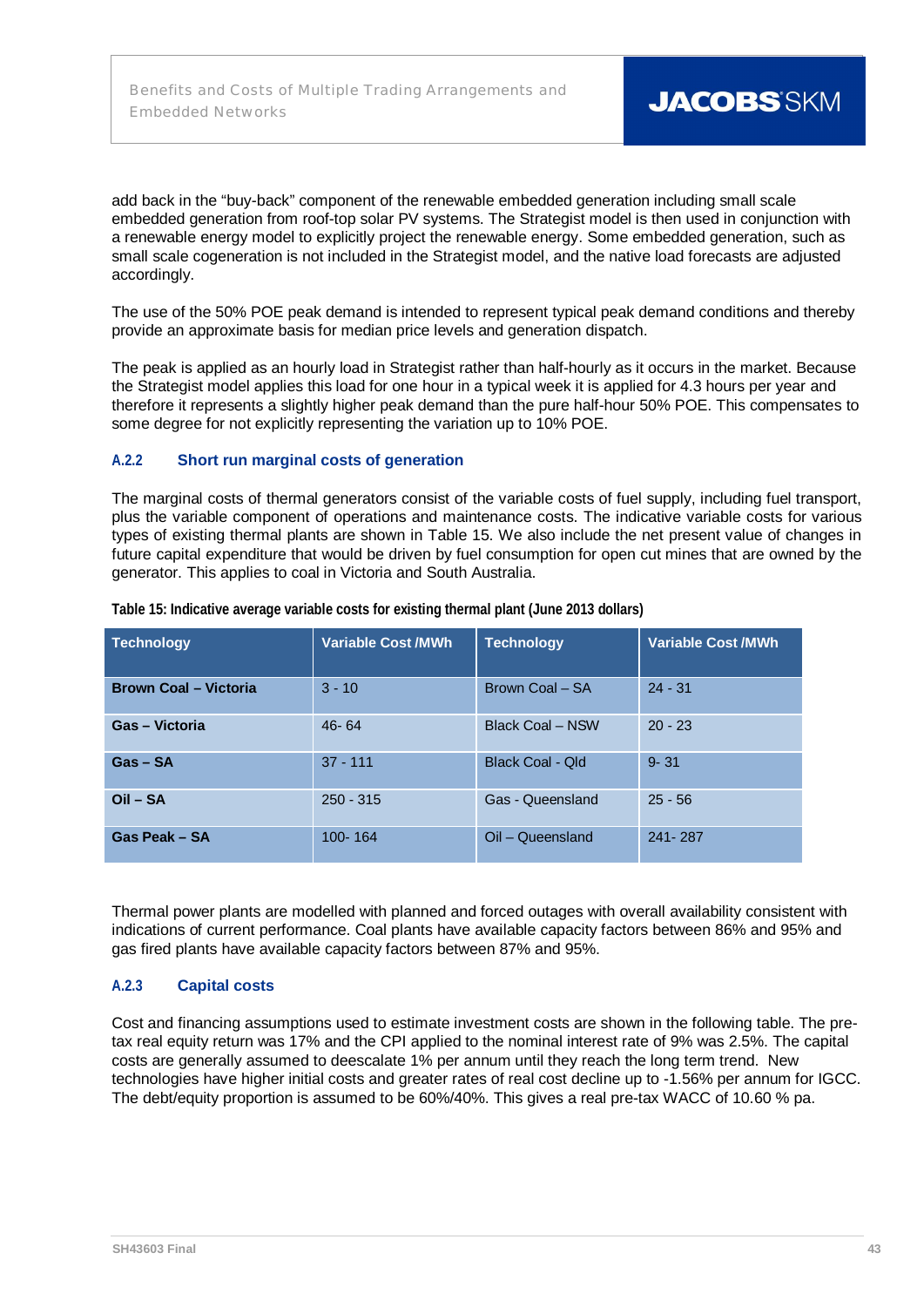|            | <b>Type of Plant</b>                | <b>Capital</b><br>Cost, \$/kW | <b>Available</b><br><b>Capacity Factor</b> | <b>Fuel Cost,</b><br>$$/GJ^*$ | <b>Weighted Cost of</b><br>Capital, % | <b>LRMC \$/MWh</b><br>(d) |
|------------|-------------------------------------|-------------------------------|--------------------------------------------|-------------------------------|---------------------------------------|---------------------------|
| <b>SA</b>  | CCGT (a)                            | 1,268                         | 90%                                        | 6.32                          | 10.60%                                | 75.46                     |
| <b>Vic</b> | CGT(a)                              | 1,150                         | 90%                                        | 5.52                          | 10.60%                                | 64.31                     |
| <b>NSW</b> | CCGT (c)                            | 1,150                         | 90%                                        | 6.06                          | 10.60%                                | 67.01                     |
| <b>NSW</b> | Black Coal (b)                      | 2,624                         | 91%                                        | 1.76                          | 13.60%                                | 73.47                     |
| Qld        | CCGT (c)                            | 1,150                         | 90%                                        | 7.77                          | 10.60%                                | 73.02                     |
| Qld        | <b>Black Coal</b><br>$(Tarong)$ (b) | 2,624                         | 91%                                        | 1.31                          | 13.60%                                | 67.88                     |
| Qld        | <b>Black Coal</b><br>(Central) (b)  | 2,624                         | 91%                                        | 1.45                          | 13.60%                                | 68.97                     |

#### **Table 16: New entry cost and financial assumptions for 2014/15, December 2013 dollars**

Note: fuel cost shown as indicative only. Gas prices vary according to the city gate prices. (a) extension to existing site; (b) not regarded as a viable option due to carbon emission risk; (c) at a green field site; (d) excluding abatement costs or revenues

These capacity factors do not necessarily reflect the levels of duty that we would expect from the units. The unit's true LRMC measured in /MWh is higher than this level. For example, we would expect to find a new CCGT operating in Victoria with a capacity factor of around 60% to 70% rather than the 90% as indicated in the table. Ideally, in determining the timing of new entry of such a plant we would compare the new entry cost of a CCGT operating at this level against the time-weighted prices forecast in the top 60% to 70% of hours.

Inter-regional loss equations are modelled in Strategist by directly entering the Loss Factor equations published by AEMO except that Strategist does not allow for loss factors to vary with loads. Therefore we allow a typical area load level to set an appropriate average value for the adjusted constant term in the loss equation. The losses currently applied are those published in the AEMO 1 April 2012 Report "List of Regional Boundaries and Marginal Loss Factors for the 2012/13 Financial Year".

Intra-regional losses are applied as detailed in the AEMO generator regional loss factors

The long-term trend of marginal loss factors is extrapolated for three more years and then held at that extrapolated value thereafter.

# **A.3 Modelling energy demand reductions**

The electricity market modelling also deducts energy savings from an underlying demand forecast, using one of three load shaving methods in Strategist. Two of the methods – peak and off-peak shaving – require a peak input and an energy input. Under peak shaving, load above median demand is shaved in proportion to the load shape so the shaved load is consistent with the peak and energy values input by the user. Off-peak shaving works in a similar way, where load below median demand is shaved in proportion to the load shape so the shaved load is consistent with the peak and energy values input by the user. Flat shaving requires either a peak input or an energy input, and will reduce the load by a fixed quantity evenly over the profile, adjusting it so that the load never becomes negative. These methods are illustrated in Figure 15.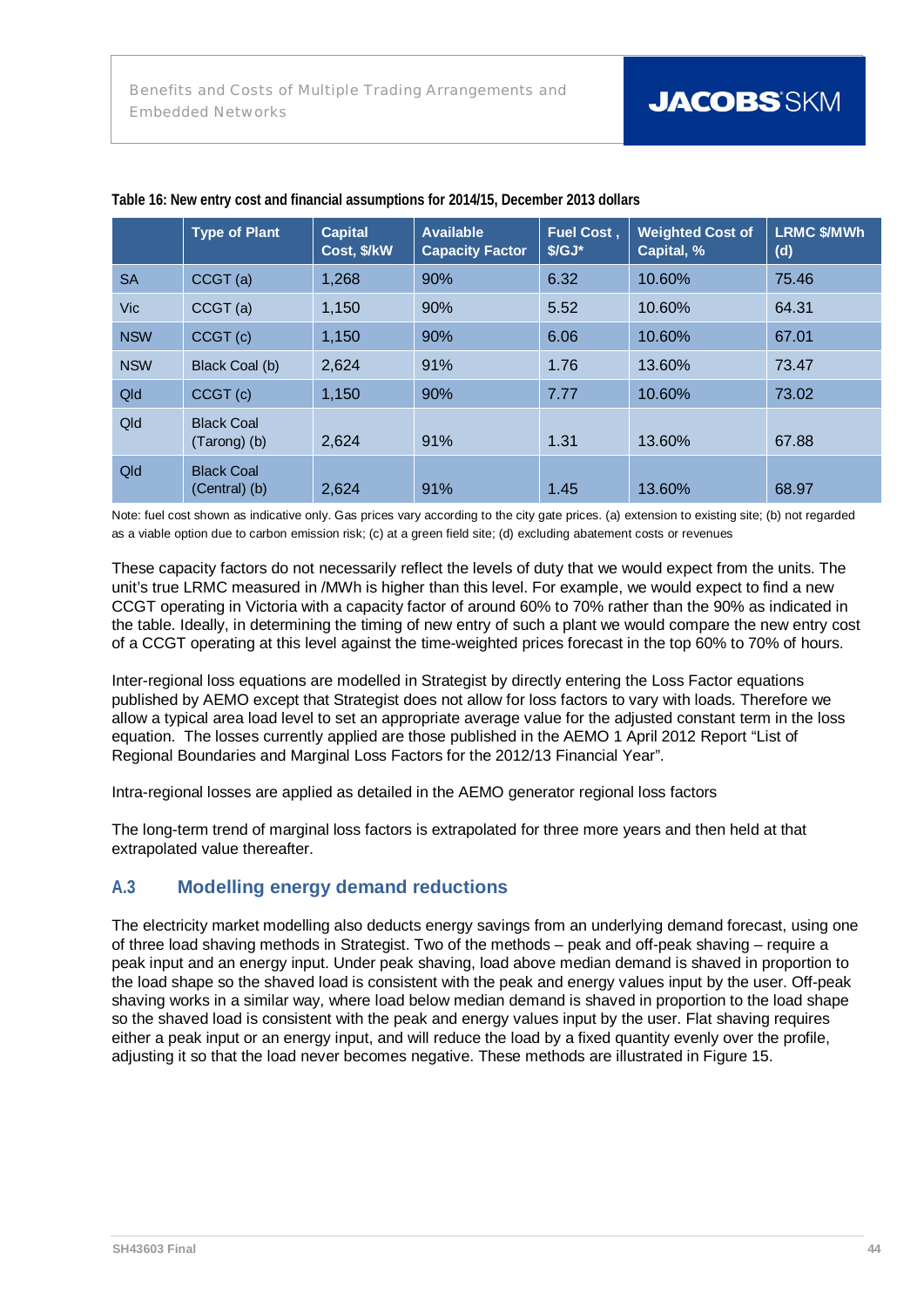| Peak shave                                                                                                      | Off-peak shave                        | <b>Flat shave</b>                                                                |
|-----------------------------------------------------------------------------------------------------------------|---------------------------------------|----------------------------------------------------------------------------------|
| Used for residential area<br>heating and cooling, electronics,<br>commercial lighting and space<br>conditioning | Used for residential water<br>heating | Used for residential and<br>commercial refrigeration,<br>industrial applications |
|                                                                                                                 |                                       |                                                                                  |

#### **Figure 15 Load adjustment examples**

For the electricity market modelling component of this work, the software deducts the peak savings from the total as appropriate.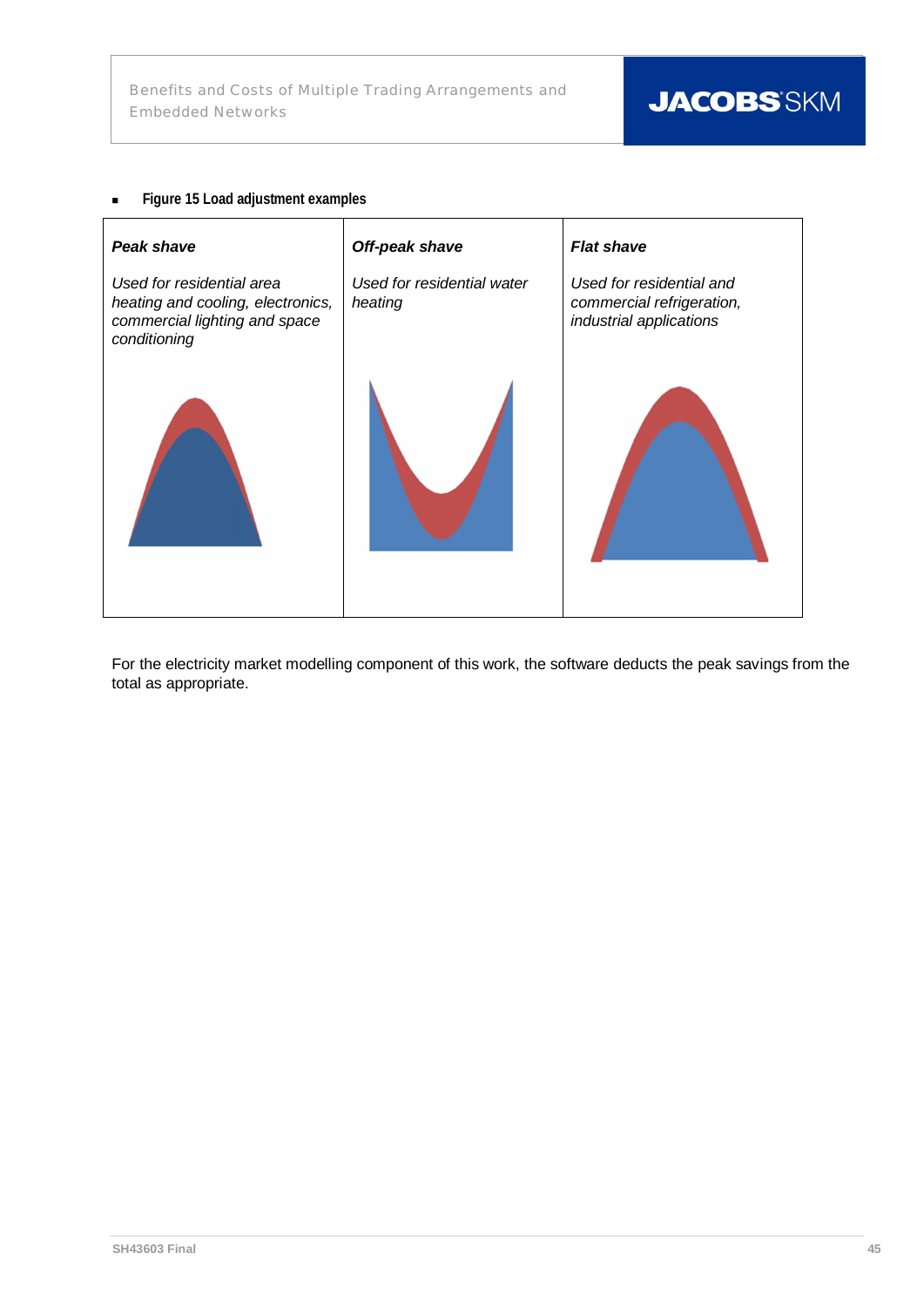# **Appendix B. Modelling network benefits**

The financial impact on distribution and transmission network service providers will largely depend on the following factors:

- The impact on reducing overall load. Uncertainty in energy demand from customers will make establishing appropriate energy throughput tariffs more difficult, reducing the confidence DNSPs will have in their forward revenue forecasts.
- The impact on load shape, such that reductions in peak demand will defer investment in capital expenditure.
- The ability of networks to adequately predict "out-of-forecast" changes in energy and peak demand, which can materially impact projected assessments of necessary capital investment and subsequent revenue requirement, and or reliability.
- Timing of network revenue and tariff determinations. Tariffs are fixed for five-year intervals as determined by the Regulatory Proposal reset periods. Without "re-openers" there is no scope to modify the tariff components for changing loads and load profiles.<sup>13</sup>
- Structural tariff considerations, such as recent trends to increase capacity charges for networks rather than energy consumption charges, to minimise risk related to energy uncertainty, thereby reducing revenue recovery.
- x The financial value of the 'Regulated Asset Base' (RAB) for each of the DNSPs is already established. Reduced energy consumption as a result of the ESI will not change the amount of money to be recovered from consumers; it will increase the cost per kilowatt hour consumed to return the same level of regulated revenue. Alternatively, if the reduced energy consumption has a greater proportional impact on network capacity needs than on total volume then an ESI might reduce network tariffs into the future. This temporary change in prices could affect the adoption of energy-efficient activities, changing the cost of reaching ESI targets. The modelling approach has therefore been designed to allow for dynamic market interactions of this nature.
- It is neither trivial nor straightforward to develop a framework that will help definitively describe the physical and financial impacts on network providers, incorporating feedback elements between consumers and the network charges imposed on them. Jacobs SKM has developed an approach which considers each of the factors described above and the associated feedback.

This appendix describes the transmission and distribution network assumptions applied in this study in order to estimate the peak demand impacts on electricity networks.

# **B.1 Deferred transmission benefits**

Jacobs SKM assumed a uniform transmission deferral benefit of A\$514 /kW based on in-house advice. An alternative source of the value of deferred transmission and distribution expenditure is provided by ISF and Energetics<sup>14</sup>. Their estimates are based on five-year proposed system augmentation capital expenditure estimates for a large range of transmission network service providers. The report also qualifies that the NSW estimate is based on "growth-related" rather than augmentation expenditure, and therefore may be somewhat less conservative than estimates from the other states. If averaged over system peak demand in

<sup>1</sup>  $13$  Regulation allows DNSPs to submit annual pricing proposals. Subject to the applicable side constraints, the DNSP can change the levels of charges within various tariff components of any tariff (eg reduce energy charge and increase the daily supply charge). Jacobs SKM does not attempt to model this re-balancing in any way.

<sup>&</sup>lt;sup>14</sup> http://www.climatechange.gov.au/what-you-need-to-know/~/media/publications/buildings/building\_our\_savings-pdf.pdf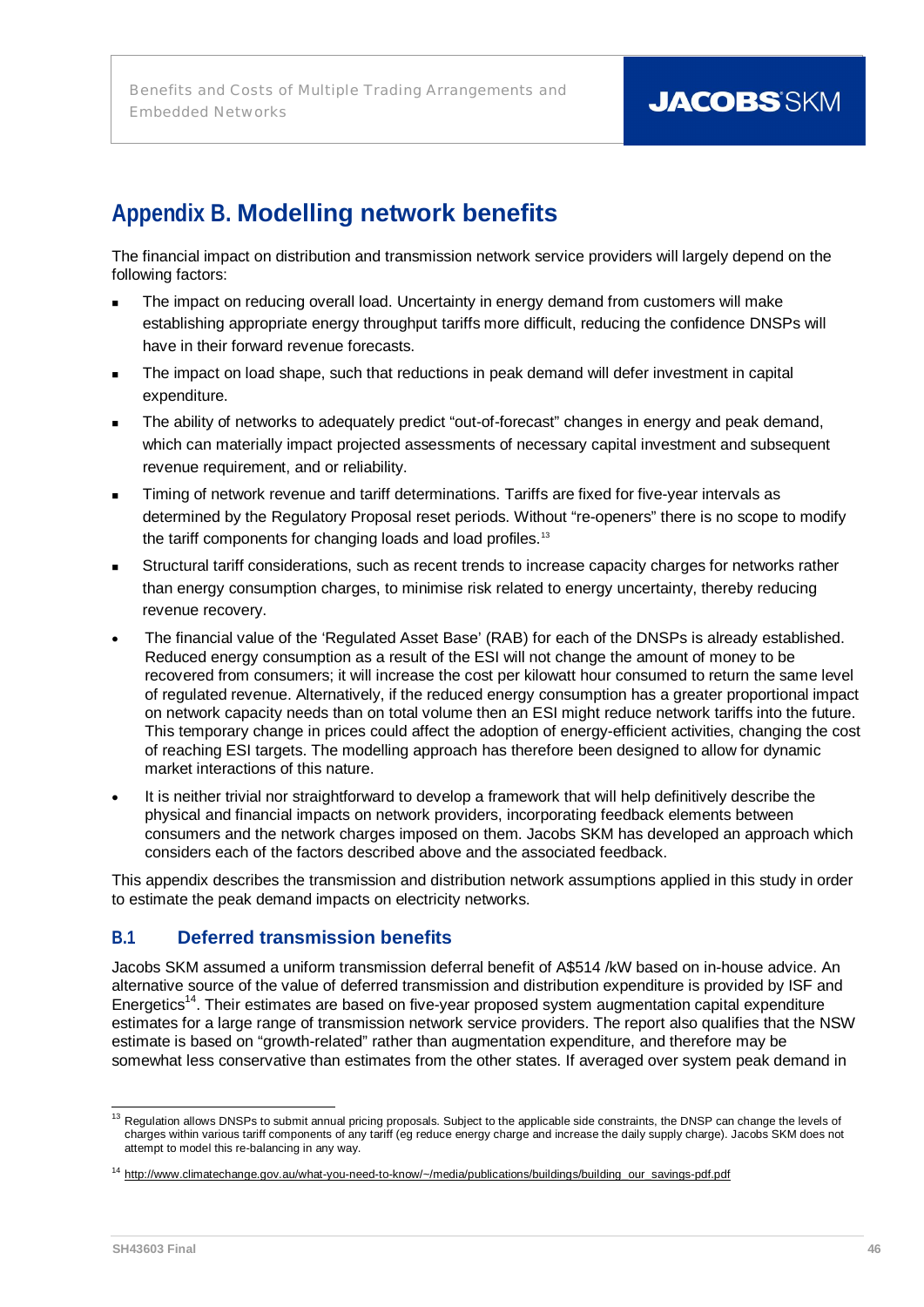each state, these estimates average to approximately A\$700/kW. The value used in this study is therefore slightly lower, and somewhat more conservative than the assumption applied in the Energetics/ISF study.

# **B.2 Deferred distribution benefits**

The modelling approach considered energy savings at the regional Distribution Network Service Provider (DNSP) level rather than the state level to better correlate energy savings with the characteristics and costs relevant to each DNSP. These detailed calculations are then aggregated before estimating final costs and benefits at a national level. Table 17 outlines the areas for which separate energy savings, costs and benefits are to be estimated. It also outlines the distribution network service areas and the off-grid areas pertinent to each state.

| <b>State</b>    | <b>Distribution Network Service Areas</b>            |
|-----------------|------------------------------------------------------|
| Victoria        | Powercor, Jemena, SPAusnet, United Energy, Citipower |
| New South Wales | Endeavour, Ausgrid, Essential, ActewAGL              |
| Queensland      | Energex, Ergon                                       |
| South Australia | <b>SA Power Networks</b>                             |
| Tasmania        | Aurora                                               |

**Table 17 : Distribution network service areas** 

Characteristics of DNSP areas vary significantly depending on climate, population density and area covered. A pictorial view of the various distribution areas is provided in Figure 16. The map show clearly that Ergon Energy and Essential Energy's service areas are large compared to other DNSPs. Similar challenges of geographical spread are faced by SA Power Networks, Powercor and SP AusNet in South Australia and Victoria. Distributors serving the largest numbers of customers include Energex and AusGrid, implying much greater economies of scale in these distribution areas.

To appropriately consider costs and benefits at the regional DNSP level, the modelling requires the development of a relationship between energy reductions and infrastructure expenditure. That is for each DNSP's service area a metric that links the probable financial and economic benefit (or disadvantage) to the change in load shape and/or the reduction in peak demand.

The evaluation of network benefit considers each of the following in each DNSP service area:

- Demand reductions in MW, based on the MTR scenarios. Demand reductions are split to DNSP regions and converted to 'demand deferrals', which incorporate the change in year to year demand, limited by projected change in DNSP demand projections. In addition, a coincidence factor of 0.8 was applied to allow for peak demand for different markets occurring at different times of the day.
- Load reductions in GWh, assumed to be nil
- Expectations of multiple trading in each network area

Table 18 presents assumed uptake of MTRs in each network area. Jacobs SKM assumed that there would be little uptake of MTRs in regional areas and has therefore allocated low proportional uptake to DNSPs that include a large regional component.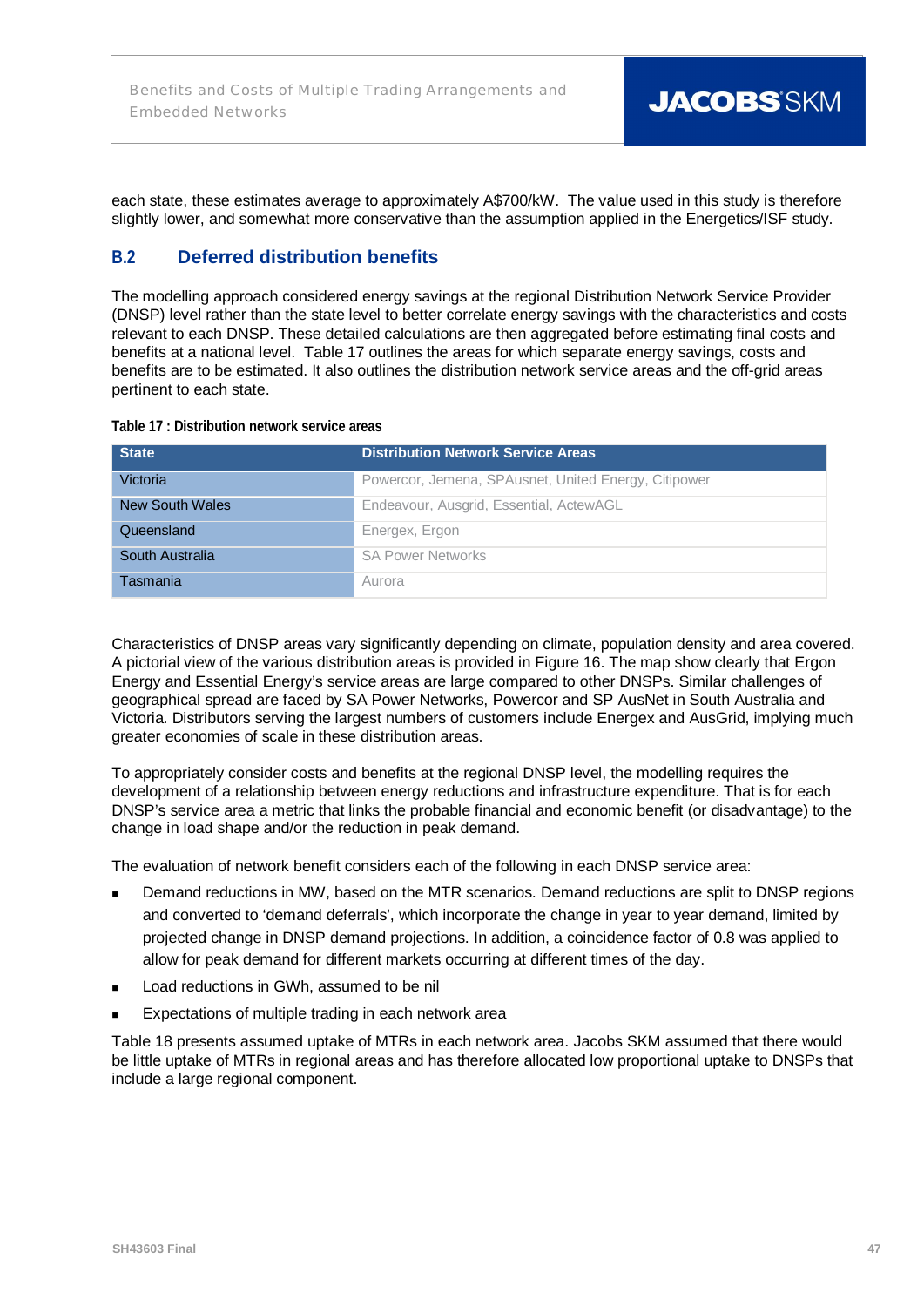#### **Figure 16: Pictorial view of distribution networks**

![](_page_51_Figure_3.jpeg)

Source: NEM: State of the Energy Market 2011, AER, WEM/NT: *http://www.tia.asn.au/static/files/pdfs/Australian\_Energy\_Overview\_v8-Davidson\_Paper.pdf*

MTR induced reductions in peak demand was spread over each DNSP according to the values in the table above in combination with estimates of customer numbers in each area. Similarly AEMO state based demand forecasts were spread into each DNSP using the same factors. It is important to understand expectations of demand growth in each DNSP as lack of growth in demand will limit network benefits.

Based on 2013 50% POE demand projections from AEMO, regional demand growth is assumed to follow the trends depicted in Figure 17. Demand growth was assumed to follow growth rates between 2019 and 2023, the latter five year period reported by AEMO.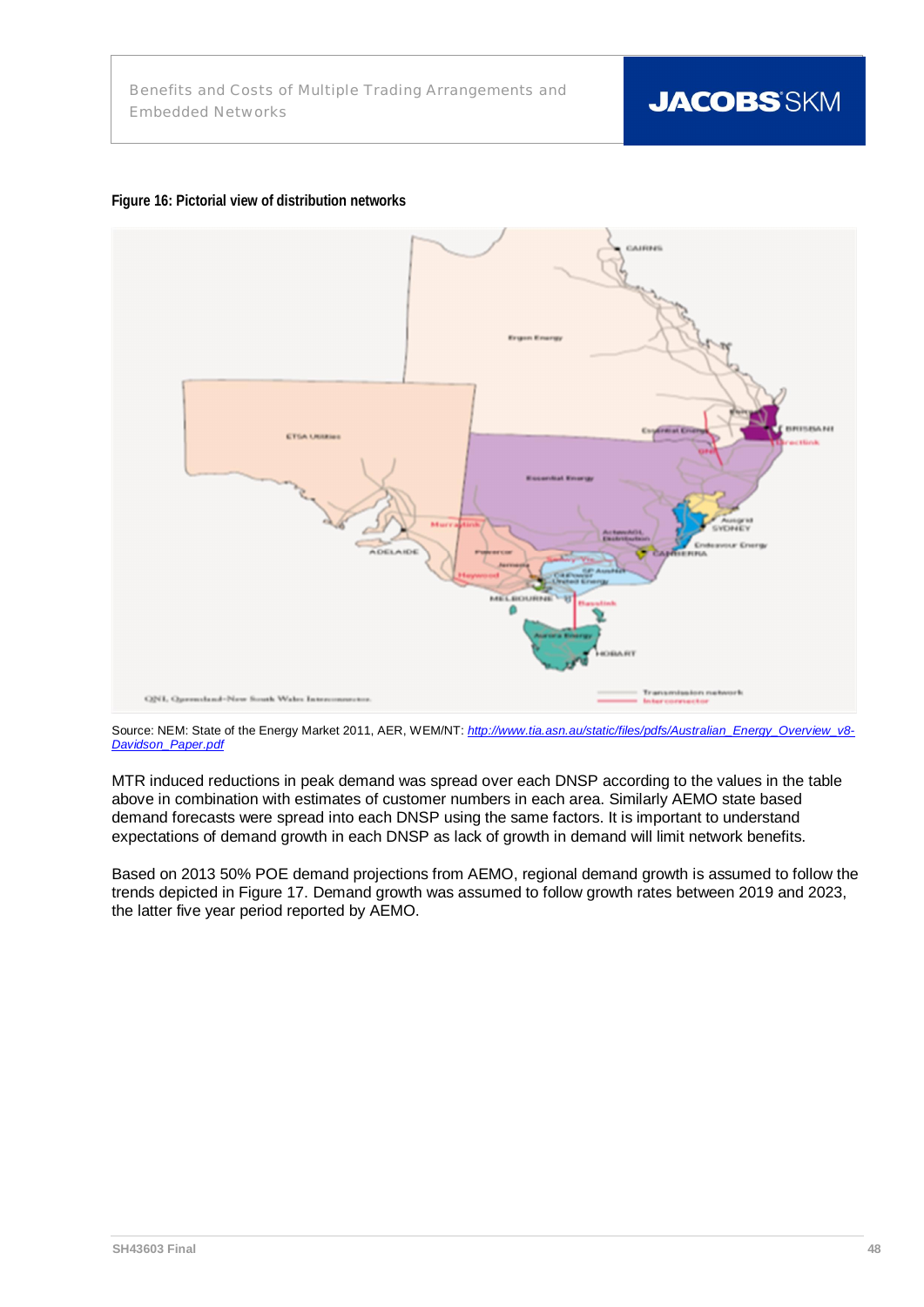|            |                          | <b>Residential</b> | <b>SME</b> |
|------------|--------------------------|--------------------|------------|
| <b>QLD</b> | Energex                  | 100%               | 100%       |
| <b>QLD</b> | <b>Ergon Energy</b>      | 10%                | 10%        |
| NSW/ACT    | <b>AusGrid</b>           | 100%               | 100%       |
| NSW/ACT    | <b>Endeavour Energy</b>  | 30%                | 30%        |
| NSW/ACT    | <b>Essential Energy</b>  | 30%                | 30%        |
| NSW/ACT    | <b>ActewAGL</b>          | 100%               | 100%       |
| <b>VIC</b> | Powercor                 | 30%                | 30%        |
| <b>VIC</b> | <b>SP AusNet</b>         | 30%                | 30%        |
| <b>VIC</b> | <b>United Energy</b>     | 100%               | 100%       |
| <b>VIC</b> | <b>CitiPower</b>         | 100%               | 100%       |
| <b>VIC</b> | Jemena                   | 100%               | 100%       |
| <b>SA</b>  | <b>SA Power Networks</b> | 100%               | 100%       |
| <b>TAS</b> | <b>Aurora Energy</b>     | 100%               | 100%       |

#### **Table 18: Assumed spread of MTR peak demand reductions**

#### **Figure 17: Demand growth in the NEM**

![](_page_52_Figure_5.jpeg)

Source: AEMO 2013 demand projections, 50PoE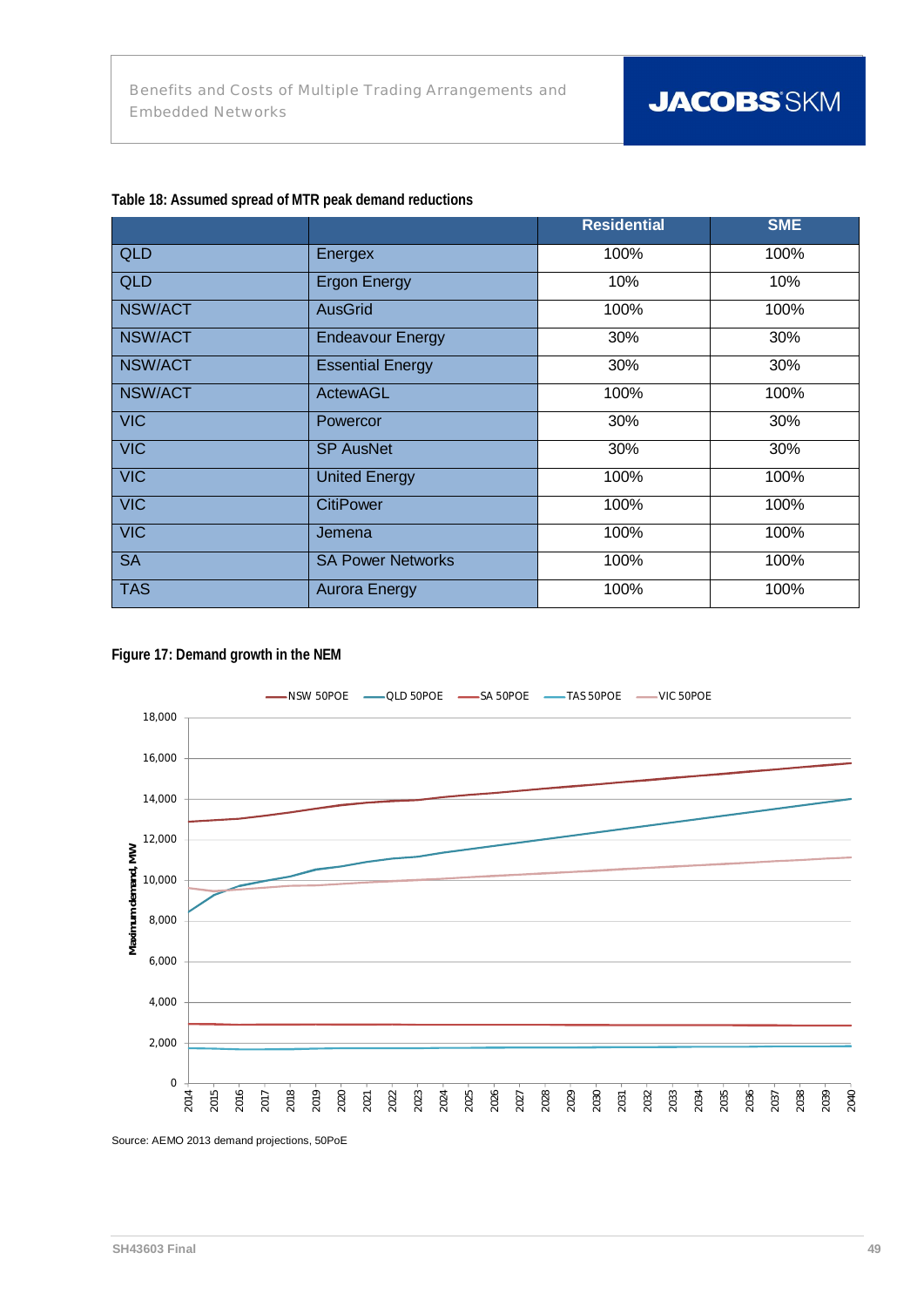Deferred demand was calculated for each scenario by distribution zone and customer group (i.e. residential/SME) using the formulation below:

#### *Deferred demand in year t = max (0, min*  $(D_t - D_{t-1}, M_t - M_{t-1})$ *)*

**JACOBS**'SKM

Where  $D_t$  refers to demand reduction in year t and  $M_t$  refers to regional maximum demand in year t.

This approach has the advantage that it limits estimates of deferred demand where there is little to no growth in demand (e.g. SA and Tasmania).

The derived demand deferrals are displayed in Figure 18. Notably the largest deferral is applicable to the Ausgrid DNSP, with significant deferrals also available in Energex, Citipower, United Energy and Endeavour energy.

![](_page_53_Figure_6.jpeg)

**Figure 18: Estimated demand deferrals for MTR by distribution area** 

Source: Jacobs SKM analysis

# **B.3 Estimates of network value of peak demand**

A simple overview of our approach to estimating the value of network augmentation deferral is as follows:

- Establish state-based average network augmentation costs (on a \$/kW basis) to establish factors for each DNSP as a general 'sense-check' of more detailed outcomes,
- Build from public data and professional expertise a set of augmentation cost values for each DNSP, and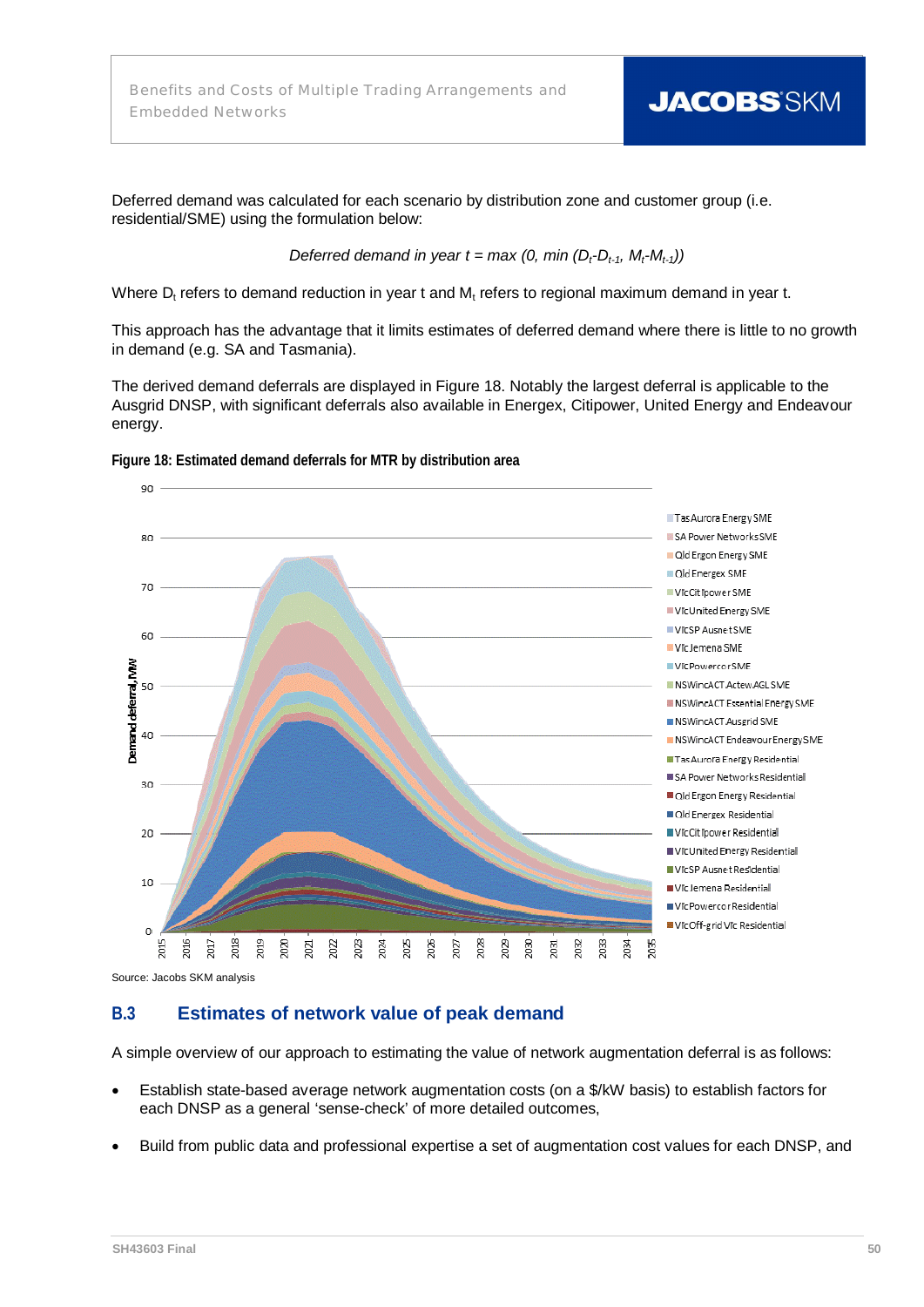Benefits and Costs of Multiple Trading Arrangements and Embedded Networks

• Where information is not available for a certain DNSP, identify similar DNSPs and make appropriate comparative assumptions in estimating values.

Resolving this high level state-based data down further for individual distributor's service areas is more difficult. Every five years each DNSP must submit, to the AER, a regulatory proposal that describes their services, expenditure and operation for the next five regulatory years. Once reviewed, potentially adjusted, and approved by the AER, this provides a guide to future capital projects and expenditure.

Table 19 presents average network costs associated with delayed peak demand for each DNSP. This data is based on work by Ernst and Young for the AEMC's *Power of Choice* Review on the potential benefits of increased demand side participation in the NEM. Ernst and Young extracted the growth-related capital expenditure for all of the DNSPs operating in the NEM and reported, amongst other things, the capital expenditure related to demand growth.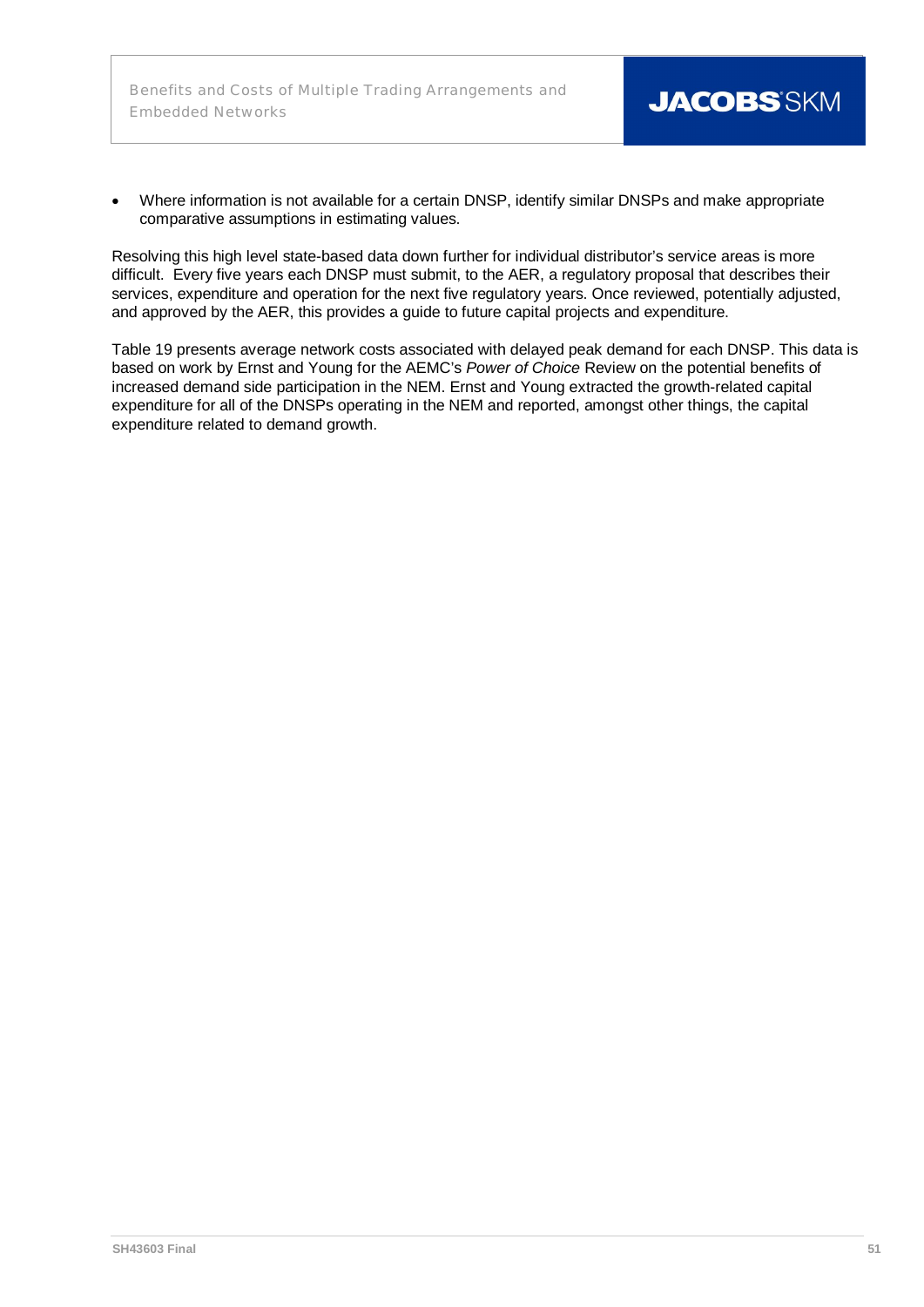| <b>Network</b>                     | <b>Capital</b><br>spend<br>(A\$m) | <b>Demand</b><br>growth<br>spend<br>(A\$m) | <b>Asset</b><br>replacement<br>spend<br>(A\$m) | <b>Customer</b><br>connection<br>spend<br>(A\$m) | <b>Network</b><br>reliability<br>spend<br>(A\$m) | <b>Change</b><br>in.<br>demand <sup>16</sup><br>(MW) | <b>Demand</b><br>growth<br>A\$/kW | Non-<br>growth<br>related<br>\$/kW |
|------------------------------------|-----------------------------------|--------------------------------------------|------------------------------------------------|--------------------------------------------------|--------------------------------------------------|------------------------------------------------------|-----------------------------------|------------------------------------|
| Energex                            | 6,258                             | 2,510                                      | 1,120                                          |                                                  | 1,770                                            | 802                                                  | 3,130                             | 4,670                              |
| <b>Ergon Energy</b>                | 6,468                             | 2,141                                      |                                                | 1,903                                            | 1,295                                            | 393                                                  | 5,450                             | 6,170                              |
| <b>AusGrid</b>                     | 7,438                             | 2,710                                      |                                                |                                                  | 3,232                                            | 657                                                  | 4,120                             | 7,200                              |
| Endeavour<br>Energy                | 2,885                             | 1,160                                      |                                                |                                                  | 1,278                                            | 360                                                  | 3,220                             | 4,790                              |
| Essential<br>Energy                | 4,270                             | 1,535                                      | 874                                            |                                                  | 974                                              | 356                                                  | 4,310                             | 7,680                              |
| ActewAGL                           | 293                               | 81                                         | 104                                            | 99                                               |                                                  | 188                                                  | 430                               | 600                                |
| Powercor                           | 1,656                             | 323                                        | 497                                            | 529                                              | 43                                               | 367                                                  | 880                               | 2,190                              |
| <b>SP AusNet</b>                   | 1,581                             | 465                                        |                                                | 418                                              | 509                                              | 345                                                  | 1,350                             | 2,540                              |
| <b>United Energy</b>               | 839                               | 248                                        | 289                                            | 121                                              | 72                                               | 232                                                  | 1,070                             | 2,140                              |
| <b>CitiPower</b>                   | 979                               | 332                                        |                                                | 268                                              | 275                                              | 167                                                  | 1,990                             | 2,270                              |
| Jemena                             | 600                               | 126                                        |                                                | 125                                              | 164                                              | 113                                                  | 1,120                             | 3,040                              |
| <b>SA Power</b><br><b>Networks</b> | 1,848                             | 692                                        |                                                |                                                  | 420                                              | 318                                                  | 2,180                             | 3,160                              |
| Aurora Energy                      | 693                               | 74                                         |                                                |                                                  | 180                                              | 114                                                  | 650                               | 3,650                              |

**Table 19: Network cost associated with delayed peak demand for each DNSP for current regulatory period<sup>15</sup>** 

For the purposes of this study we have developed a top-down model to determine the value of kW reductions in each distribution network zone. We have not, however, built a bottom-up model which predicts which and when augmentation projects might be deferred. As a result, the approach we have taken is to ascribe a value for each reduction in kW capacity *at the time the reduction in capacity occurs*.

Therefore the approach has been modified to limit deferral benefits by reasonable expectations of regional demand growth. These expectations were based on AEMO 2013 demand projections.

The temporal nature of distribution network benefits in this study does not reflect a time-specific economic benefit arising from a particular augmentation deferral, but rather the value of a reduction in capacity which will – at some point in the future – result in an augmentation deferral benefit.

This modelling exercise has calculated final network economic benefits with a 30% discount factor. This factor is intended to account for uncertainty of demand reduction benefits.

The estimates of peak demand benefit used for each distribution zone are displayed in Table 20.

<sup>-</sup><sup>15</sup> Source: Ernst & Young (2012). For the period to end of 2015.

<sup>16</sup> It is not clear from the Ernst and Young report or AER reports if this figure is exclusive or inclusive of new customer connections.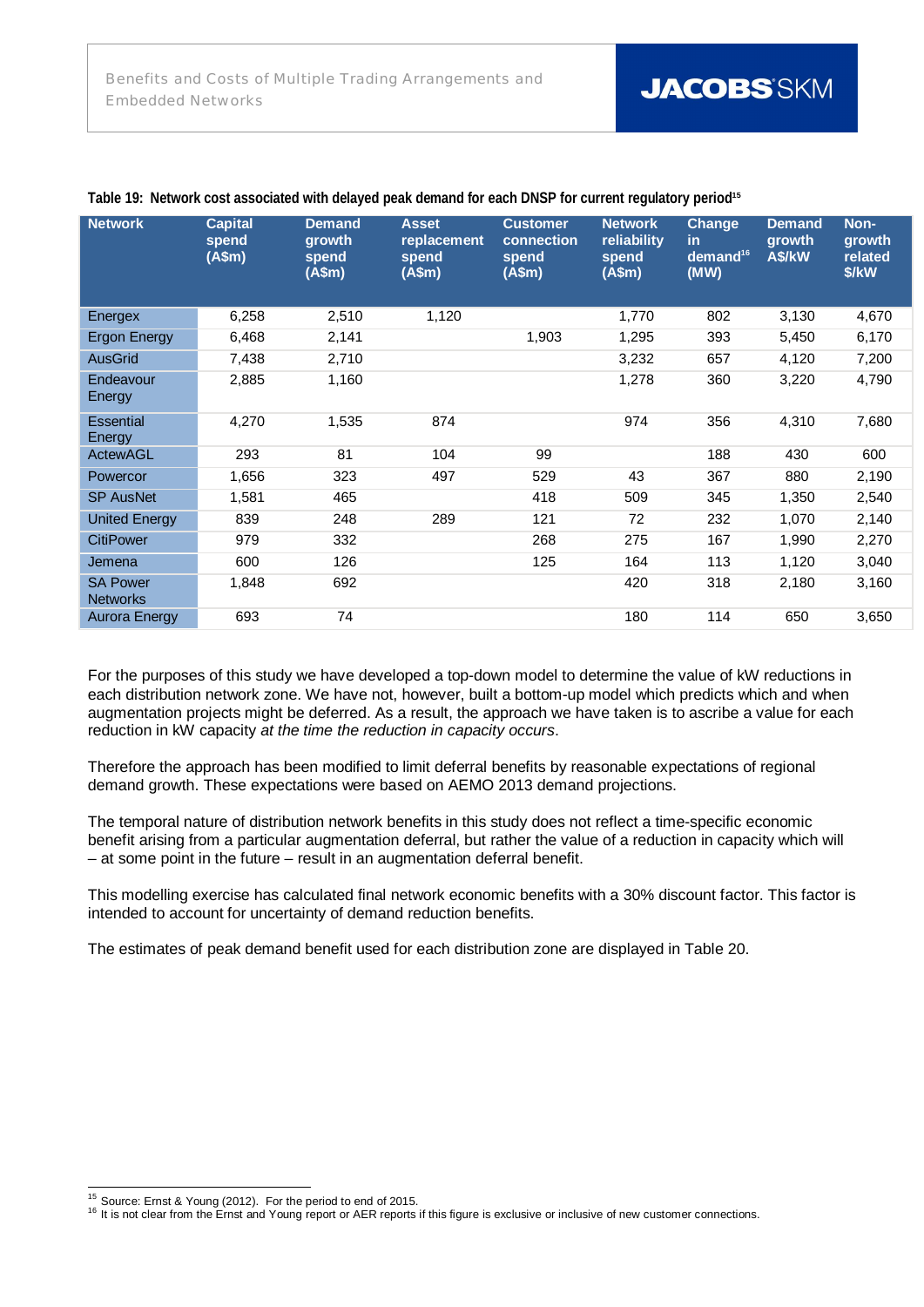**Table 20: Peak demand benefits by distribution area, \$/kW, \$2013** 

| <b>NSP</b>               | Peak demand benefit, \$/kW |
|--------------------------|----------------------------|
| <b>Endeavour Energy</b>  | 1,462                      |
| Ausgrid                  | 1,851                      |
| <b>Essential Energy</b>  | 1,933                      |
| ActewAGL                 | 256                        |
| Powercor                 | 452                        |
| Jemena                   | 556                        |
| <b>SP</b> Ausnet         | 655                        |
| <b>United Energy</b>     | 534                        |
| Citipower                | 932                        |
| Energex                  | 288                        |
| <b>Ergon Energy</b>      | 2,938                      |
| <b>SA Power Networks</b> | 1,022                      |
| Aurora Energy            | 353                        |

# **B.4 Estimated peak demand benefits**

Estimated peak demand benefits for each of the scenarios are obtained by multiplying the estimates of network deferral value in Table 20 by the estimates of deferred peak demand in each year.

The results are shown below in Figure 18. The overall value ranges from \$492 million in the low scenario to \$1,059 million in the high scenario (discounted at 7% between 2015 and 2035). Medium benefits are evaluated at \$737 million.

![](_page_56_Figure_7.jpeg)

![](_page_56_Figure_8.jpeg)

Source: Jacobs SKM analysis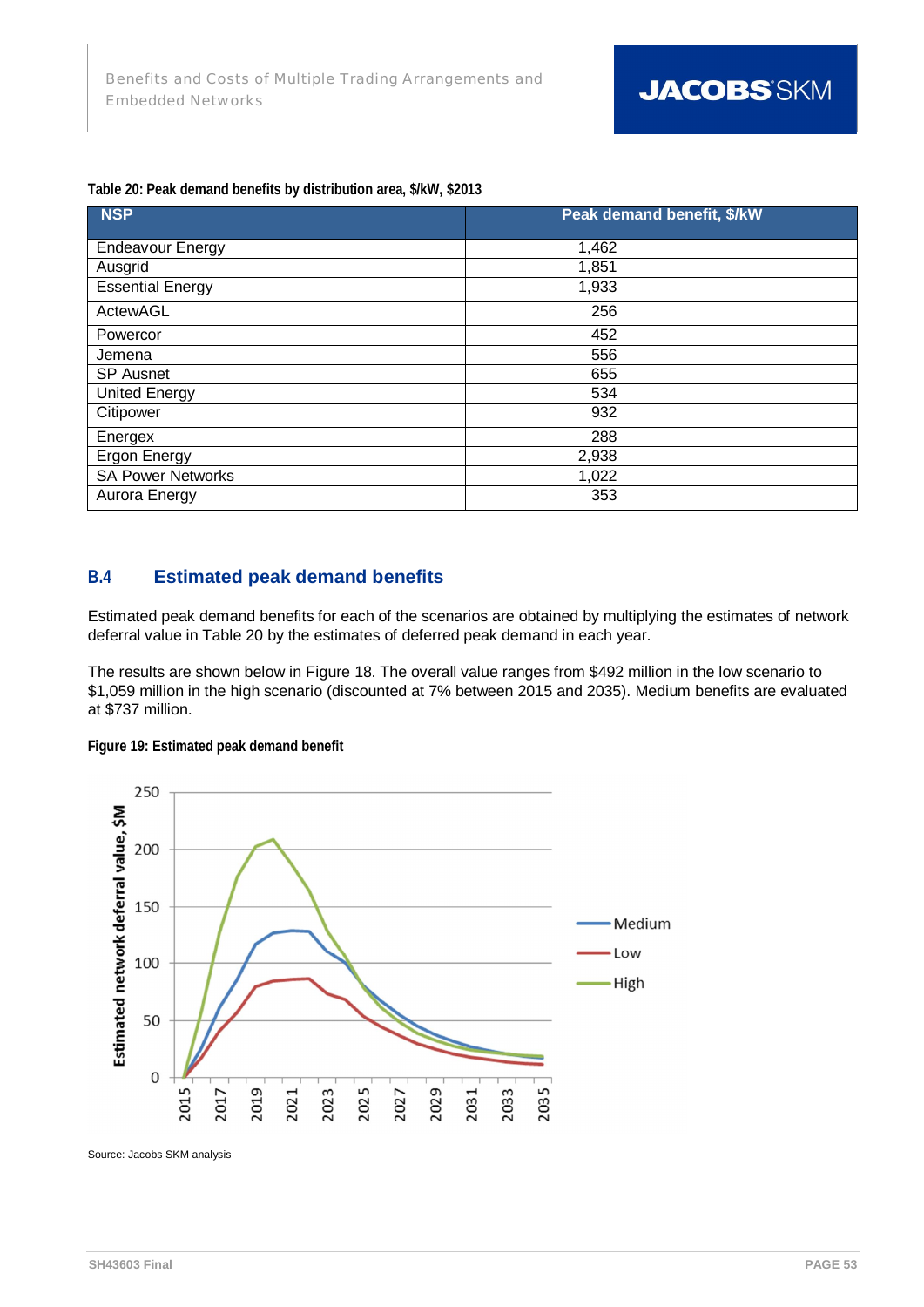# **Appendix C. Determining network charges**

The adoption of demand side participation in each region will vary according to the mix of customers, loads and potential for energy efficiency, and the energy prices being paid. This section describes further the approach employed to vary baseline energy values by distribution service area and the approach for estimating retail energy prices in each region.

Retail energy cost savings are the primary benefit attributable to a high-efficiency activity for any consumer of that activity. Retail energy cost savings are estimated in this study using a build-up of avoided network, wholesale and other market costs. The AEMC have summarised how these components impact the typical residential bill, and how they were expected to increase between 2009/10 and 2012/13, as summarised in Table 21. While the make-up and growth in costs will vary significantly by jurisdiction, transmission and distribution charges are a non-trivial component of costs in all locations, making up around half the typical residential bill combined in 2009, and projected to grow around 35% combined by 2013. Growth in network charges has been most pronounced in areas where growth has required significant grid capacity augmentation to maintain regulated service levels.

Distribution network charges are the only component of retail costs that varies within state boundaries because the expenditure required to service customers in each different DNSPs service area changes. Network costs are, therefore, the focus of this section and are considered a key differentiator in investment in energy efficiency.

Network charges are a composite of distribution and transmission charges, and are subject to regulation. Recently, network charges have increased substantially and are projected to continue to increase. This increase has been most evident in NSW and Queensland, where considerable growth in the use of air conditioning has significantly increased grid capacity requirements to maintain required service levels.

| <b>Component of retail tariff</b>              | <b>Estimated proportion of residential</b><br>retail cost | <b>Estimated change to cost between</b><br>2010 and 2013 |
|------------------------------------------------|-----------------------------------------------------------|----------------------------------------------------------|
| Wholesale electricity costs                    | 30-35%                                                    | 19%                                                      |
| Transmission network charges                   | 8%                                                        | 8%                                                       |
| Distribution network charges                   | 40-45%                                                    | 41%                                                      |
| Retail costs, including margins                | $8 - 16%$                                                 | 14%                                                      |
| Renewable Energy Target (RET) costs            | $2 - 4%$                                                  | 11%                                                      |
| Feed-in tariff scheme costs                    | $0.12 - 2.4%$                                             | 3%                                                       |
| Other costs relating to government<br>programs | $1 - 7%$                                                  | 3%                                                       |

**Table 21: Composition of retail tariffs** 

Source: http://www.aemc.gov.au/Media/docs/CoAG%20Retail%20Pricing%20Final%20Report%20- %20Publication%20Version%2010%20June%202011-5fa4f4b8-8098-420c-a014-fa70808bb2e4-1.PDF

Network tariffs were collected for each distribution service area, and representative tariffs were determined for each of the residential, SMEs, low voltage (LV) and high voltage (HV) customers. Representative tariffs were chosen as they serve the customers that would be the target market for the program. In this study, LV customers were considered a proxy for commercial customers, while HV customers were considered a proxy for industrial customers.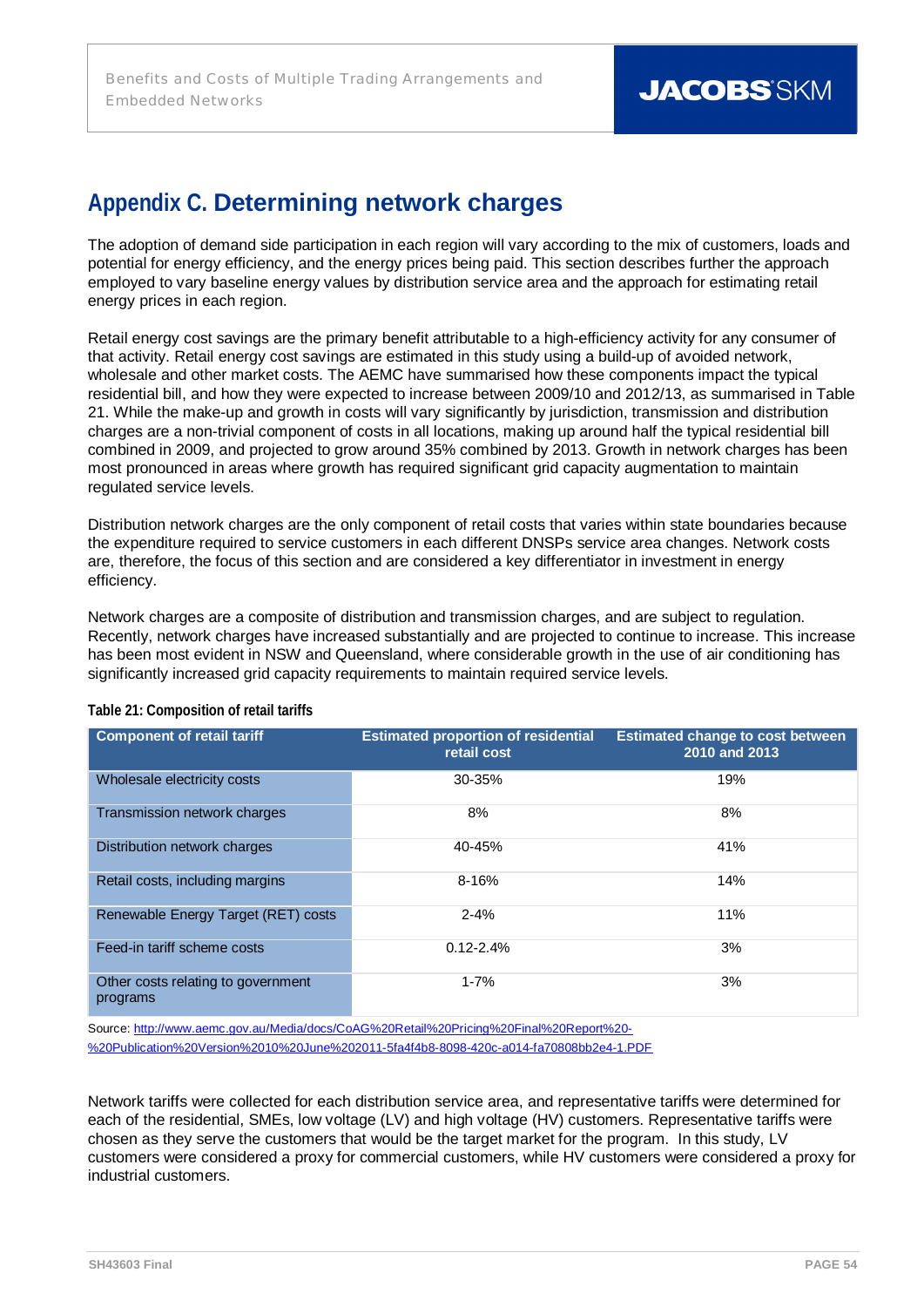All network tariffs were converted to a representative standing or supply charge, a demand charge and a variable energy-use charge. Supply charges were not considered in the calculation of energy savings because they do not contribute to the avoidable energy costs that would count as energy savings benefits in a costbenefit calculation.

A representative network tariff applicable for each distribution area is supplied in Table 22<sup>17</sup>.

# **C.1 Residential and SME tariffs**

In most cases, residential and SME tariffs consisted of a supply charge and an inclining block tariff rate, and did not include a demand charge. If an inclining block tariff was in place, only the price of the first block was taken, as some customers would not have large enough loads to meet higher blocks. This increases the potential to understate adoption because the price of the first block is always the lowest in an inclining block tariff. This potential to understate adoption provides a more conservative bias to the analysis, since energy savings are marginal and would normally reduce energy from higher blocks rather than lower blocks.

# **C.2 Calculating network tariff impacts**

Jacobs SKM undertook two forms of adjustment:

- Estimate energy impact ie the impact on total revenue under reduced energy use compared to business as usual. It would be expected that fixed revenue requirements and reduced energy use through energy efficiency could lead to higher network tariffs unless the utilisation of the network also improves.
- Estimate peak impact; i.e. the impact of deferred network upgrades resulting from reduced network peak load, if any. To account for the regulatory environment governing electricity networks, tariff adjustments (as a result of an energy efficiency scheme) will take place only in the years following the existing tariff review period, since networks are unable to accurately forecast and assess changes to their projected revenues prior to the next tariff review. We note that some DNSPs can rebalance tariffs annually to try to respond to what they forecast in terms of customer numbers, peak demand and consumption by tariff. We have not attempted to model this behaviour. While this may reduce the efficacy of our assumptions, any attempt to presume this behaviour would have introduced greater potential for misestimating. Capital expenditure by the DNSP's requires some level of Regulatory Investment Test examination if only to identify the most appropriate lowest capital cost option. However, neither annual rebalancing, nor Regulatory Investment Test behaviour, has been incorporated into this study. We believe this simplification is justifiable and reinforces a reasonable approach to benefits in our analysis.

Two assumptions were made in regard to adjusting network tariffs:

- Increases to network charges (as a result of lower throughput) were applied only to the standing charge. In this work, this effect is non-existent.
- Reductions to network charges (as a result of augmentation deferral) were applied only to the energy component of the network tariff, as this mimics the existing trend for networks to be risk averse in increasing fixed charges and reducing throughput charges.

Network charges were projected to future years using the regulatory 'x-factors<sup>18'</sup> applicable to each DNSP. These tariff increases are only available for the regulatory period (5 years), and beyond this time a flat price was assumed to be applicable. A flat tariff beyond the regulatory period was assumed because it was not reasonable to assume that current rates of growth will continue into the future in case this assumption overstated network tariff benefits in the modelling. These assumptions may not provide an accurate means of forecasting network charges; however the approach is defensible from the point of view that our results compare the difference in network prices given a specific change in load and demand. For this study it was most important that a consistent approach was taken between all modelled scenarios (including the reference cases), as the final results are derived by comparing outcomes between these scenarios.

1

 $17$  This is by no means all of the tariffs that are used by the Network service providers but it is a realistic and representative sample of typical arrangements.

<sup>18</sup> These 'x-factors' are effectively allowable real tariff increases that have been agreed to with the regulator. There is no guarantee that the tariff increase will be applied, or even that it will be applied to each market, since a higher rate can be applied to one market in compensation for a lower rate in an alternative market.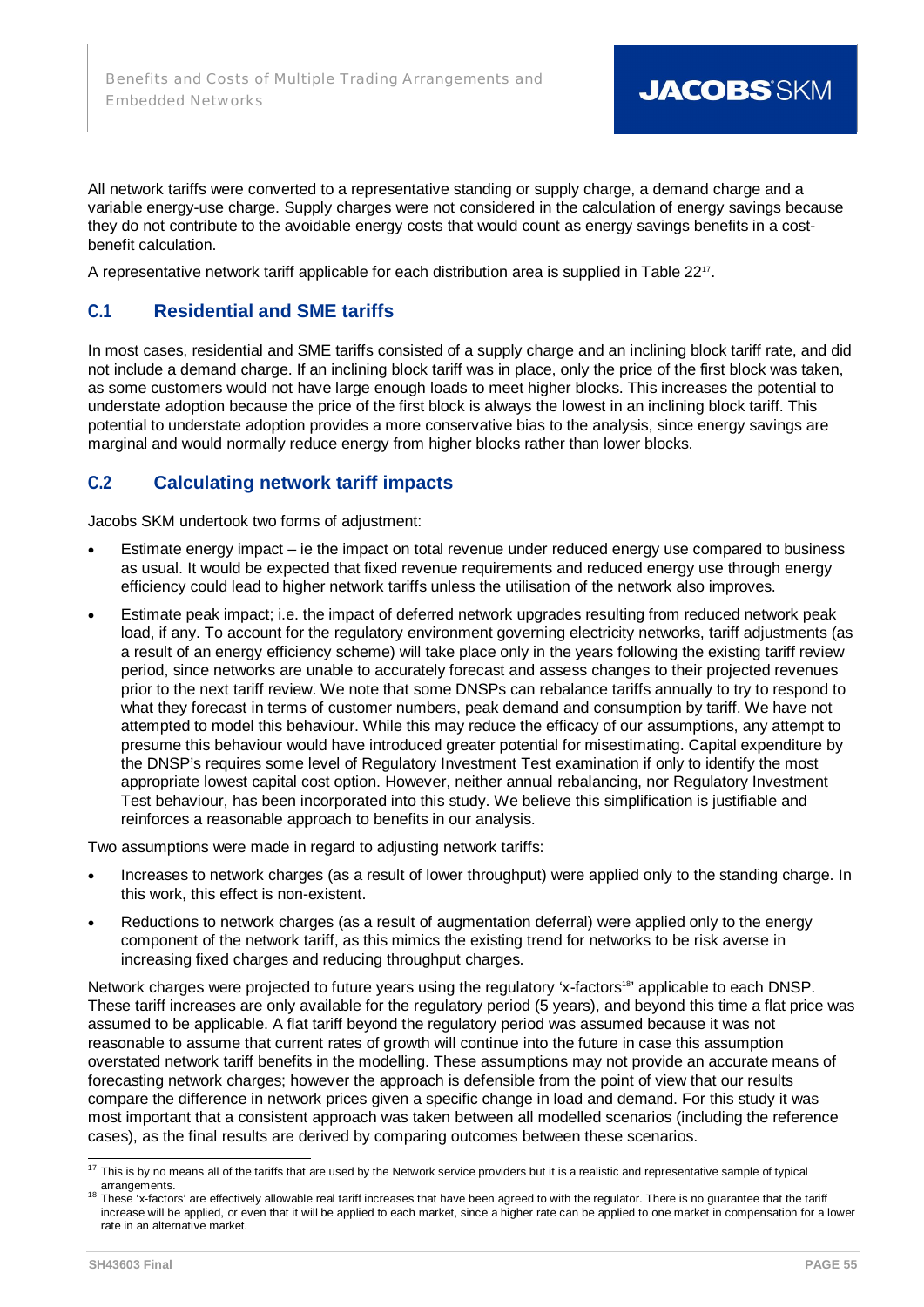The impact of MTRs on network prices by scenario is illustrated in Figure 20.

**Figure 20: Impact of MTRs on network prices** 

![](_page_59_Figure_4.jpeg)

Source: Jacobs SKM analysis